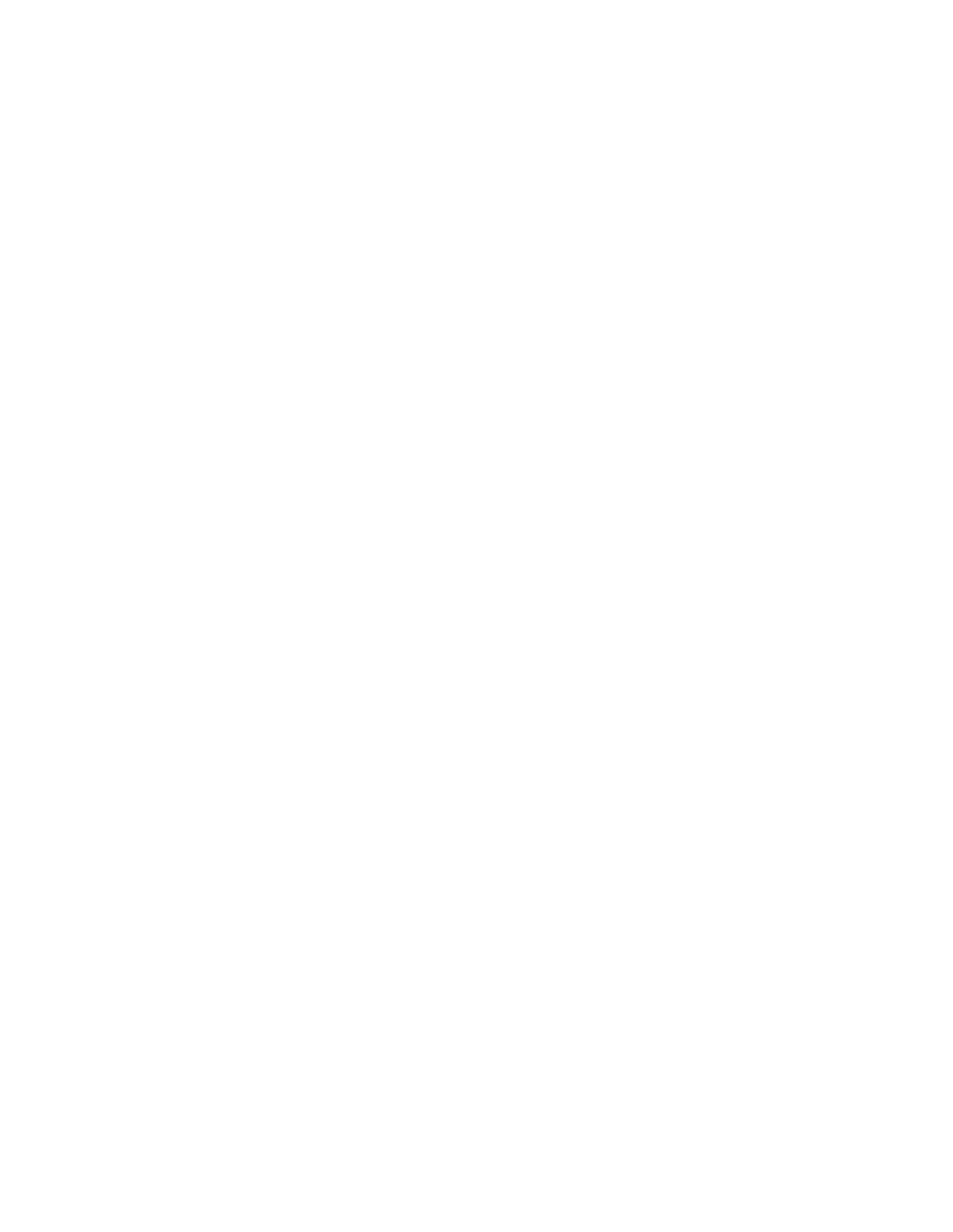## **Waterfowl breeding population survey Arctic Coastal Plain, Alaska 2007**

**WILLIAM W. LARNED,** *U.S. Fish and Wildlife Service, Migratory Bird Management, Waterfowl Management Branch, 43655 KBeach Rd., Soldotna, Alaska 99669*

**ROBERT S. STEHN**, **ROBERT M. PLATTE,** *U.S. Fish and Wildlife Service, Migratory Bird Management, Waterfowl Management Branch, 1011 E. Tudor Rd., Anchorage, Alaska 99503.* 

**ABSTRACT.** We replaced two annual aerial waterfowl breeding population surveys (ACP Eider Breeding Population Survey and the standard ACP Waterfowl Breeding Population Survey) with a single survey in 2007. This survey was conducted 14-19 June to coincide with the peak presence of males and pairs of eiders and other breeding waterfowl, and covered all major waterfowl habitats within the Arctic Coastal Plain of Alaska (57,335  $km<sup>2</sup>$ ). Objectives related to monitoring requirements for spectacled eider recovery criteria, harvest levels under the Migratory Bird Treaty Act, and to provide waterbird data for permit requirements for oil and gas exploration and development. Survey methods were unchanged from precedent surveys, except that the 2007 survey used 4 different levels of sampling intensity, versus uniform intensity in the previous surveys. Survey data were analyzed in two different spatial units, using 20 geographical strata for totals of the entire area, and 10 strata for historical context to coincide with the 1992-2006 Eider Survey data. The 1992-2007 population growth rates were calculated using only the 10 eider strata, to minimize bias associated with survey timing effects. We tested for population growth rates significantly greater or less than 1.0 (a=0.10), both for all survey years (1992-2007) and for the most recent 10 years, for 10 primary species. Of these, for all survey years Red-throated loon, and long-tailed duck were <1.0, while greater scaup, king eider, greater white-fronted goose and tundra swan were >1.0. For the most recent 10 years, only northern pintail was <1.0, while yellow-billed loon, greater scaup, king eider, white-fronted goose and tundra swan were >1.0. While not significant, the 2007 spectacled eider index was the lowest since 1993, which we suspect was related mostly to late survey timing. Pacific loon, king eider, white-fronted goose and tundra swan indices were the highest on record for the eider strata. Some of these high numbers may be attributed to poor interior Alaska nesting conditions due to drought in spring and summer 2007.

**Key Words:** aerial survey, Alaska, arctic, breeding, distribution, eider, nesting, population, waterfowl

#### **INTRODUCTION**

From 1992 to 2006, two aerial waterfowl breeding pair surveys were conducted on the Arctic Coastal Plain (ACP) during the month of June. The first was a comprehensive aerial waterfowl breeding population survey initiated on the ACP in 1986, and continued annually to 2006. That survey (herein referred to as the "historic Standard ACP Survey"), was conducted from late June through early July, which was phenologically too late for an accurate assessment of spectacled and king eiders, the males of which typically begin to depart the breeding grounds for the post-nuptial molt soon after nest initiation, about 20 June  $\pm$  one week.

Accordingly, in anticipation of the listing of spectacled and Steller's eiders under the Endangered Species Act, a second, earlier survey was initiated in 1992 to obtain an accurate annual population index and distributional data for these two species. The latter survey (herein referred to as the "Eider Survey" has consistently provided useful data for spectacled eiders and king eiders, but has proven inadequate in sampling intensity for Steller's eiders due to their very low breeding densities. All other waterbirds recorded on the historic Standard ACP Survey were also included in the Eider Survey. Comparison of data sets from the two surveys in 2006 suggested that the Eider Survey may more precisely describe the size and distribution of the breeding component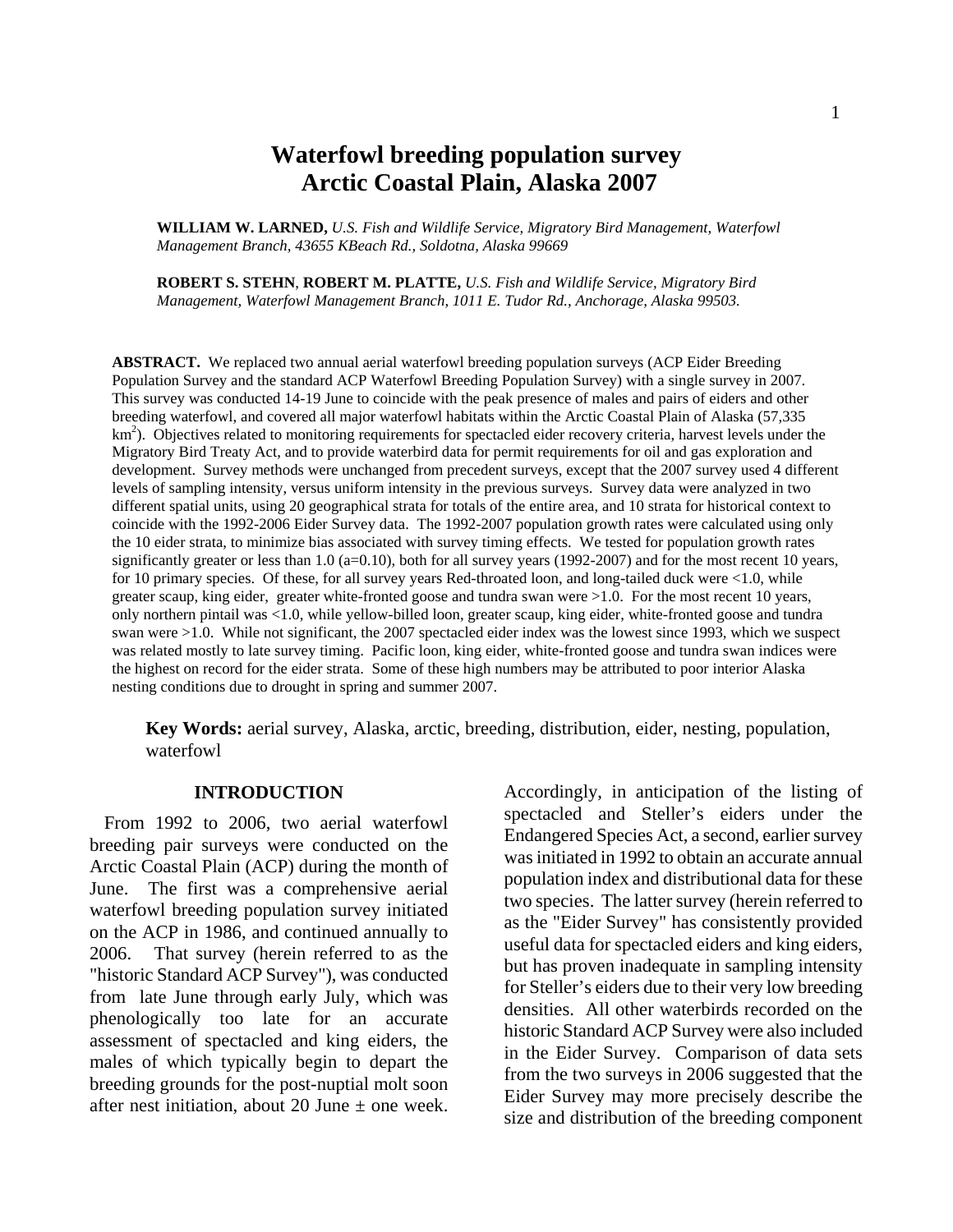of the spring population of most waterfowl species because it is timed prior to the main period of local nest failure and influx of molting birds from breeding grounds outside the ACP.

To help describe the difference between population indices generated from the two surveys, we plotted total indicated birds for 8 key species against median survey date for both historic Standard ACP and Eider Surveys, 1992- 2006 (Fig. 1). With one exception (1992, when the Eider Survey was late due to scheduling conflict), density indices calculated from the two surveys are clearly separated as distinct clusters in these graphs (Fig. 1). A precipitous drop in indices of spectacled and king eiders during mid to late June is clearly seen in these graphs, strongly favoring the early time period for these species. Pintails, long-tailed ducks and redthroated loons all showed level trends through and among the two survey periods, suggesting that consistent survey timing within the overall survey period is not critical for tracking trend. Indices for white-fronted geese and tundra swans increased slightly through the period of both surveys, suggesting that a few may arrive in the ACP after the Eider Survey. A sharp increase in percentage of flocked birds in the sample late in the overall survey period (Fig. 2) suggests that some birds may be entering the area from elsewhere to molt. An increase in flocked pintails throughout the period (Fig. 2), however, suggests primarily local failed breeders and postbreeding males, since it is not accompanied by an overall index increase (Fig. 1). Yellow-billed loon data indicate an increase through the overall survey period (Fig. 1), which could be due to late arrival, or may be an artifact of small sample size in the historic Standard ACP Survey (two percent aerial coverage, vs. four percent for the Eider Survey).

For the objective of best describing the breeding distribution of birds we examined flocked birds as a proportion of total indicated birds by median survey date, assuming most waterfowl in post-breeding flocks are unlikely to remain long in the vicinity of breeding territories. Data for pintails, long-tailed ducks, white-fronted geese and tundra swans all exhibited increasing trends in flocking behavior through June and early July (Fig. 2), which supports the early (Eider Survey) period as the best timing for breeding distribution data.

In consideration of the above, we consolidated the two surveys into one in 2007, incorporating all historically productive ACP habitat, but timed in early to mid June to coincide with peak presence of male eiders. The new survey will be titled as the "Waterfowl Breeding Population Survey, Arctic Coastal Plain, Alaska", and referred to in this report as the "2007 ACP Survey". This report describes the methods and results of the latter survey. For the sake of continuity, long-term trends were calculated and presented using historical data from the Eider Survey and 2007 data from the 10 survey strata matching the geographic extent of the Eider Survey, since the timing of the 2007 ACP Survey matches that of the Eider Survey. Long-term means and 2006 indices from the historic Standard ACP Survey and 2007 totals from all strata are also provided for total ACP context. Analyses are underway to reconcile and perhaps model differences in trends that are attributed to different survey timing and will be reported in a separate document.

#### **OBJECTIVES**

Objectives for the 2007 ACP Survey relate to the Spectacled Eider Recovery Plan (U. S. Fish and Wildlife Service 1996), ongoing evaluation of the potential impacts of extractive resource development, and USDI obligations for annual assessment of harvested waterfowl populations under the Migratory Bird Treaty Act of 1918, as follows: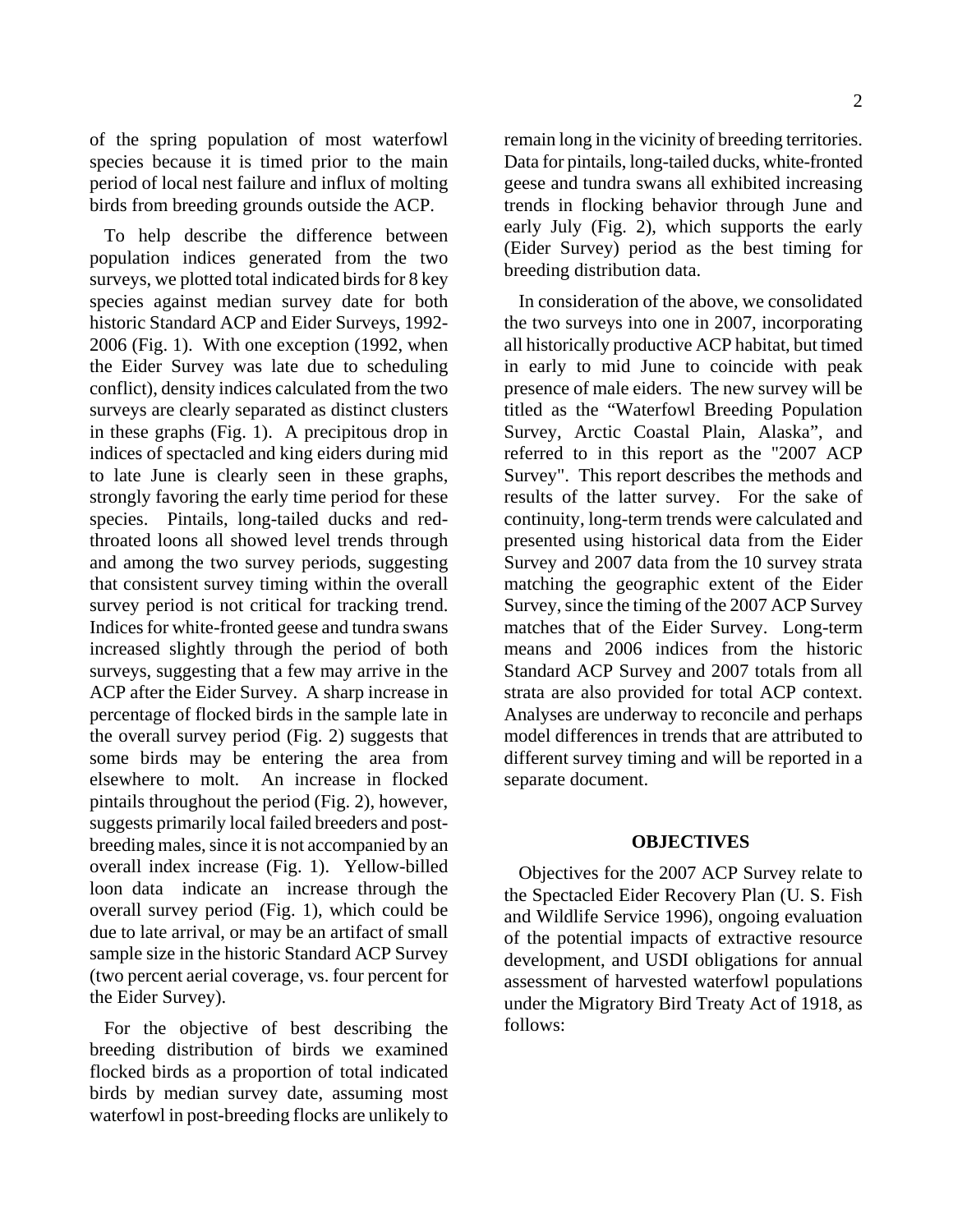#### **Spectacled Eider Recovery Plan**

*B1.4. Monitor trends and generate breeding pair abundance estimates for the [North Slope] spectacled eider breeding population.*

This task relates to the decision criteria for future de-listing or reclassifying from Threatened to Endangered. These criteria are based on population growth rate and the minimum abundance estimate, which is defined as the greater of the lower end of the 95% confidence interval from the best available estimates, or the actual number of birds counted.

#### Specific objectives:

1. Determine the population trend for spectacled eiders in light of recovery and reclassification criteria, including power analysis.

2. Estimate the abundance of spectacled eiders observable from the air.

## **Evaluation of potential impacts of Oil and Gas development on waterbird resources**

Describe the distribution of observed spectacled eiders and other waterbirds within 500 meters of actual location, covering all known important waterfowl habitat on a rotational basis each 4 years using a systematic grid sampling frame. Use data to produce point location and density polygon maps describing location of observed waterbirds and areas with specified ranges of (multi-year mean) peak breeding density.

#### **Migratory Bird Treaty Act obligations**

Estimate the annual breeding population of harvested waterfowl species using the protocol specified in the "Standard Operating Procedures for Aerial Waterfowl Breeding Ground Population and Habitat Surveys in North America" (U.S. Fish and Wildlife Service and Canadian Wildlife Service 1987).

#### **STUDY AREA AND METHODS**

#### **Aerial crew for 2007**:

 **William Larned**, *Migratory Bird Management, Soldotna, Alaska*

**Robert MacDonald,** *Migratory Bird Management, Juneau, Alaska* 

## **Study area, survey design, navigation, and observation**

The 2007 ACP Survey area consisted of a 57,335  $\text{km}^2$  portion of the 61,645  $\text{km}^2$  historic Standard ACP Survey area. Figure 3 shows this area (coast and green lines) with portions deleted (black lines), and the former Eider Survey area superimposed (red lines). Procedures followed the standard protocol described in the "Standard Operating Procedures for Aerial Waterfowl Breeding Ground Population and Habitat Surveys in North America" (U. S. Fish and Wildlife Service and Canadian Wildlife Service 1987). A series of straight-line transects, oriented in an east-west direction (Fig. 4), were flown in a Cessna model 206 amphibious aircraft, at 38 m altitude and 176"19km/hr ground speed. Both the pilot and the starboard observer recorded all water birds, avian predators and shorebirds observed within 200 m either side of the flight path. Observers used tape markers placed on the aircraft lift struts to aid in estimating the outer transect boundaries. Viewing angle was determined trigonometrically, and a clinometer was used to position the tape for each observer.

Transects consisted of computer-generated great-circle segments, for compatibility with Global Positioning System (GPS) navigation. Survey centerlines, along with end-point coordinates, distance figures and segment end indicators, were machine-plotted on 1:250,000 scale U.S. Geological Survey topographic maps, which were used in conjunction with GPS for navigation. Transects were spaced systematically in each of 20 geographic strata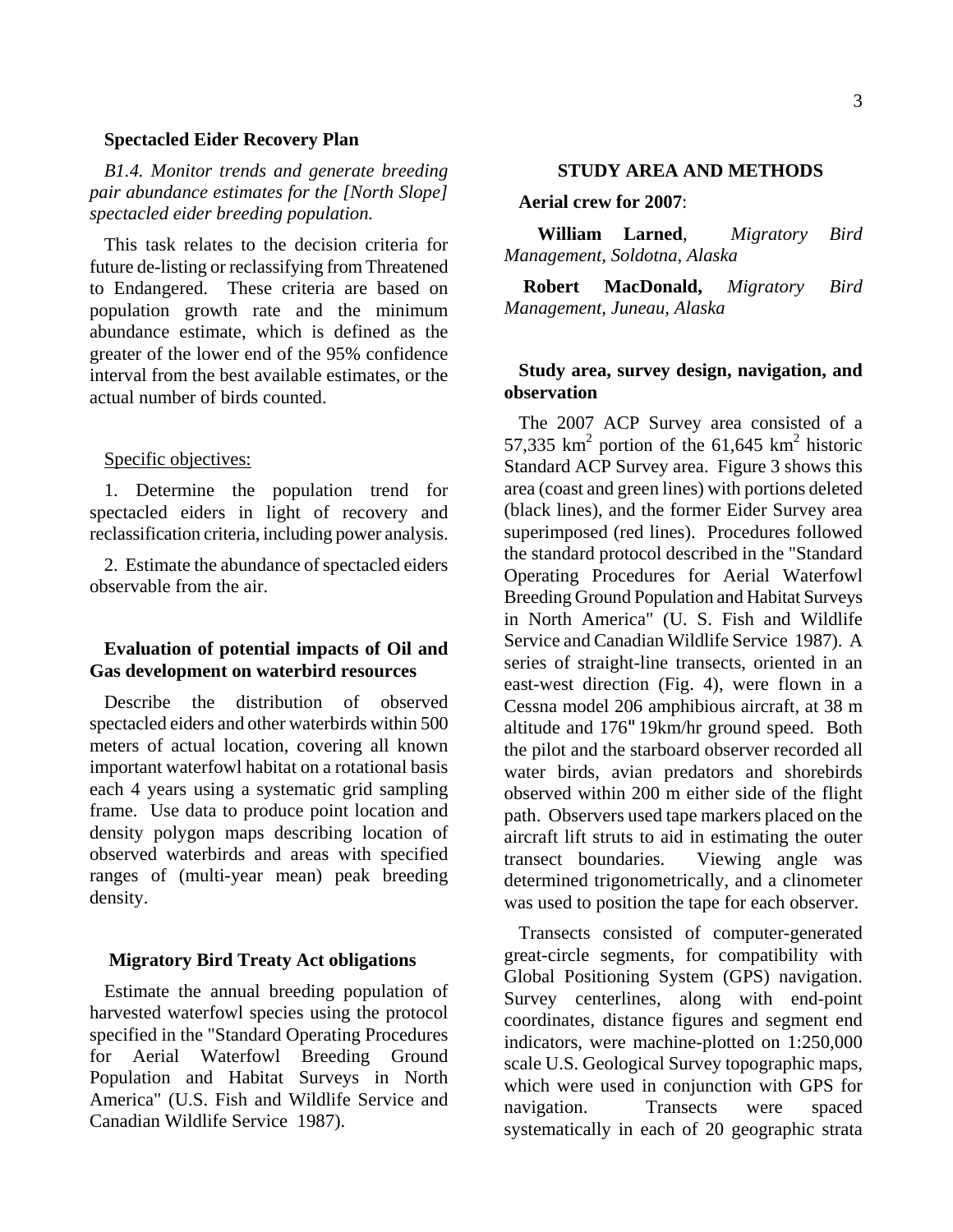4

(Fig. 4, Table 1) from a randomly-selected starting point. Spacing varied by stratum, in 4 categories of sampling intensity: Low (9.5 km), Medium (4.75 km), High (2.375 km) and Super High (1.1875 km). Stratification and spacing assignments were based on a combination of physiographic (mostly hydrographic) characteristics, historic waterfowl breeding density data, and in some cases boundaries of planning areas for current and proposed oil and gas leases. In each stratum every fourth transect was flown in 2007. As in the Eider Survey, the sampling frame will be shifted incrementally each year hereafter, requiring four years for coverage of all transects, then repeated; thus transects flown in 2007 will be flown again in 2011. Stratification slightly decreased variance of estimates of some species, and facilitate comparisons among geographic areas. Transects flown in 2007 are depicted in Fig. 4.

Flight time required to complete the 2007 ACP Survey was 41.2 hours, plus 2.0 hours for reconnaissance. These hours did not include ferry time from Anchorage to and from the survey area. The two crewmembers alternated pilot/port observer and starboard observer duties daily, which reduced pilot fatigue and enabled us to safely increase efficiency by flying slightly longer days.

## **Data recording and transcription**

All bird observations were entered vocally into a microphone connected to a laptop computer. The computer received position data concurrently from a GPS receiver mounted in the aircraft instrument panel. These two inputs resulted in a sound file (.wav format) with voice recording, and a linked position file containing location, date and time. After the flight, the observer played back the sound file on the computer and entered the species name and group size for each observation using a custom transcribing program. The transcription program produced an ASCII text file, each line of which contained a species

code, group size, geographic coordinates, date, time, observer code, observer position in aircraft, stratum and transect identifier. The system also created a "track file" containing a list of geographic coordinates for the aircraft recorded every five seconds during flight. These data files may be used to produce maps, tables and other products describing population trends and distribution of the various taxa surveyed. A separate computer was used by each observer, and each computer was connected to the GPS and supplied with power via a 28-volt DC to 110-volt AC inverter connected to the aircraft's electrical system. The software used for this system was developed by John I. Hodges, U.S. Fish and Wildlife Service, Migratory Bird Management, 3000 Vintage Blvd., Suite 240, Juneau, AK 99801-7100.

## **Data Analysis**

In general, waterfowl data were treated according to protocol described for the Aerial Waterfowl Breeding Ground Population and Habitat Surveys in North America (U.S. Fish and Wildlife Service and Canadian Wildlife Service 1987). That is, for all ducks except scaup, the indicated total population index is calculated as twice the number of males observed as singles, in pairs, and in groups of males up to four, plus birds in flocks of 5 or more regardless of sex composition. The standard protocol requires the indices for scaup, which have sex ratios strongly skewed toward males (ibid.) and all other waterbird species (monomorphics) to consist of total birds recorded, geographically extrapolated, with single birds not doubled. However, we have deviated from this protocol by doubling the less visible single dark geese (white-fronted geese, Canada geese, black brant, and sandhill cranes) to account for assumed undetected mates on nests.

We have attempted to provide an index to the number of individuals of each waterfowl species and other selected bird species present within the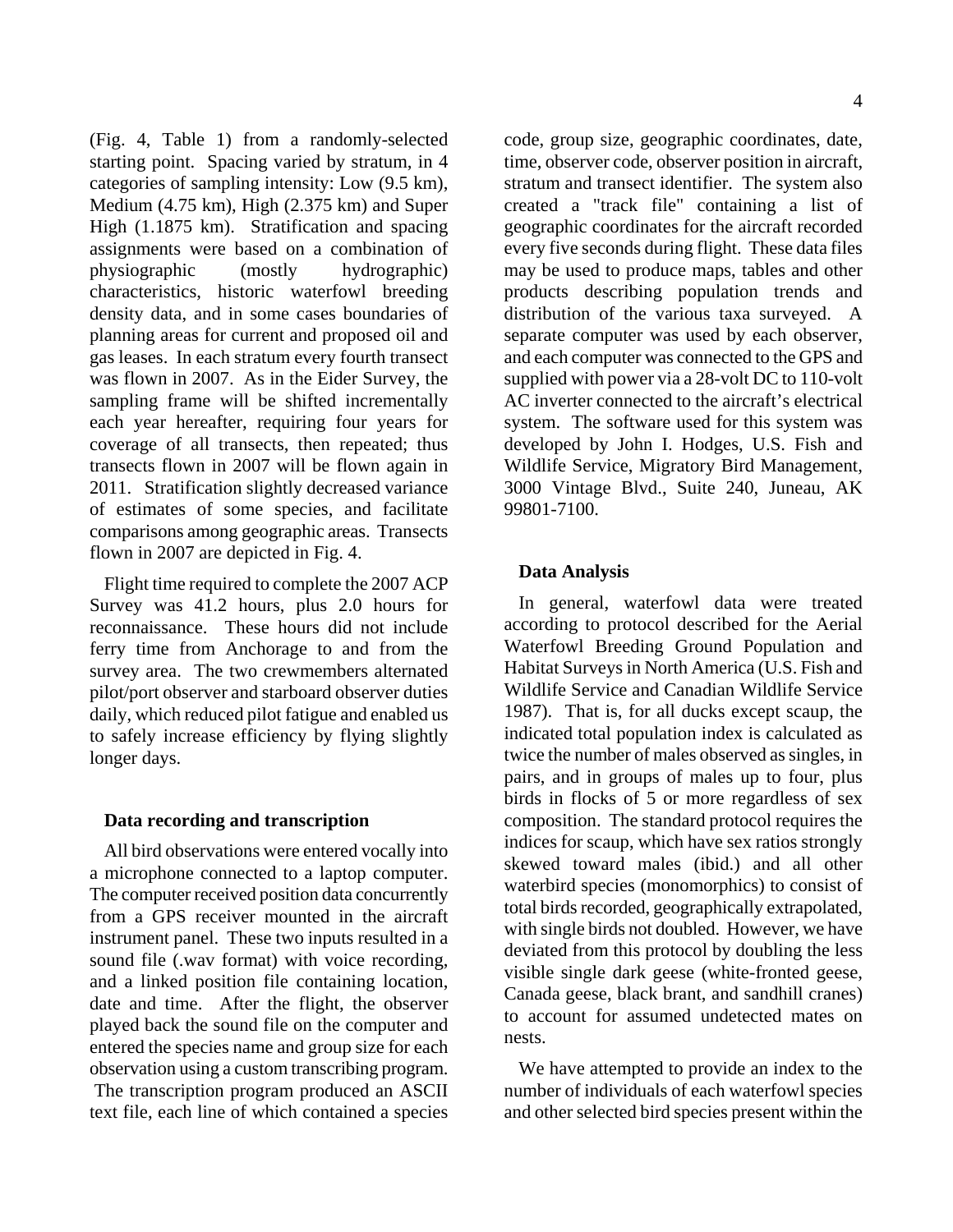survey area. The term index as used here is defined as a number that represents an unknown proportion of the population of birds occupying the survey area during the nesting season and detected by the observers, based on adult males for eiders and other sexually dimorphic species, and on individuals seen for monomorphics. While unknown, the proportion is assumed to be constant among years, and the index is used to help track population changes through time. To be consistent with the standard protocol, we have provided duck indices expanded using visibility correction factors (VCF) derived during a threeyear helicopter/fixed wing study conducted in tundra habitat on the Yukon-Kuskokwim Delta (Conant et al. 1991). This is designed to provide a more realistic estimate of true population by accounting for birds present but not detected by observers in fixed wing aircraft. Untested assumptions are: 1. the helicopter crew recorded all birds present, 2. observers are equal in performance, and 3. detectability of ducks in the Yukon-Kuskokwim Delta is similar to that in the Arctic Slope. Eiders were not included in the study, so no VCF is applied.

## **Bias**

 Indices are subject to biases typically associated with aerial survey data collection. Bias in this survey comes primarily from three sources: 1. *sampling error* due to a mismatch between sampling design and spatial distribution of birds, 2. *mistiming* of the survey relative to bird breeding phenology or asynchronous bird phenology, and 3. variation in *detection* of birds within the sample. In this survey s*ampling error* was addressed using ratio estimate procedures described by Cochran (1977), and the calculated variance is used to produce 95% confidence intervals for the population estimates. Survey *timing* is designed to coincide with the peak presence of males in the case of ducks, and the presence of peak numbers of all surveyed species on breeding territories in intact pairs. Proper timing is especially important for eiders and other sea ducks, which are normally present on the breeding grounds only from arrival until shortly after nest initiation, when they move offshore for the postnuptial molt (Kistchinski and Flint 1974, Lamothe in Johnson and Herter 1989, for spectacled and king eider, respectively). Variations in timing of arrival and departure between individual spectacled eider males on a study area in the Prudhoe Bay vicinity suggest that there may be few, if any, days when all breeding males are present in the survey area at the same time, especially in years of early spring melt (Troy 1997). Median nest initiation dates for Spectacled eiders at Prudhoe Bay from 1993 to 1996 varied from 7 to 16 June (average 1982-  $96 = 15$  June), and telemetry data suggest that male departure begins within about 3 days of that date, and is more synchronized in the years when it commences later (ibid.). Most spectacled eider males depart the tundra for offshore molting areas by 20 to 25 June. Comparable data are not available from other parts of the ACP, but aerial observations from the Eider Survey since 1992 suggest consistency within approximately  $\pm 1$  week among areas and years. King eider phenology is similar, but the period of male presence is normally more protracted and less synchronous than that of spectacled eiders, perhaps because: 1. king eiders utilize a greater diversity of wetland types which thaw at different times, and 2. king eiders that breed on the ACP are widely distributed during the winter (A. Powell and S. Oppel, pers. comm.., Phillips 2005), so timing of spring migration would likely vary among wintering populations. Daily counts of male king eiders on a Study area immediately southeast of Teshekpuk Lake in 2002 indicated a stable presence from June 8 to 16, with rapid departure of most males on 18 June (L. Phillips, pers. comm.). On 18 June a brief spike in the number of males present suggested a transient group of departing males moving through the study area. An earlier study in Canada found males departing from Bathurst Island, N.W.T. rather abruptly and synchronously from one week to 10 days after clutch initiation (Lamothe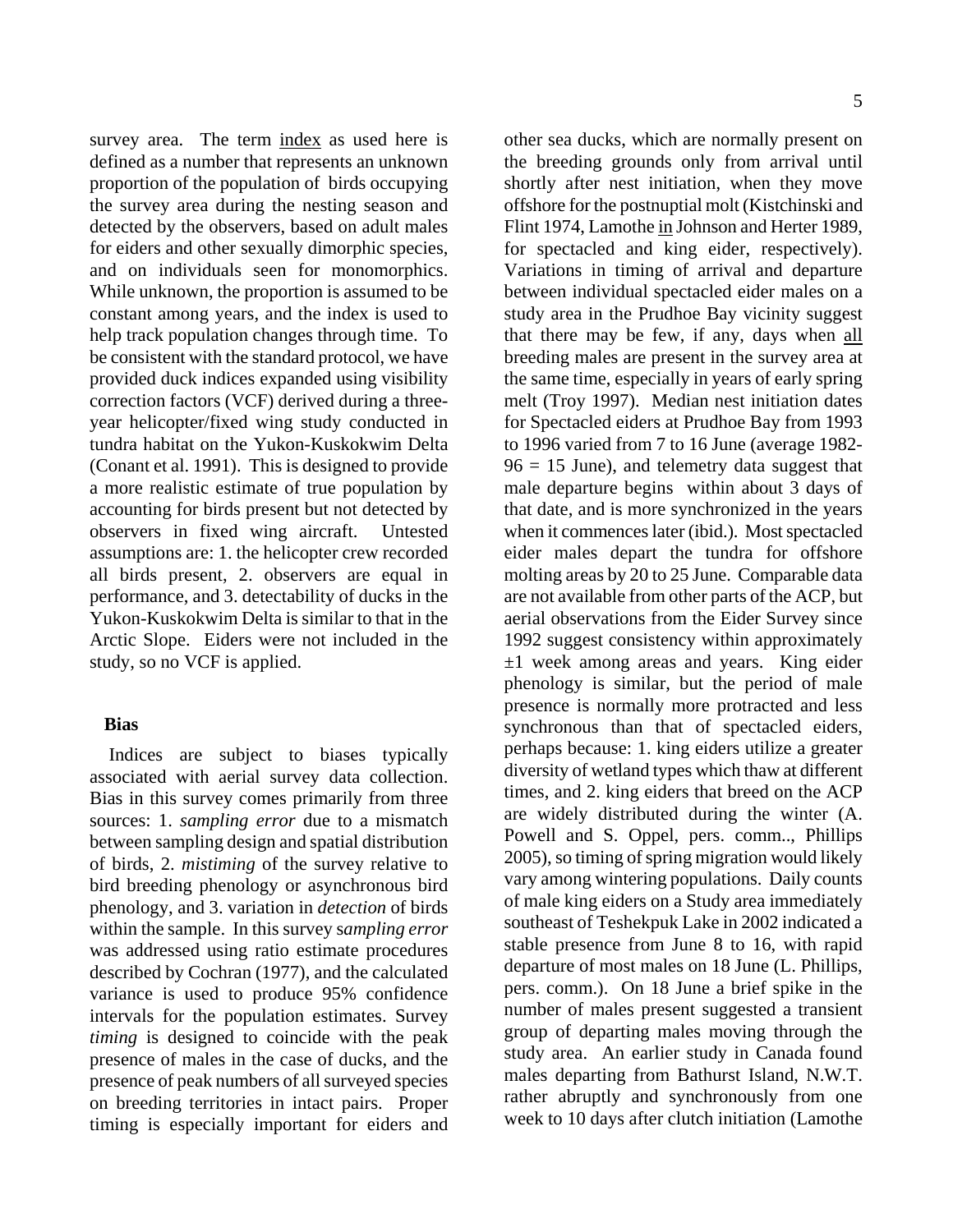1973). For the Eider Survey and the 2007 ACP Survey we assumed that proper timing for spectacled eiders is adequate for king eiders.

Our procedure for determining proper survey timing consisted of the following: 1. We monitored weather, and ice and snow cover data, planning to arrive in the survey area when ponds and tundra vegetation were just becoming available to nesting eiders over most of the arctic slope. 2. We contacted biologists in Prudhoe Bay and Barrow for their observations on eider phenology. 3. We flew a reconnaissance survey to determine whether or not waterfowl, spectacled eiders in particular appeared to be occupying breeding territories as pairs, rather than in mixed-sex/species flocks. Our observations from past years in this area suggest this behavior normally occurs as soon as there is extensive open water in most shallow vegetated wetlands and tundra vegetation is mostly snowfree around pond margins.

To determine retrospectively the appropriateness of the timing of our survey for comparison of data quality among years for spectacled and king eiders, and long-tailed ducks and northern pintails, we used a ratio of lone drakes (males unaccompanied by females) to total males (with and without females), averaged over the entire survey. This ratio, called the lone-drake index (LDI), has been used for many years in the northern prairies of Canada and the U. S. (U.S. Fish and Wildlife Service and Canadian Wildlife Service 1987). The assumption inherent in this index is that the proportion of lone or grouped males in the surveyed population will increase as the season progresses because males remain visible on breeding ponds, while females spend more time with nesting activities. This index is easy to interpret for dabbling ducks, which normally remain on the breeding grounds after nest initiation to molt in local wetlands, whereas male eiders and other sea ducks depart the breeding grounds for distant, mostly marine molting habitats immediately after nest initiation, making them unavailable for observation. Hence, it is expected that the ratio will reach a peak at or slightly beyond the peak of nest initiation, followed by an abrupt drop as post-breeding males depart the survey area while birds still visible may be mostly unsuccessful inexperienced pairs which stay on the breeding grounds beyond peak departure of successful males. This pattern has been observed in the Prudhoe Bay area (Warnock and Troy 1992). Above-noted shortcomings notwithstanding, we consider the average lone drake ratio for the survey period and a plot of daily totals of this ratio helpful when considered in combination with other indicators of phenology, especially in determining the beginning of the survey window.

We have made little progress in addressing *detection bias*. The survey is assumed to track the populations of birds that visit the ACP during the breeding season. Of this total, some birds will not be represented in the sample because: 1. They have not yet arrived in the survey area; 2. They have left the survey area; 3. They have flushed from the sample transect before detection due to disturbance by the survey aircraft; 4. They are not visible from the aircraft (hidden by vegetation, terrain, aircraft fuselage etc.); 5. They are misidentified; 6. Observers fail to see them due to any of several variables of detection bias, such as fatigue, experience level, visual acuity differences, distractions, sunlight conditions, presence or absence of snow and ice, cryptic bird behavior, and work load (density of other birds or objects competing for the observer's attention). As previously mentioned, we have attempted to minimize the effects of numbers 1 and 2 by proper survey timing. Aerial survey crews working in other areas have attempted to compensate for the net effect of all the other variables by ground-truthing a sub-sample using ground or helicopter crews (US Fish and Wildlife Service and Canadian Wildlife Service 1987), and using those data to calculate visibility ratios to adjust operational survey data. During the 2001 Eider Survey we conducted a fixedwing/helicopter detection study covering a 270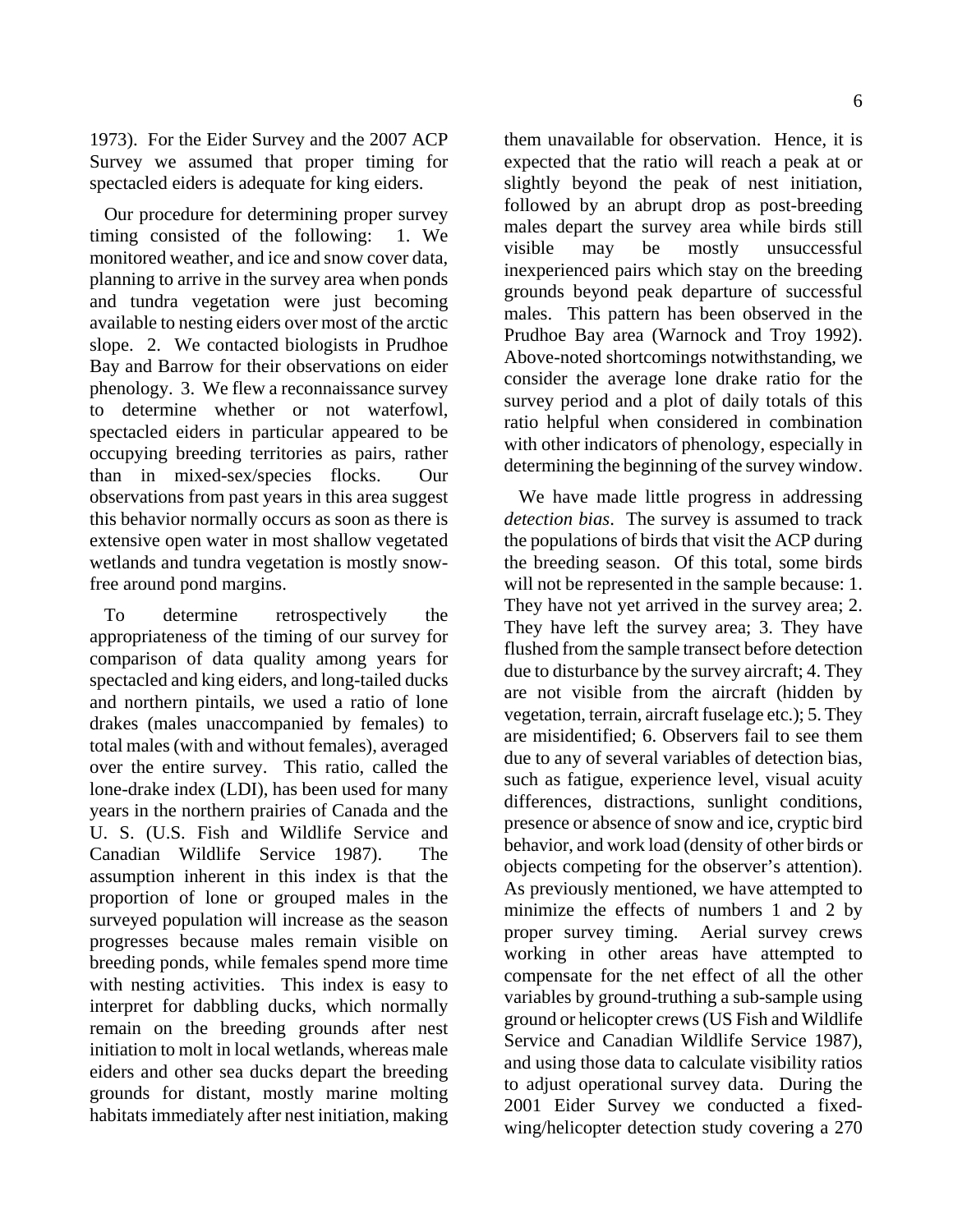$km<sup>2</sup>$  subset of our operational transects. The results of this study were unsatisfactory in that our fixed-wing count often exceeded the helicopter count, suggesting a flaw in design or implementation. Therefore we default to an unadjusted annual index to abundance, for which we strive to minimize effects of observer bias by using the same observers and methods to the extent possible. This year we analyzed data from individual observers as well as that from combined observers to examine the relative contribution of observer effect to variation of results among species.

#### **RESULTS**

#### **Habitat conditions and survey timing**

Spring breakup began a little later than normal in 2007, with reports of 60 percent snow cover remaining in the Deadhorse/Kuparuk/Colville Delta area on 5 June. Imagery from the NASA Modis Rapid Response website (http://rapidfire.sci.gsfc.nasa.gov/) showed extensive snow and ice cover until 5 June, but warmer sunny weather on 7 and 8 June melted most of the snow, and the 9 June image showed most tundra clear of snow over the entire survey area. Technical and scheduling factors delayed our arrival in Deadhorse until 12 June. Results of a brief aerial reconnaissance that day, limited to the Deadhorse/Kuparuk/Nuiqsut area, showed habitat and waterfowl phenology well advanced, but fog and wind kept us from flying our first transects until 14 June. Both crewmembers were pilots, and alternating pilot duties enabled us to reduce pilot fatigue and safely fly longer days, finishing on 19 June. During the survey, water levels seemed about average, and availability of nesting cover and open water were not limited by residual snow and ice.

The overall ratio of lone males to total males during the survey, a rough measure of survey timing in relation to nest initiation, was well above average, suggesting the 2007 survey was conducted later in relation to nesting than most years (Table 2). The daily trend in this measure showed a gentle upward slope for long-tailed duck and pintail, consistent with other recent years, while both spectacled and king eiders had downward trends, which for eiders in our opinion is consistent with the beginning of post-nestinitiation departure of males (Figure 5). In summary, we feel satellite imagery, observations during the survey, and LDI interpretation all suggest a survey slightly past the optimal period for describing the breeding abundance and distribution of most ducks and geese, but probably timed well for other waterbirds such as loons, gulls and jaegers.

#### **Population indices for selected species**

Totals for 2007 sample data (singles, pairs and flocked birds in the sample), as well as indices calculated from these data, are presented in Table 3 for the eider strata (strata 3-6, 9, 11, 15, 18-20), and Table 4 for all strata. Table 5 presents longterm population trend slopes, growth rates, and the power of the survey to detect trends (expressed as the minimum number of years required to detect a growth rate equivalent to a growth or decline of 50 percent in 20 years) using data from the eider strata only. Table 6 provides a comparison of indices from all surveyed strata (2007) with 2006 indices and 1986-2005 means from the historic Standard ACP Survey (Mallek et al. 2007). Figures 6-23 include stacked bar graphs and tables describing the size and composition of the 2007 and historic population indices for selected species for the 10 eider strata. We used Eider Survey data for trend because of its similarity to 2007 in timing and spatial coverage. Population growth rates are given both for the full 16 years of data (15 for eiders, see figs. 16 & 17) and for the most recent 10 years. Please note that only bias resulting from spatial sampling error is accounted for in these calculations, as other sources (e.g. observer effects, phenological timing) are unmeasured in this survey. Note also that in addition to composite indices, bar graphs include depictions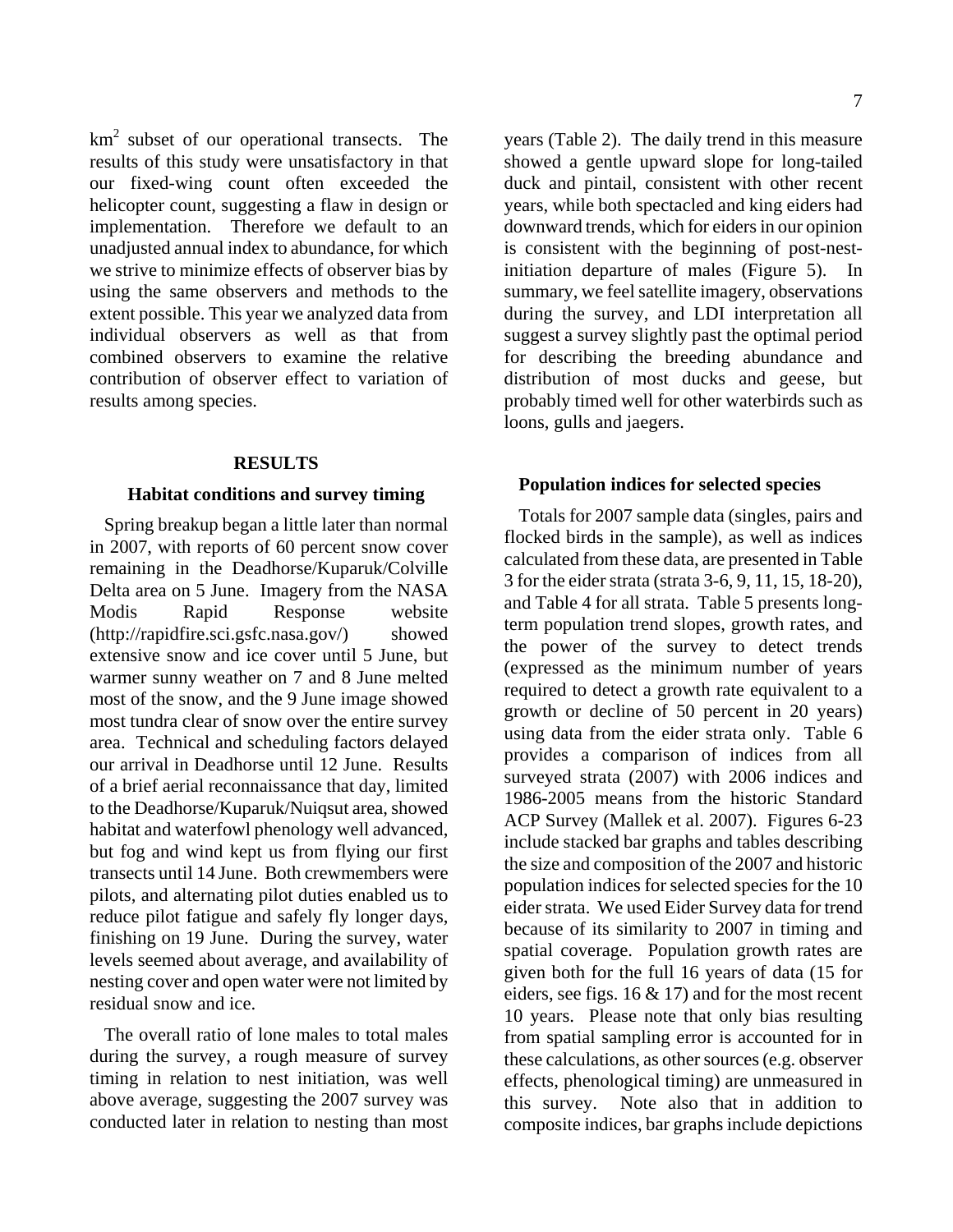of indices derived from data from individual observers: the blue lines represent indices from observer Larned, who observed on all Eider Surveys 1992-2007, mostly from the left (pilot) seat, while the yellow lines trace indices from various other observers who usually occupied the right seat. The discussion section contains some general observations about apparent observer effects suggested by these graphics. Spatial breeding distribution for all of the more abundant species has been well described at a scale commensurate with the 4-year sampling intensity (~8 percent for the historic Standard ACP Survey and 16 percent for the Eider Survey), and is available in past annual reports from both historic surveys. Since the 2007 design is new, we did not have adequate data to generate equivalent figures showing density isopleths for the various species this year, and will likely not do so until we accumulate a 4-year data set. Maps showing locations of 2007 observations by species are available by request (william\_larned@fws.gov, or call 907-260-0124). Following are results and comments by species. Indices and trends relate to the eider strata and Eider Survey only, unless otherwise noted.

#### Loons

The 2007 yellow-billed loon index (1,405) was the second highest since 1992, and the population growth rate indicated a significant positive trend over the most recent 10 years (Tables 3-6, Figure 6). The large number of singles in the sample (Fig. 6) is consistent with a phenologically late survey when nest initiation should be well under way (North and Ryan 1988). Distribution was similar to other years: densest in the area between Teshekpuk Lake and Mead River. The Pacific loon index (30,507) was the highest on record for the Eider Survey, and 46 percent higher than the long-term average (Tables 3-6, Fig. 7). The 16 year and 10 year growth rates still do not differ significantly from 1.0 (Table 5). The high densities of Pacific loons occur as far from the coast as we have sampled wherever 8

there were adequate pond densities. The 2007 red-throated loon index (2,846) was the highest since 1996, and more than double the 2006 index (Tables 3-6, Fig. 8). Our observations on habitat selection are consistent with those of Bergman and Derksen (1977); that is, red-throated loons on the ACP tend to select small shallow wetlands, apparently due to competition with the larger and more abundant Pacific loons, and mostly within about 20 km of the coast.

### **Jaegers**

Jaeger species are combined for this survey to help avoid diversion of observer focus from eiders and other higher priority species. The jaeger index fluctuates widely following prey abundance (primarily North American brown lemming, *Lemmus trimucronatus*). Lemming populations spiked across much of the arctic coastal plain in 2006, and were still present in good numbers in many areas in 2007. The 2007 jaeger index (5,502) was 38 percent lower than that of 2006, but still well above the mean of 4,156 (Tables 3-6, Fig. 9). The extremely variable annual index does not indicate a significant trend in either short or long term (Fig. 9).

### Gulls & terns

Discounting birds in flocks, a category whose annual value can vary widely if the year's transects happen to cross large breeding colonies or transient flocks, the glaucous gull index has remained level and stable in both short and long terms (Fig. 10). This year's index of 19,345 was the highest yet, particularly the single component, possibly due to the lateness of the survey, with many birds observed incubating. The Sabine's gull index (10,113) was also the highest on record, and 47 percent above the 16 year mean (Tables 3, 5). This species shows a significant positive growth rate (1.098, 90%CI=1.041-1.158) over the past 10 years. The arctic tern index increased steadily through 2000,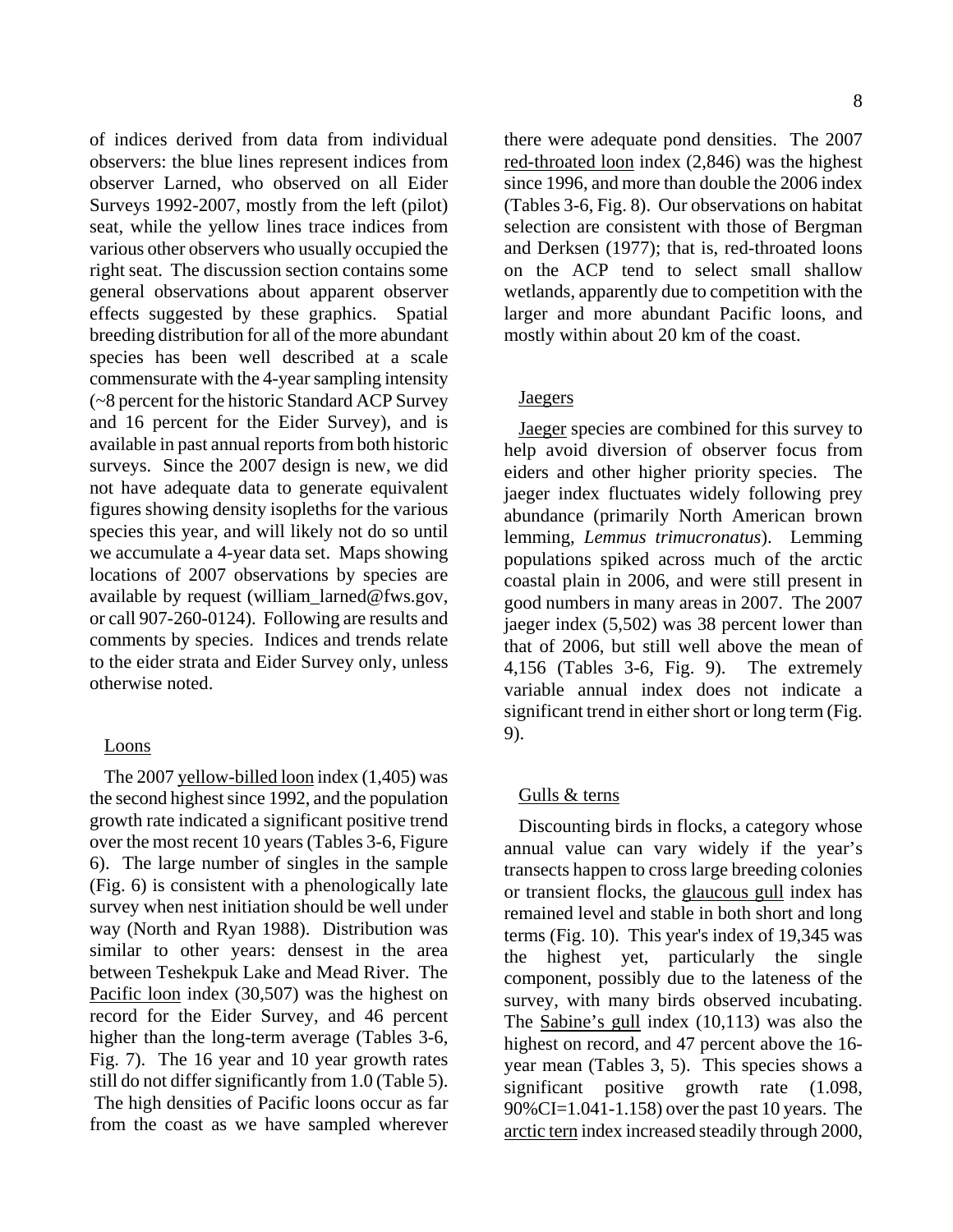resulting in a significant positive growth rate from 1992-2007, but the trend has been more level since 2000 (Fig. 11, Table 5). The 2007 index (15,040, Table 3) is the highest on record.

### Ducks

Most duck indices in 2007 were consistent with trends established over the last several years of the Eider Survey (Figs. 12-19). The 2007 redbreasted merganser index (858), while not the highest on record, is still well above the longterm mean (Table 3, 5, Fig. 12), contributing to the significant positive growth rate over 10 year and 16 year time periods. However, the 2007 allstrata estimate (1,822 expanded using VCF, Table 4) was below both the 2006 and long term average figures for the historic Standard ACP Survey (Table 6), suggesting a late migration pattern for this species. Most red-breasted mergansers have been recorded along river corridors, well inland.

Mallard, American wigeon and green-winged teal are recorded at such low numbers that we have little confidence in trends, though recording no wigeon this year contributed to a significant negative trend for the most recent 10-year period for that species (Table 5).

Though higher than the preceding two years, the pintail index (44,232) did not rebound enough to break the significant decline over the past 10 years, and was still below the long-term average (Fig. 13). The all-strata 2007 index (185,532, expanded) was well above the 2006 index from the historic Standard ACP Survey (150-161), but below the long-term mean of 224,011 (Table 6)

The 2007 scaup index (7,488) was the second highest on record, and well above the long-term mean (4,246, Fig. 14). ACP scaup, which are assumed to be greater scaup or "unknown" based on wing characteristics when observed flying, continued their increasing trend in 2007. The growth rate is gradual in the long term, but steeper over the most recent 10 years (Fig. 14). The 2007 all-strata scaup index also exceeded both the 2006 and long-term mean figures for the historic Standard ACP Survey (Table 6). Most scaup have been recorded in close association with river systems.

The 2007 long-tailed duck index (24,479) was 19 percent below the long-term mean and the 16 year trend was significantly negative (growth rate 0.980, 90%CI 0.963-0.997, Fig. 15). Aerial observations of this species are difficult to accurately interpret due to the similar coloration of spring males and females relative to other species. Perhaps this explains the large and variable discrepancies among observers (Fig. 15). Assuming the bias of the consistent observer (observer 1, Fig. 15) is more consistent among years, the much steeper slope of the trend line of the starboard observer (obs. 2) suggests that most of the slope of the combined trend is an artifact of the bias of the second observer, and for this species it may be better to use only the data from observer 1.

The 2007 spectacled eider index (4,676) was the lowest on record since 1993, and 30 percent below the long-term mean, but the negative trend in breeding population was not significant in either the long term or 10 year context (Table 5, Fig. 16). Considering the observations made earlier in this report regarding survey timing, it appears likely that the substantial drop in this year's index was at least partly due to late survey timing. Ten of 232 indicated birds in the sample were recorded outside the 10 eider strata.

The king eider index (17,685) was the highest on record for the Eider Survey, and 34 percent above the long-term mean (Table 5, Fig. 17). The positive trend was significant in both longterm and the recent 10 year period.

Common eiders nest primarily on barrier islands and other coastal habitats, most of which are not sampled by this survey. A specific coastal survey is conducted for this species, by C. Dau and others (Dau and Larned 2007).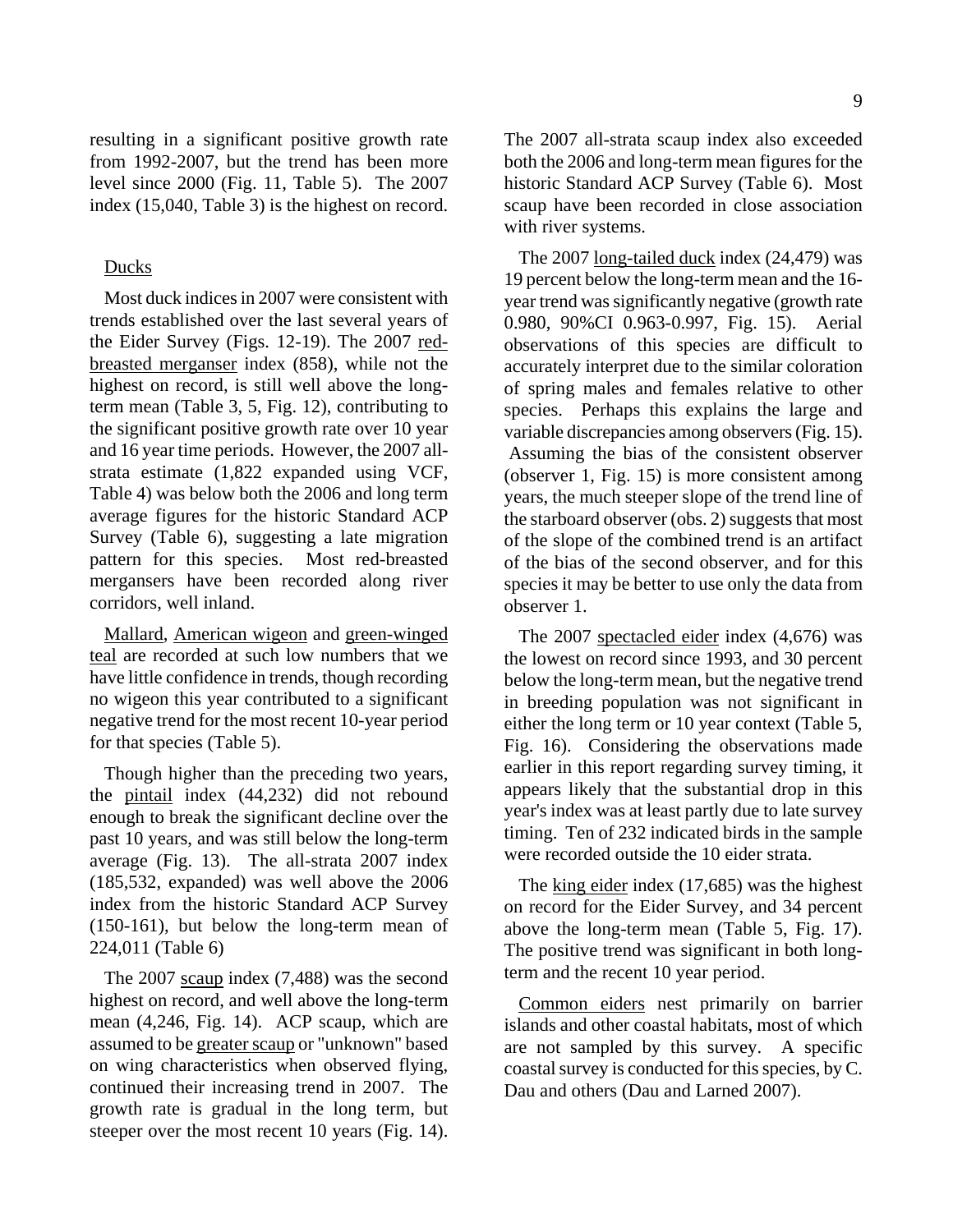There are so few **Steller's eiders** detected during this survey that it is used primarily to document occurrence and long-term distribution rather than to detect a meaningful trend. This year was classified by researchers as a "nonbreeding year" in the Barrow area and the annual survey by Alaska Biological Research, Inc. was abbreviated (N. Rojek pers. Comm., R. Richie, pers. comm.). Nevertheless, we recorded 7 observations of Steller's eiders, 4 of which were among a group of large lakes about 40 km SE of Barrow, an area reported as the general location of most of the sightings by the ABR aerial crew. Our index (338) was the second highest in the 16 years of the Eider Survey (Fig. 18).

Nearly all scoters recorded on the Eider Survey 1992-2006 were white-winged scoters, and most of those were in stratum 11 (Fig. 4) located south of Teshekpuk Lake, primarily along the drainages of Fish Creek and the Ikpikpuk River. The 2007 white-winged scoter index (596) continued a significant long-term upward trend (Table 5, Fig 19). However, most scoters in 2007 were recorded in strata 12 and 13, south of the eider strata, producing a much higher estimate for the entire survey area (3,437, or 4,021 expanded by VCF, Table 4). The longterm mean for the historic Standard ACP Survey was substantially higher (10,437, Table 6), possibly because the latter survey was flown later and scoters are known to be late breeders, and/or there is normally a late influx of molt migrants. Note that the historic data from the historic Standard ACP Survey contains a large component of scoters unidentified to species, hence the discrepancy between "all scoters" and the total of white-winged and black scoters.

### Geese and swans

This survey does not adequately sample snow geese, which occur mainly in isolated coastal breeding colonies. The spectacular 2007 index (64,110, Table 3) resulted from one transect bisecting a large breeding colony on the Ikpikpuk River Delta.

The white-fronted goose index (162,441, Fig. 20) is also spectacularly high this year – 52 percent higher than that of 2006, 104 percent greater than the long term mean for the Eider Survey, and the 2007 all-strata index (226,952, Tables 4, 6) even exceeds the highest index from the historic Standard ACP Survey (192,426 in 1999, Mallek et al. 2007). The close agreement among observers in 2007 (Fig. 20) lends confidence to this estimate. The high population this year may have resulted from molt migration of non-breeding and failed breeding birds from the interior where low spring and summer water levels depressed breeding.

The 2007 Canada goose indices were 17,285 (eider strata, Table 3) and 28,346 (all strata, Table 4). The 2007 Canada goose index in the eider strata was the highest since the spike in the late Eider Survey year of 1992, and the 2007 allstrata index (28,346) was the highest since 1999 (Mallek 2007).

Most Black brant nest colonially on the North Slope, so trends are difficult to detect with our systematic transect survey design. The 2007 index (10,138) was similar to that of 2006, though quite different in composition (Fig. 21). The all-strata index was also very similar to the long-term average from the historic Standard ACP Survey (Table 6). Our data suggest a significant positive growth rate over the Eider Survey 16-year history and the most recent 10 years (Table 5, Fig. 21), but we suspect this may be spurious, as much of our annual brant sample consists of a variable component of non-breeders or failed breeders from western Alaska (Ritchie et al. 2002) evidenced by the high proportion of flocked birds in our sample most years (Fig. 21). Ritchie et al. (2002) did not detect a significant upward trend in breeding black brant on the North Slope, and Mallek et al. (2005) could not detect a trend due to high sampling error.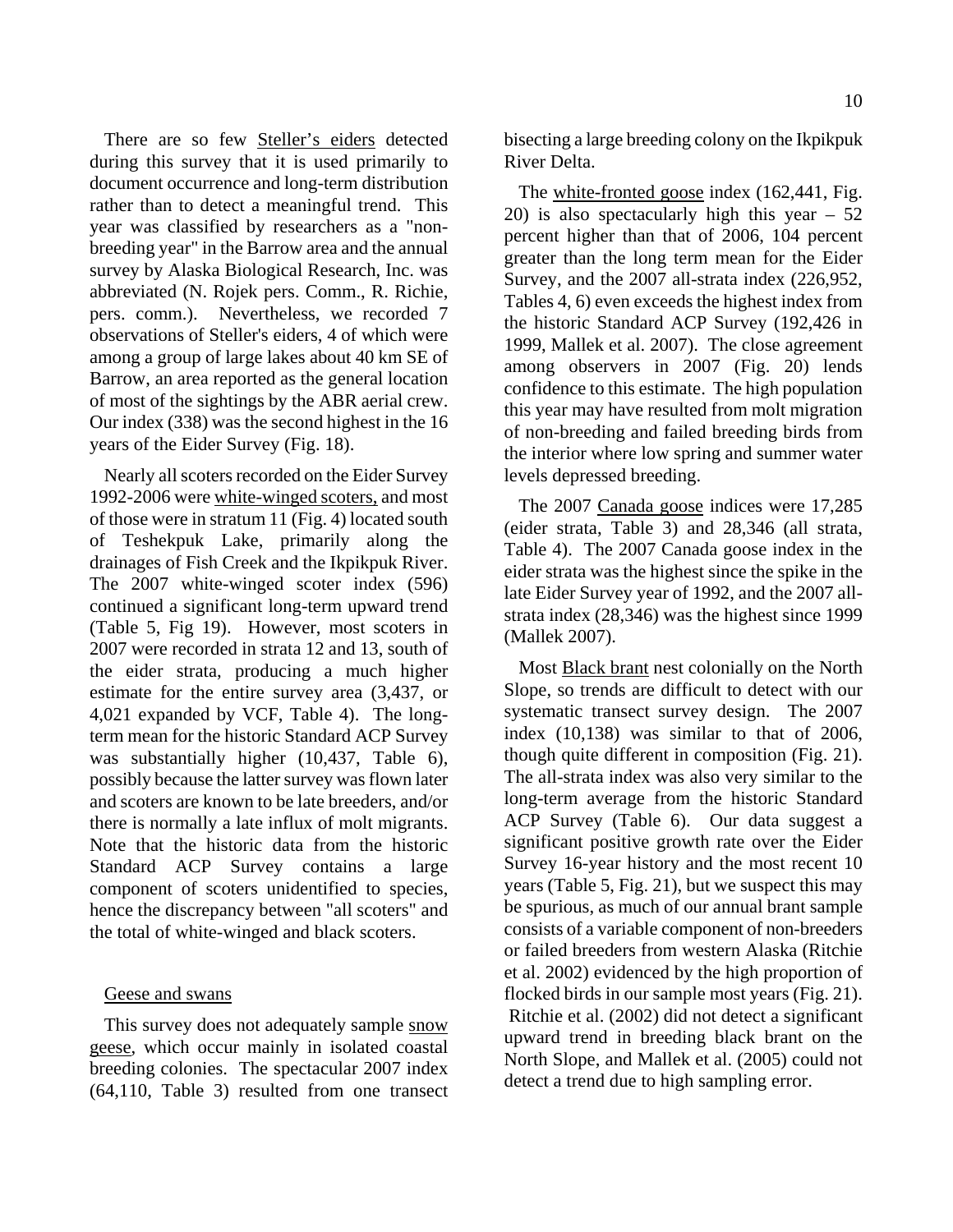The 2007 tundra swan index (10,231) was the highest on record for the eider strata (Fig. 22), and the all-strata index (13,444) was well above that of 2006 and the long-term mean (10,174, 9,961 respectively, Table 6). Tundra swan indices indicate a significant positive growth rate for both long-term (1.027) and 10-year (1.038) reference periods (Table 5, Fig. 22).

For a detailed discussion of North Slope snow goose and black brant colonies see Ritchie et al. (2007).

## Raptors, Ravens, other birds

Despite concerns about raven populations expanding on the North Slope in response to increased anthropogenic nesting habitat (buildings and other artificial structures) and year-round food sources (garbage), we have detected neither a positive growth rate nor a geographic shift, using our small sample (Table 5). The likelihood of our detecting ravens among industrial and residential facilities is low, as they normally spend a large part of their time on or near such structures, which we intentionally avoid during our surveys due to regulatory and safety considerations. In addition we expect detection of dark birds associated with structures would be poor.

Owl populations are extremely variable on the North Slope, typically following lemming population cycles. Although brown lemmings were apparently much less abundant in 2007 than in 2006 (personal observation and numerous contacts in Barrow), we still recorded aboveaverage numbers of short-eared and snowy owls (eider strata indices 120 and 1,602, respectively, Table 3, Fig. 23). Most of the snowy owl observations were within 30 km of the coast, from Harrison Bay to Barrow, with a few others widely scattered elsewhere.

We have recorded very few sandhill cranes during the Eider Survey (2007 ACP Survey index from 10 eider strata = 73, Eider Survey 1992-  $2007$  mean = 122, Table 5). We began recording shorebirds during the Eider Survey in 1997, largely as a measure of timing of arrival on the breeding grounds, and large-scale distribution. Some shorebird species are difficult to distinguish on aerial surveys, and of low priority for this survey, so we split them into 2 categories: "Small" (*Charadrius spp., Pluvialis spp., Calidris spp., Arenaria spp*.) and "large" (*Numenius spp., Limosa spp*.). Beginning in 2006, we pooled all shorebird observations. The shorebird index growth rate (0.973) is not significantly different from 1.0 (Table 5).

## **CONCLUSIONS**

The species of greatest interest in terms of objectives for this survey are yellow-billed loon (species of international concern, proposed for ESA listing), red-throated loon (species of statewide concern, high proportion of Alaska population in ACP), Pacific loon (high proportion of Alaska population in ACP), northern pintail, greater scaup, king eider, longtailed duck, white-fronted goose (harvested species of international concern, and ACP populations numerically significant in Alaska, North America), Tundra swan (ACP population comprises about 10% of the harvested eastern population, has management issues related to expanding population, causing habitat degradation and crop damage), and spectacled eider (listed as threatened under the ESA, ACP is one of three largest global breeding populations). All these populations are at some risk from detrimental effects of extractive resource development and other changes related to expanding human populations. The other species recorded on this survey, while important contributors to the biodiversity of the arctic coastal ecosystem, are not addressed adequately by this survey design (e.g. Steller's eider, common eider, snow goose, common raven), and/or are present as such a small proportion of their range-wide population that even a large change in index would likely not elicit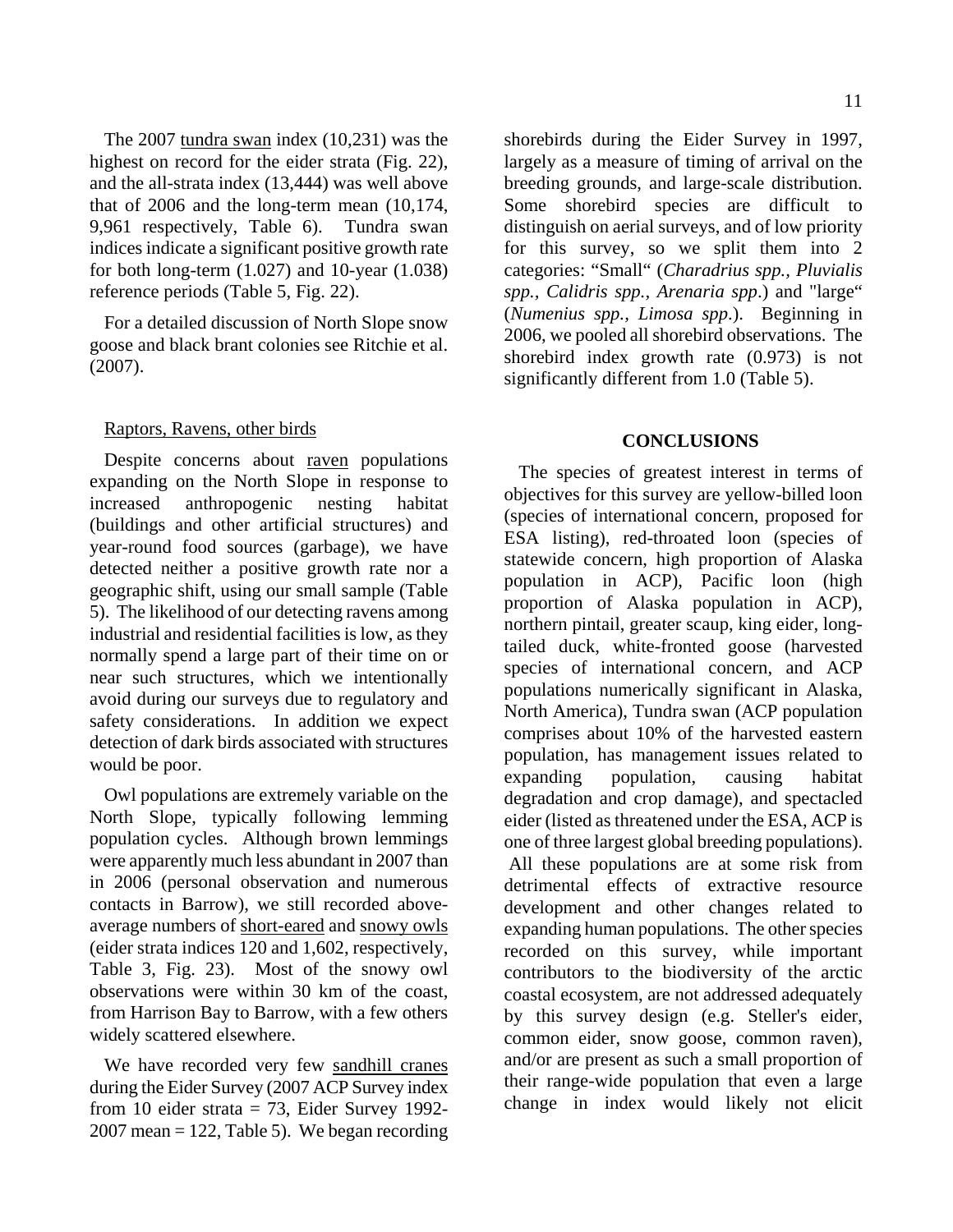management action (e.g. mallard, American wigeon, northern shoveler).

Since 2007 was the first year of the design combining the Eider and the historic Standard ACP Survey, and apparently an anomalous year for phenological timing, it is premature to evaluate its efficacy compared to its predecessors. However, we are confident that the primary survey objectives are adequately addressed.

The trends for individual observers in the population trend graphs for these focal species (Figs. 6-8, 13-17, 20) suggest that for most years and species, the constant observer/pilot had higher counts than the other observer. This is not surprising since the one constant observer has much more experience than the others both in general and specifically on this project. Regarding individual species, some show very close agreement among observers while others are very different. Estimates are consistent among observers for both spectacled and king eiders (Figs. 16 and 17), even despite small sample sizes. Reasons for this strong agreement may include positive focal bias: observers are aware that these are high priority target species, so they work with greater diligence to develop an appropriate search image. Loons (Figs. 6-8) often dive as the aircraft approaches, putting them out of sight as the aircraft passes. The pilot ordinarily spends more time than the observer looking ahead (for obvious safety reasons), and thus may record more loons. Pintails (Fig. 13) and long-tailed ducks (Fig. 15) are more difficult to detect compared to the other priority ACP species, due both to more cryptic coloration, and because they are often scattered about in very small wet depressions in vast upland areas where detection is difficult and observer vigilance and focus may vary considerably, adding variability to detection rates. Observer performance for white-fronted geese appears less variable (Fig. 20), probably because white-fronts are large and usually flush at the approach of the plane, making them easy for most observers to detect

and identify. Tundra swans are well-distributed, large, white and rarely flush when surveyed, resulting in detection rates close to 1.0 (Conant et al. 1991) and populations monitored well by this survey. Hopefully this discussion provides helpful insight into reasons for variation in detection rates among species. A detection rate study for the Arctic Coastal Plain would be extremely useful, but challenging due to the relatively low densities of birds and expensive logistics.

#### **RECOMMENDATIONS**

We recommend continuation of the survey as in 2007, except for the following:

Due to the "low" sampling intensity selected for Stratum 1 (Arctic National Wildlife Refuge, Fig. 3), and its size and configuration, there will often be only a single transect flown, which ends far away from our field base at Deadhorse, and leaves the stratum poorly sampled. This area has very low densities of waterfowl and the coastal zone, which is most important, is sampled during the late-June common eider survey. We plan to either drop the stratum altogether, or apply "medium" sampling intensity, which in most years should result in one transect each direction, replacing "deadhead" with productive survey flight time on the return trip to Deadhorse.

We welcome comments on these proposals, or other suggestions for improving the survey.

#### **ACKNOWLEDGMENTS**

The authors would like to thank Rob MacDonald for the excellent job during his first season as observer and alternate pilot on this survey. Special thanks to the Bureau of Land Management for supporting the additional aerial coverage in the Teshekpuk Lake region.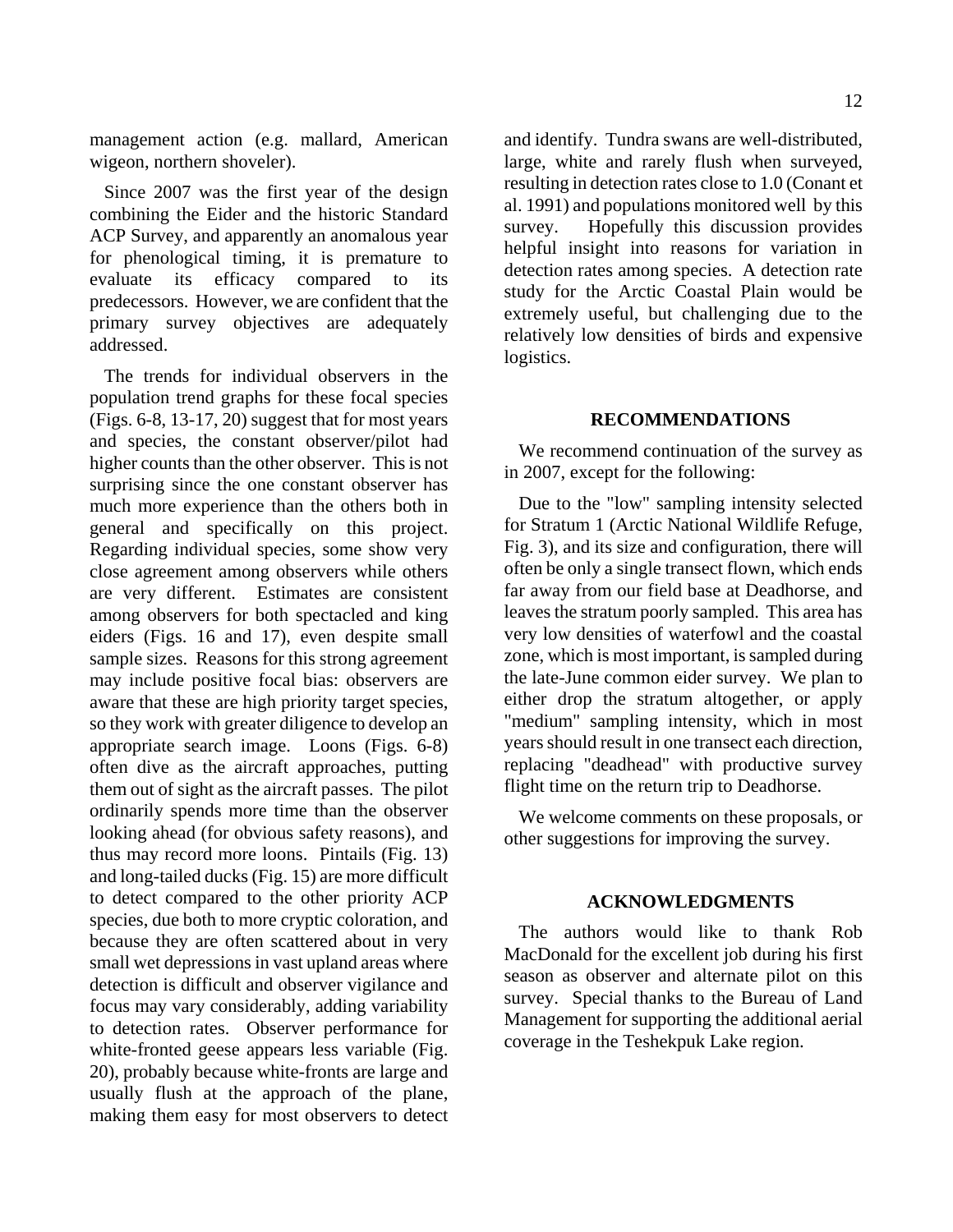#### **LITERATURE CITED**

- Bellrose, F. C. 1980. Ducks, geese and swans of North America. Third edition. Stackpole Books, Harrisburg, Pennsylvania. 540p.
- Bergman, R. D. and D. V. Derksen. 1977. Observations on Arctic and Red-throated loons at Storkersen Point, Alaska. Arctic  $30:41-51$ .
- Cochran, W. G. 1977. Sampling techniques. Third edition. John Wiley and Sons, Inc., New York, N.Y. 428p.
- Conant, B., C. P. Dau and W. Larned.. 1991. Yukon Delta Alaska helicopter/fixed wing comparative waterfowl breeding population survey. Progress Report III. Unpubl. Rep. U.S. Fish and Wildl. Serv.
- Dau, C. P. and W. W. Larned. 2007. Aerial population survey of common eiders and other waterbirds in near shore waters and along barrier islands of the Arctic Coastal Plain of Alaska, 22-24 June 2007. Unpubl. Rept., U. S. Fish and Wildlife Service. 20p.
- Johnson, S. R., and D. R. Herter. 1989. The birds of the Beaufort Sea. BP Exploration (Alaska) Inc. Anchorage, Alaska. 372p.
- Kistchinski, A. A., and V. E. Flint. 1974. On the biology of the spectacled eider. Wildfowl 25:5-15.
- Lamothe, P. 1973. Biology of king eider *Somateria spectabilis* in a fresh water breeding area on Bathurst Island, N. W. T. M. Sc. Thesis. U. of Alberta. Edmonton. 125p.
- Mallek, E. J., R. M. Platte and R. A. Stehn. 2005. Aerial breeding pair surveys of the Arctic Coastal Plain of Alaska - 2004. Unpubl. rept., U.S. Fish and Wildl. Serv., Mig. Bird Manage., Fairbanks, Alaska. 25p.
- Mallek, E. J., R. M. Platte and R. A. Stehn. 2007. Aerial breeding pair surveys of the Arctic Coastal Plain of Alaska - 2006. Unpubl. rept., U.S. Fish and Wildl. Serv., Mig. Bird Manage., Fairbanks, Alaska. 25p
- Phillips, L. M. 2005. Migration ecology and distribution of king eiders. M. S. Thesis, Univ. of Alaska, Fairbanks, Alaska.
- Ritchie, R. J., T. Obritschkewitsch, J. Shook, R. Burgess and J. Rose. 2007. Surveys for nesting and brood rearing brant and lesser snow geese, Barrow to Fish Creek Delta and lesser snow goose banding near the Ikpikpuk River Delta, Alaska, 2006. Unpubl. rept. submitted to North Slope Borough Department of Wildlife Management. ABR, Inc., Fairbanks, Alaska. 45p.
- Serie, J. R. and J. B. Bartonek. 1991a. Population status and productivity of Tundra Swans *Cygnus columbianus columbianus* in North America. Pp. 172– 177 *in* Procedings of the Third IWRB International Swan Symposium (J. Sears and P. J. Bacon, eds.). Wildfowl-Suppl. No. 1, Oxford, UK.
- Troy, D. 1997. Distribution and abundance of spectacled eiders in the vicinity of Prudhoe Bay, Alaska: 1996 Status Report. Unpubl. Rep. for BP Exploration, Troy Ecological Res. Assoc., Anchorage, Alas. 11p.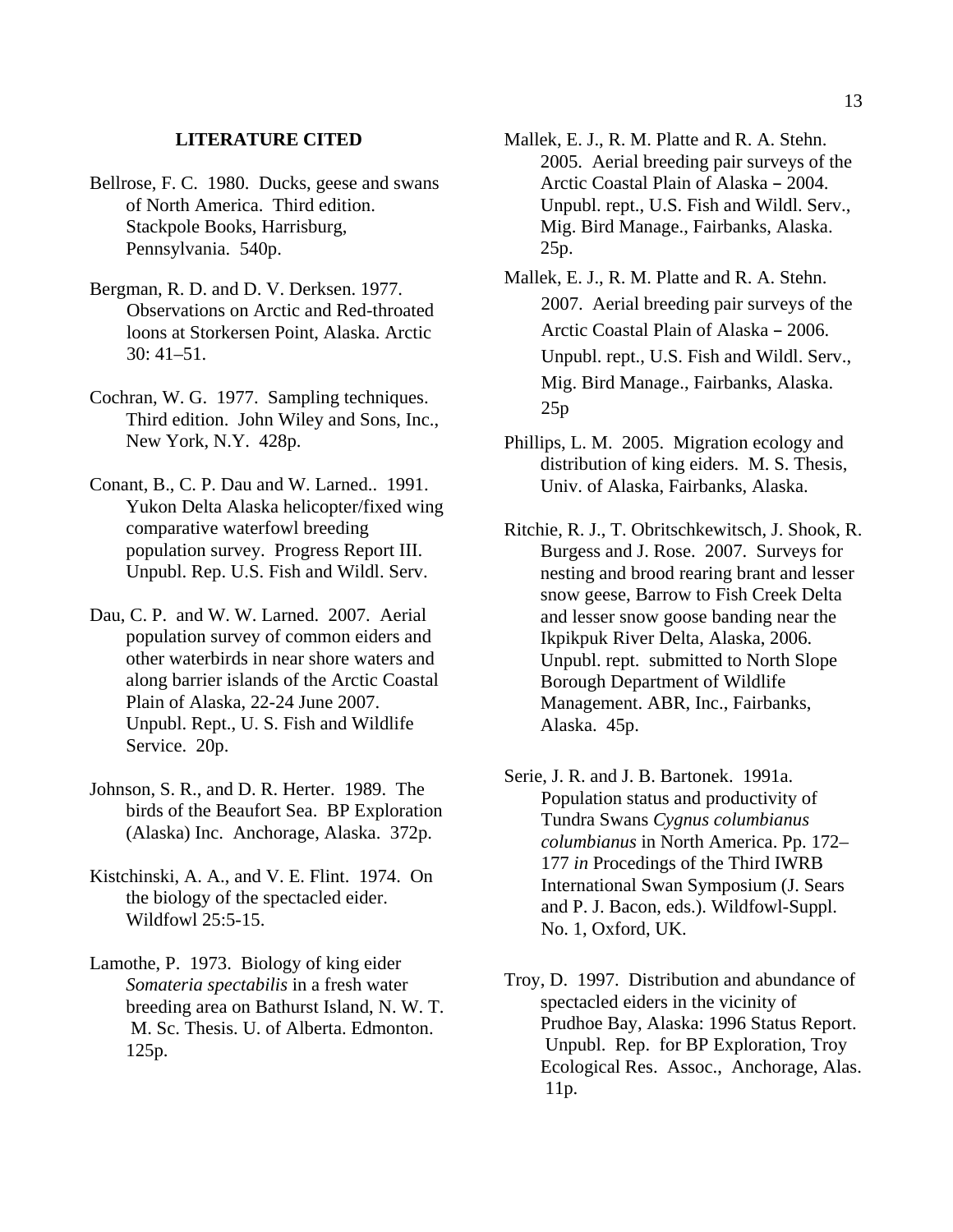- U. S. Fish and Wildlife Service. 1996. Spectacled eider recovery plan. Anchorage, Alas. 157p.
- U. S. Fish and Wildlife Service, and Canadian Wildlife Service. 1987. Standard Operating procedures for aerial waterfowl breeding ground population and habitat surveys. Unpubl. Manual, U. S. Fish and Wildl. Serv., Migratory Bird Management, Laurel, Maryland. 98p.

Warnock, N. D., and D. M. Troy. 1992. Distribution and abundance of spectacled eiders at Prudhoe Bay, Alaska: 1991. BP Exploration (Alaska) Inc., Anchorage, Alaska. 11p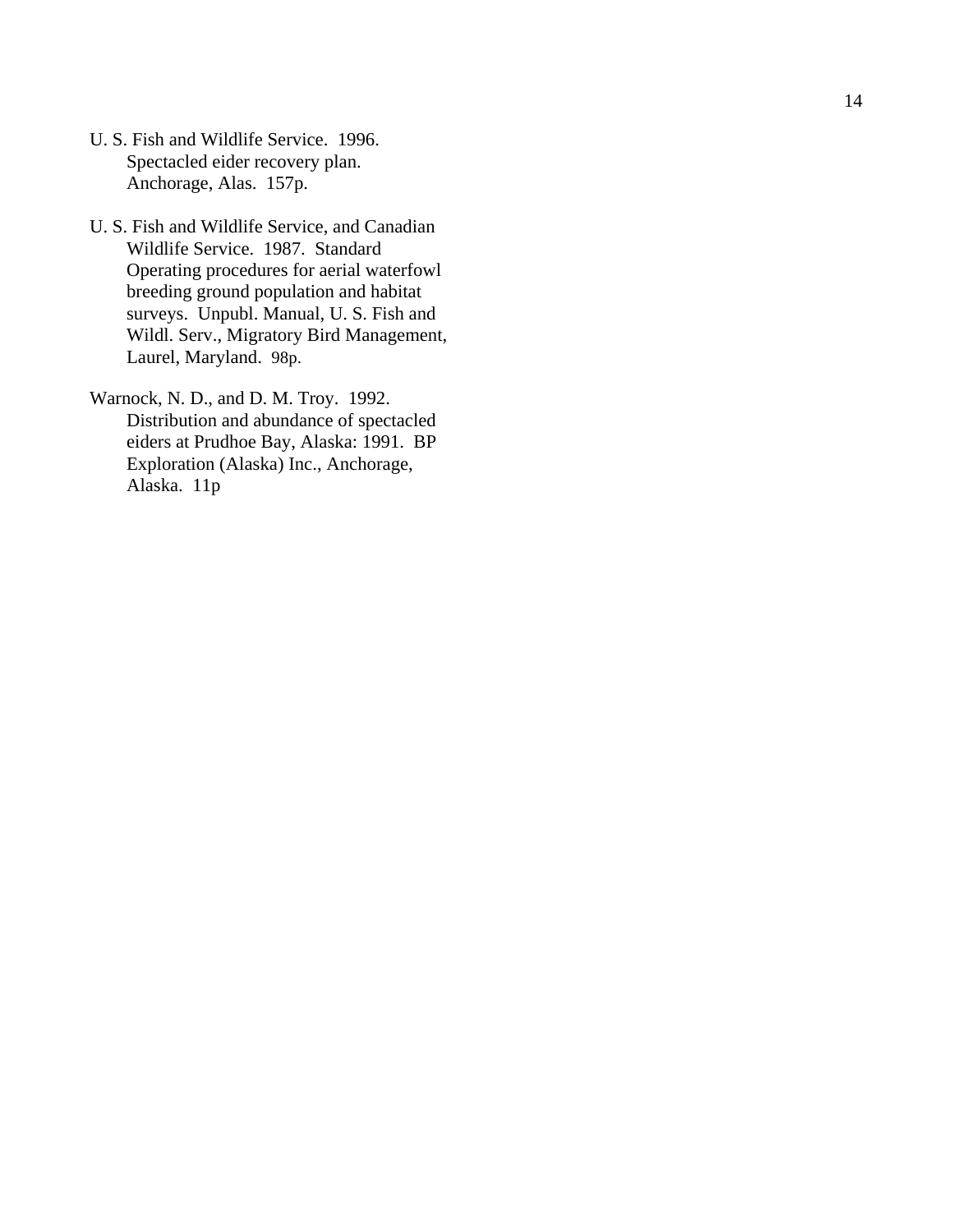

15

















Figure 1. Indicated birds of selected species by median Julian survey date, Eider and Standard ACP Surveys, arctic coastal plain of Alaska, 1992-2006.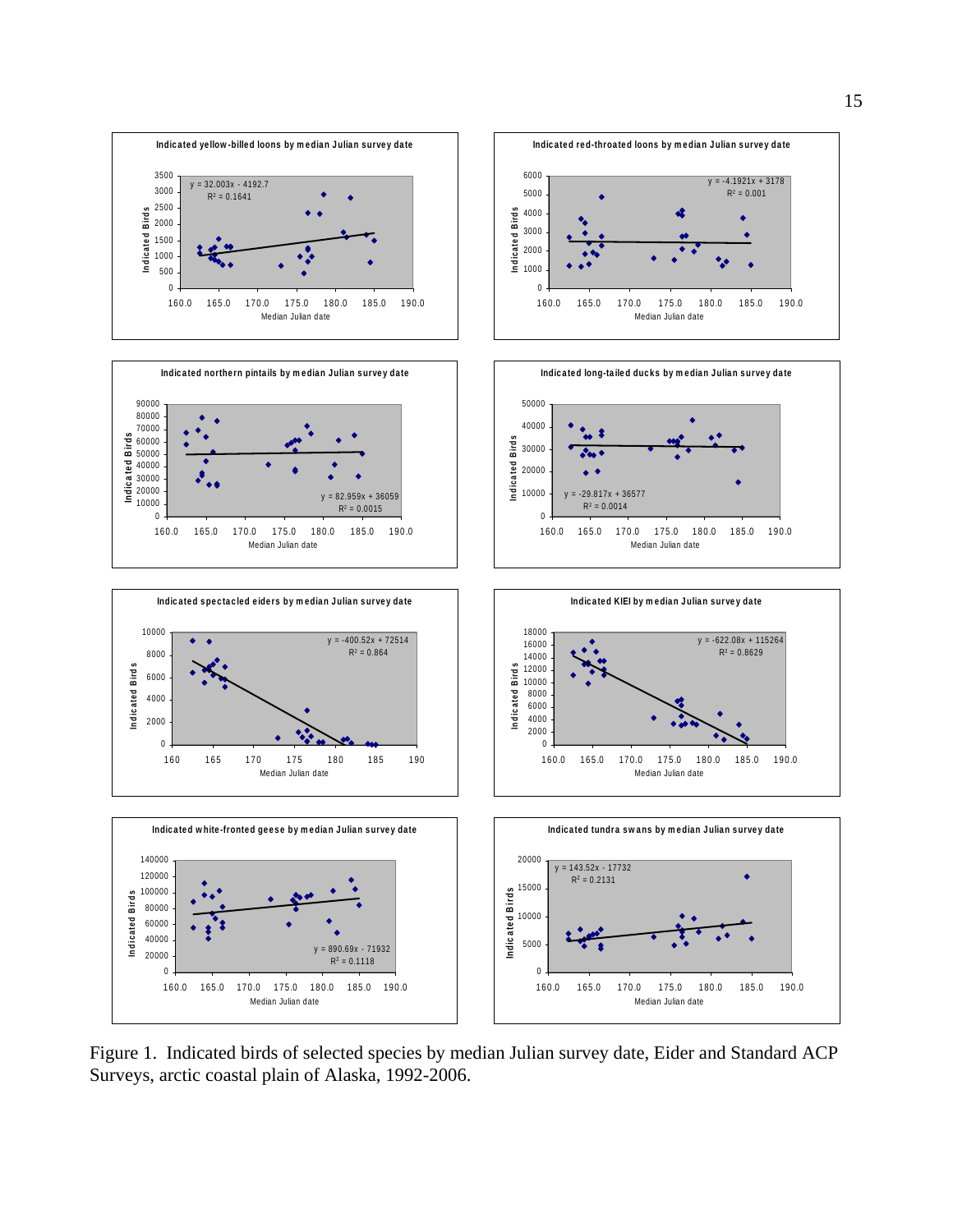

Figure 2. Proportion of birds in groups of 3 or more in the survey sample, Eider and Standard ACP Surveys, arctic coastal plain, Alaska, 1986-2006.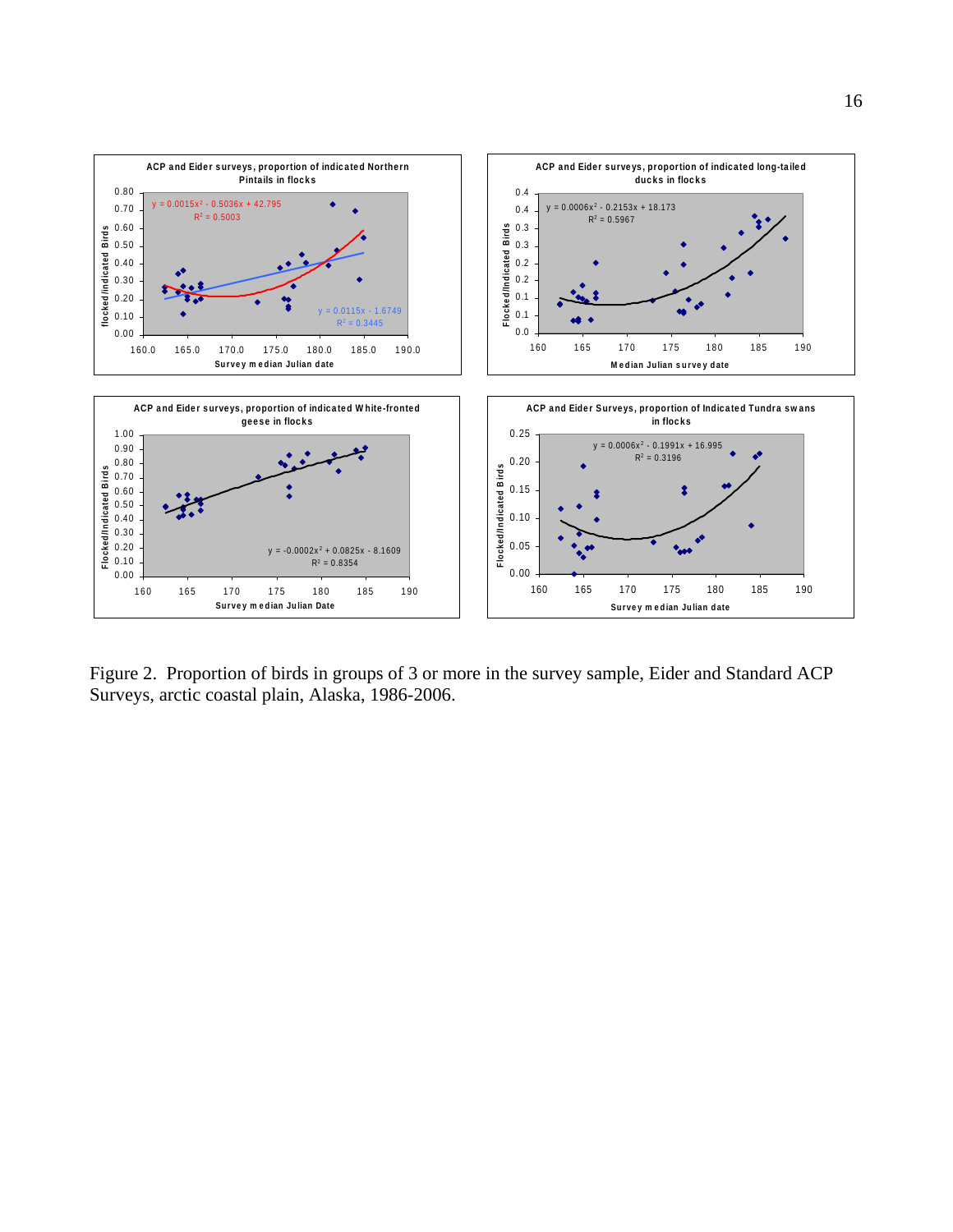

Figure 3. Boundaries of the 2007 ACP Survey, Arctic Coastal Plain, Alaska (green lines, total 57,335 km<sup>2</sup>), with boundary of eider strata (red lines, total 30,465 km<sup>2</sup>) used for comparison with 1992-2006 Eider Survey for trend analysis. Also shown are portions of the 1986-2006 historic Standard ACP Survey (black lines).and the Eider Survey (blue lines) which were eliminated from the current design.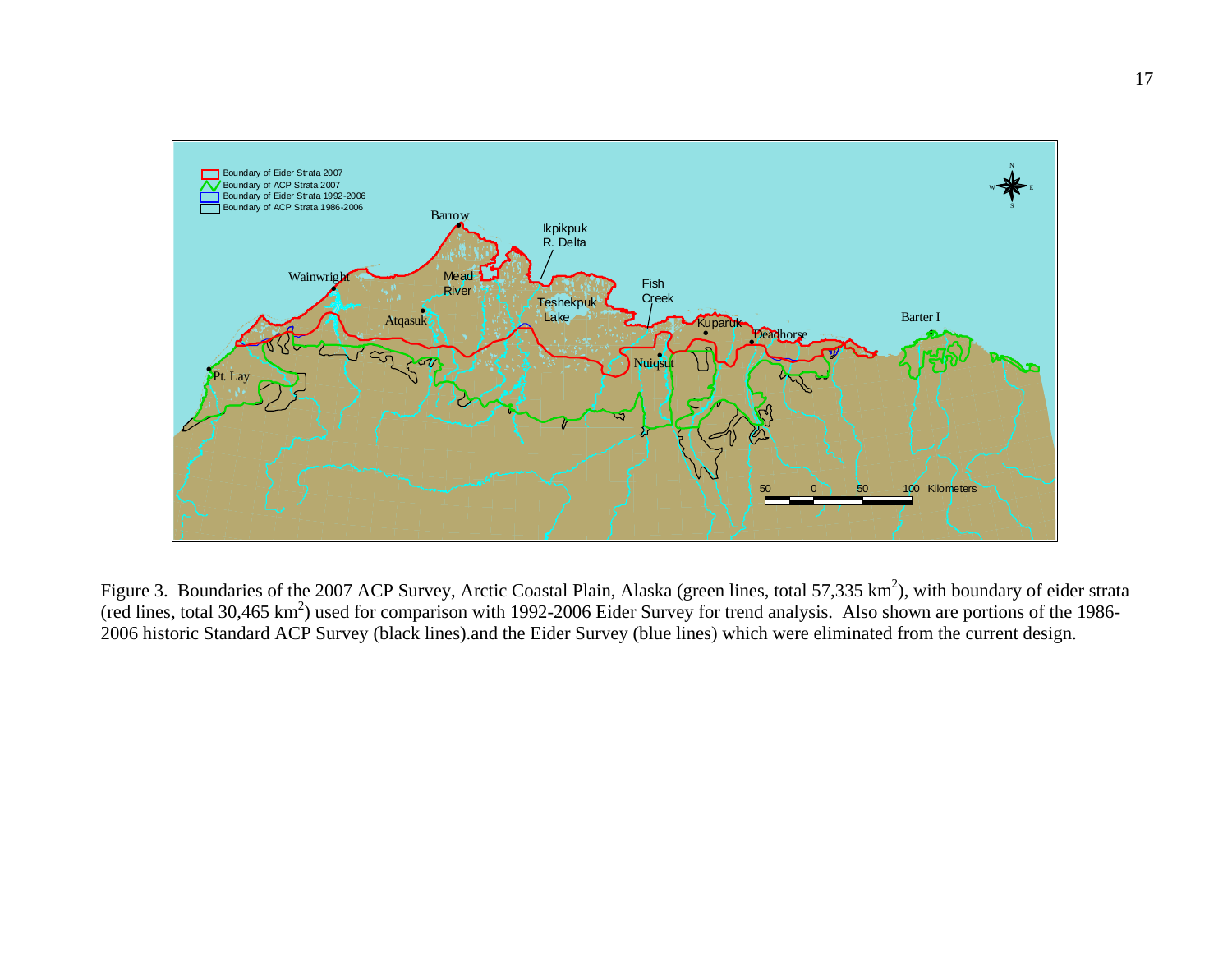

Figure 4. Spatial design of the aerial waterfowl breeding population survey, Arctic Coastal Plain, Alaska, June 2007.

|                  |                       | Stratum              | Sample   | Sample % of         |    |                         | Stratum              | Sample   | Sample % of         |
|------------------|-----------------------|----------------------|----------|---------------------|----|-------------------------|----------------------|----------|---------------------|
| ID               | <b>Stratum Name</b>   | Area km <sup>2</sup> | Area km2 | <b>Stratum Area</b> | ID | <b>Stratum Name</b>     | Area km <sup>2</sup> | Area km2 | <b>Stratum Area</b> |
| 0                | Non-habitat           |                      |          |                     | 13 | S Central Low           | 7,652                | 104      | 1.4                 |
|                  | <b>Arctic NWR Low</b> | 1.812                | 17       | 0.9                 | 14 | Sag Low                 | 3.571                | 33       | 0.9                 |
| 2                | Pt Lay Low            | 3,916                | 68       | 1.7                 | 15 | Barrow Hi               | 11,358               | 473      | 4.2                 |
| 3                | Teshekpuk SHi         | 2,019                | 187      | 9.3                 | 16 | S Kuk Hi                | 582                  | 20       | 3.4                 |
| 4                | Colville Hi           | 1,423                | 57       | 4.0                 | 17 | S. Kuk Low              | 748                  | 2        | 0.3                 |
| 5                | <b>Prudhoe Med</b>    | 2,581                | 62       | 2.4                 | 18 | Icy Wain Hi             | 3,093                | 127      | 4.1                 |
| 6                | S Teshekpuk SHi       | 1,362                | 99       | 7.3                 | 19 | N Teshekpuk SHi         | 2,044                | 171      | 8.3                 |
|                  | SW Teshekpuk SHi      | 226                  | 20       | 8.6                 | 20 | E Dease Hi              | 3,768                | 155      | 4.1                 |
| 8                | S Colville Hi         | 128                  | 6        | 4.5                 |    |                         |                      |          |                     |
| 9                | Canning Low           | 577                  | 5        | 0.8                 |    | All Low:1,2,9,13,14,17  | 18,276               | 228      | 1.2                 |
| 10               | Sag Med               | 784                  | 11       | 1.4                 |    | All Med: 5, 10, 11, 12  | 13,058               | 247      | 1.9                 |
| 11               | <b>Central Med</b>    | 2,240                | 41       | 1.8                 |    | All Hi: 4,8,15,16,18,20 | 20,351               | 838      | 4.1                 |
| 12 <sup>12</sup> | S Eid Med             | 7,453                | 133      | 1.8                 |    | All SHi: 3,6,7,19       | 5,650                | 477      | 8.4                 |

 Table 1. Sampling design by stratum, aerial waterfowl breeding population survey, Arctic Coastal Plain, Alaska, June 2007. ID numbers refer to Fig. 3, above.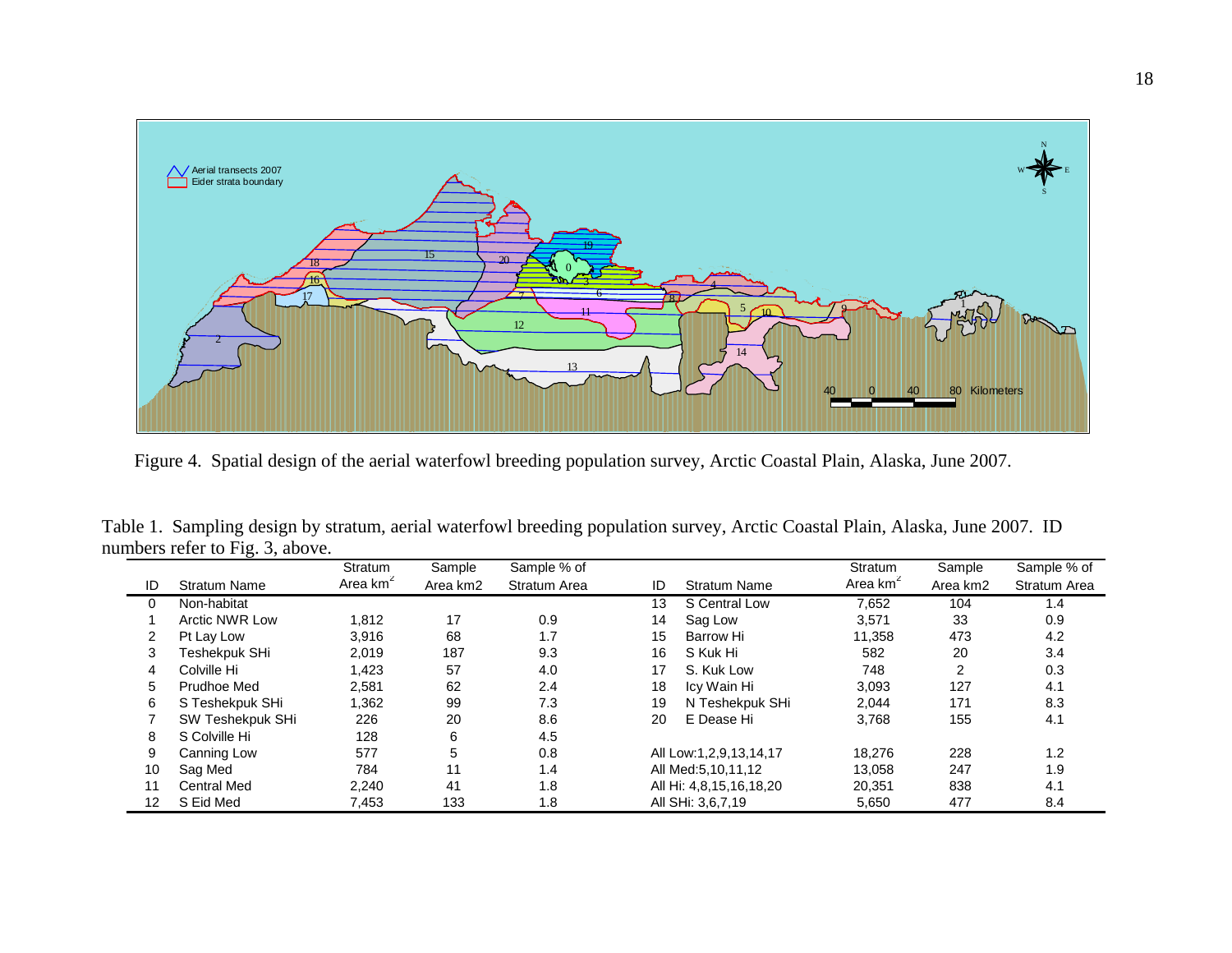

Figure 5. Daily ratio of lone males to total males (lone males plus males in pairs) of selected duck species observed during the Eider Survey (2004-2006) and the 2007 aerial waterfowl breeding population survey, arctic coastal plain, Alaska.

| Table 2. Average and range of ratios of lone males to total males (lone males plus males in pairs) |  |
|----------------------------------------------------------------------------------------------------|--|
| of selected duck species observed during the Eider Survey (1992-2006) and the ratios for the 2007  |  |
| aerial waterfowl breeding population survey, arctic coastal plain, Alaska.                         |  |

|                  | LDI Avg.  |        |               |          |
|------------------|-----------|--------|---------------|----------|
| <b>Species</b>   | 1992-2006 | LDI SE | LDI range     | LDI 2007 |
| Spectacled eider | 0.49      | 0.08   | $0.29 - 0.59$ | 0.58     |
| King eider       | 0.35      | 0.12   | $0.14 - 0.58$ | 0.50     |
| Long-tailed duck | 0.49      | 0.04   | $0.39 - 0.57$ | 0.54     |
| Northern pintail | 0.82      | 0.07   | $0.67 - 0.90$ | 0.89     |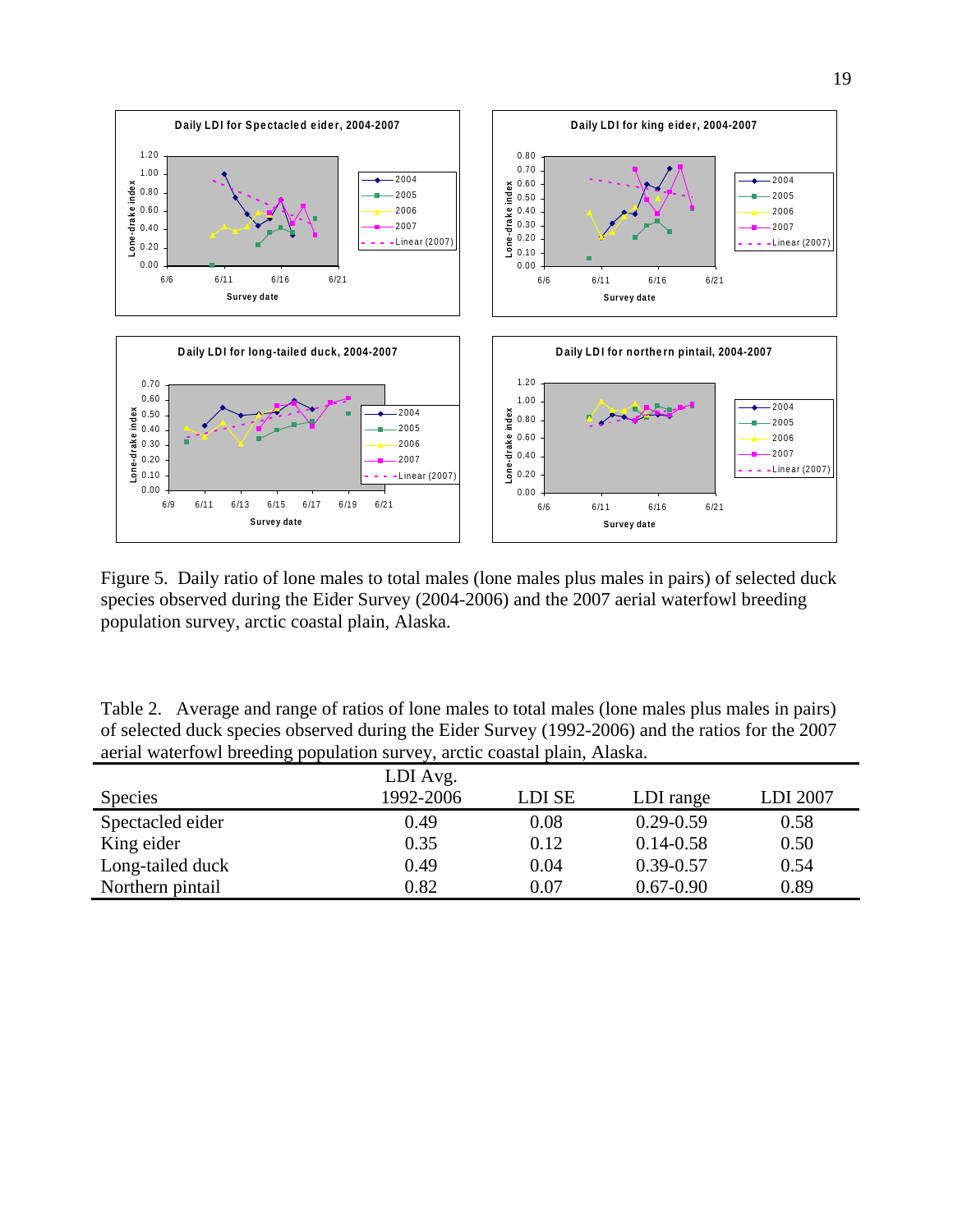Flocked Indicated Density Population Population Expanded Species Single Pair Birds Total birds/km2 Index 95%CI VCF Pop. Index %CV Yellow-billed loon 40 16 0 0  $72^1$  0.046 1,405 914-1,896 NA 17.8 Pacific Loon 310 522 29 1383<sup>1</sup> 1.001 30,507 27,517-33,497 NA 5.0 Red-throated loon 40 47 0 134<sup>1</sup> 0.093 2,846 2,085-3,607 NA 13.6 Jaeger spp.<sup>3</sup> 172 23 16 234<sup>1</sup> 0.181 5,502 3,721-7,283 NA 16.5 Glaucous gull  $420$   $121$   $262$   $924$   $0.635$   $19,345$   $14,661-24,029$  NA  $12.4$ Sabine's gull 162 100 177 539<sup>1</sup> 0.332 10,113 7,947-12,279 NA 10.9 Arctic tern 345 148 77 718<sup>1</sup> 0.494 15,040 12,634-17,446 NA 8.2 Red-breasted merganser 5 10 5 35<sup>2</sup> 0.028 858 227-1,489 1.27 1,090 37.5 Mallard 4 0 0 0  $8^2$  $\frac{2}{1}$  0.012 359 8-871 4.01 1,440 72.8 Am. wigeon  $0$  0 0 0  $0^2$  $\zeta$  3.84 0 Am. Green-winged teal 3 0 0 0  $6<sup>2</sup>$  $\approx$  0.005 145 6-347 8.36 1,212 71.1 Northern pintail 688 78 737  $2269^2$  1.452 44,232 34,770-53,694 3.05 134,908 10.9 Northern shoveler 1 5 0  $12^2$  0.008 240 50-430 3.79 910 40.4 Greater scaup 79 77 88  $321^1$  0.246 7,488 4,521-10,455 1.93 14,452 20.2 Long-tailed duck 268 232 149 1149<sup>2</sup> 0.804 24,480 20,840-28,120 1.87 45,778 7.6 Spectacled eider 64 47 0 222<sup>2</sup> 0.154 4,677 3,368-5,986 NA 14.3 Common eider 3 3 0 0  $12^2$  0.01 293 12-670 NA 65.7 King eider 213 207 19  $859^2$  0.581 17,685 14,178-21,192 NA 10.1 Steller's eider 4 3 0 0  $14^2$  0.011 337 14-829 NA 74.4 Black scoter 1 1 1 0  $4^2$  $\approx$  0.003 97 4-233 1.17 113 71.8 White-winged scoter 2 5 0 14<sup>2</sup> 0.02 596 482-710 1.17 697 9.8 Snow goose 3 99 2486  $2687^1$  2.104 64,110 NA NA 87.4 Gr. White-fronted goose  $337$  1626  $4264$   $8190^2$  5.332 162,441 141,035-183,847 NA 6.7 Canada goose 36 5 850 1052<sup>2</sup> 0.567 17,285 9,886-24,684 NA 21.8 Black brant 41 29 511 <sup>651</sup><sup>2</sup> 0.333 10,138 6,889-13,387 NA 16.3 Tundra swan 218 106 37  $467<sup>1</sup>$  0.336 10,231 8,914-11,548 NA 6.6 Sandhill crane 2 0  $\overline{0}$  $2<sup>1</sup>$  $0.001$  36 2-83 NA 65.6 65.6 Unid. Shorebird<sup>4</sup> 803 389 484 2065<sup>1</sup> 1.477 44,994 39,214-50,774 NA 6.6 Common raven 1 0  $\boldsymbol{0}$  $1<sup>1</sup>$  $\sim$  <0.001 14 1-37 NA 85.3 85.3 Short-eared owl 5 0 0 0 0  $5^1$  0.004 120 5-241 NA 51.5Snowy owl 66 3 0  $72^1$  0.053 1,602 793-2,411 NA 25.8 Golden eagle  $4 \qquad 0 \qquad 0$  $4^{1}$ 0.003 96 21-171 NA 39.8

Table 3. Combined observations by starboard and port observers on aerial survey transects, arctic coastal plain, Alaska, June 2007, with observable population indices. Includes observations from previous eider survey strata only (Fig. 2). Expanded indices for selected ducks were calculated using visibility correction factors (VCF) developed on the Yukon Kuskokwim Delta for tundra habitats (Conant et al. 1991).

1. singles+(2\*pairs)+flocked 2. 2\*(singles+pairs)+flocked 3. *Stercorarius longicaudus, S. parasiticus, S. pomarinus* 4. *Charadrius sp., Pluvialis spp.,*

*Calidris spp., Arenaria sp., Numenius sp., Limnodromus sp.* et al.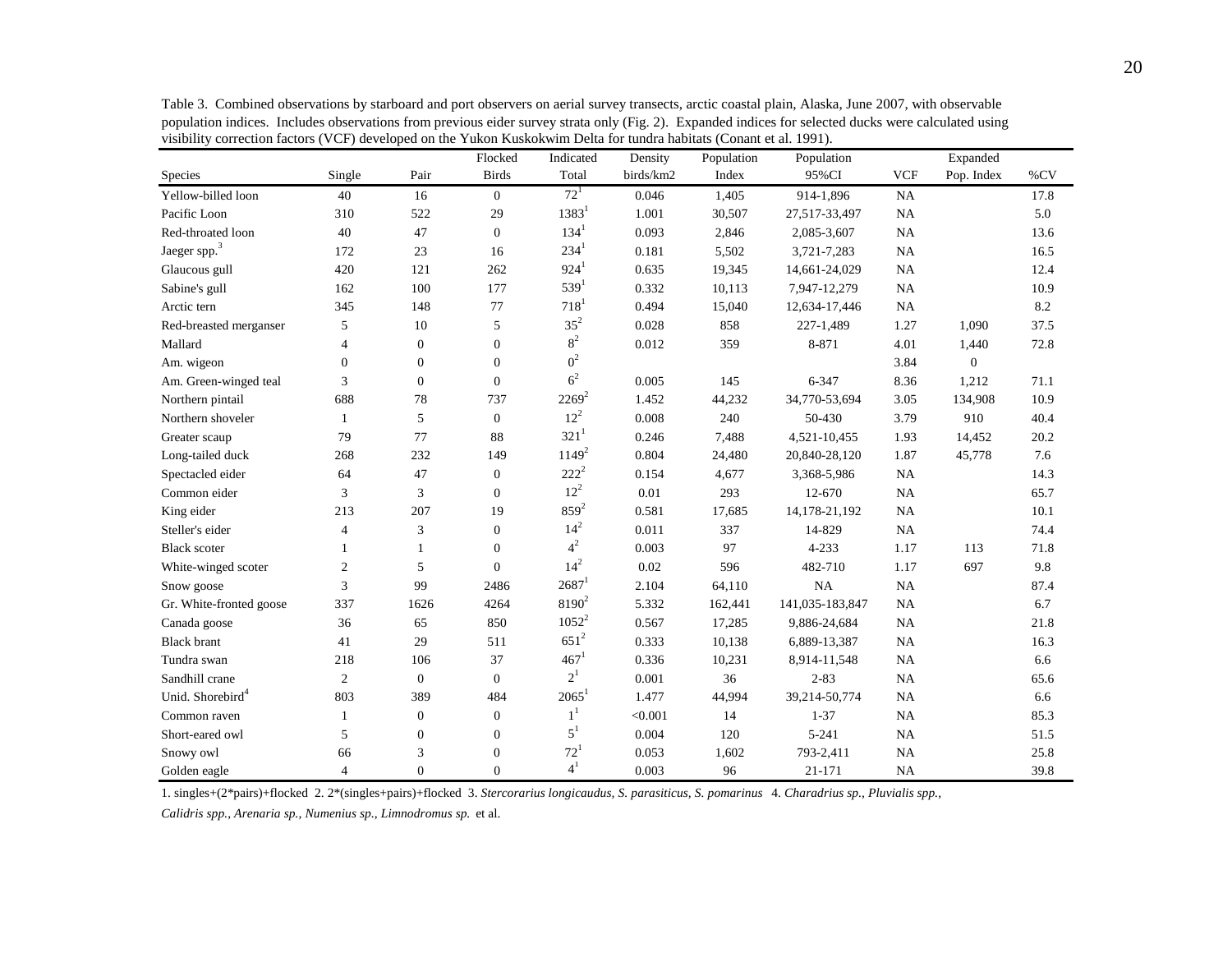|                              |                |                | Flocked        | Indicated           | Density   | Population | Population      |            | Expanded   |      |
|------------------------------|----------------|----------------|----------------|---------------------|-----------|------------|-----------------|------------|------------|------|
| Species                      | Single         | Pair           | <b>Birds</b>   | Total               | birds/km2 | Index      | 95%CI           | <b>VCF</b> | Pop. Index | %CV  |
| Yellow-billed loon           | 45             | 16             | $\mathbf{0}$   | $77^{1}$            | 0.03      | 1,702      | 1,146-2,258     | NA         |            | 16.7 |
| Pacific Loon                 | 357            | 606            | 29             | $1598^1$            | 0.751     | 43,053     | 37,834-48,272   | NA         |            | 6.2  |
| Red-throated loon            | 45             | 51             | $\overline{4}$ | $151^1$             | 0.064     | 3,667      | 2,660-4,674     | NA         |            | 14.0 |
| Jaeger spp. <sup>3</sup>     | 246            | 30             | 16             | $322^1$             | 0.193     | 11,088     | 9,033-13,143    | NA         |            | 9.5  |
| Glaucous gull                | 473            | 133            | 262            | 1001 <sup>1</sup>   | 0.433     | 24,826     | 20,040-29,612   | NA         |            | 9.8  |
| Sabine's gull                | 180            | 108            | 177            | $573^1$             | 0.202     | 11,590     | 9,071-14,109    | NA         |            | 11.1 |
| Arctic tern                  | 439            | 172            | 101            | $884^{1}$           | 0.43      | 24,646     | 21,392-27,900   | NA         |            | 6.7  |
| Red-breasted merganser       | 7              | 13             | 5              | $45^2$              | 0.025     | 1,435      | 252-2,618       | 1.27       | 1,822      | 42.1 |
| Mallard                      | $\overline{4}$ | 1              | $\overline{4}$ | $14^{2}$            | 0.014     | 801        | 14-1,599        | 4.01       | 3,212      | 50.8 |
| Am. wigeon                   | $\Omega$       | 1              | $\overline{0}$ | $2^2$               | < 0.001   | 23         | $2 - 56$        | 3.84       | 88         | 72.1 |
| Am. Green-winged teal        | 5              | 1              | $\overline{0}$ | $12^2$              | 0.01      | 555        | 200-910         | 8.36       | 4,640      | 32.7 |
| Northern pintail             | 782            | 95             | 754            | $2508^2$            | 1.061     | 60,830     | 50,223-71,437   | 3.05       | 185,532    | 8.9  |
| Northern shoveler            | $\mathbf{1}$   | 5              | $\overline{0}$ | $12^{2}$            | 0.004     | 240        | 50-430          | 3.79       | 910        | 40.4 |
| Greater scaup                | 130            | 147            | 88             | $512^1$             | 0.341     | 19,559     | 15,015-24,103   | 1.93       | 37,749     | 11.9 |
| Long-tailed duck             | 321            | 279            | 149            | $1349^{2}$          | 0.659     | 37,782     | 32,835-42,729   | 1.87       | 70,652     | 6.7  |
| Spectacled eider             | 67             | 49             | $\overline{0}$ | $232^{2}$           | 0.092     | 5,288      | 3,864-6,712     | <b>NA</b>  |            | 13.7 |
| Common eider                 | 3              | $\overline{4}$ | $\overline{0}$ | $14^{2}$            | 0.008     | 440        | 14-908          | NA         |            | 54.3 |
| King eider                   | 226            | 222            | 19             | $915^2$             | 0.362     | 20,783     | 16,990-24,576   | NA         |            | 9.3  |
| Steller's eider              | $\overline{4}$ | 3              | $\overline{0}$ | $14^{2}$            | 0.006     | 337        | 14-829          | NA         |            | 74.4 |
| <b>Black scoter</b>          |                | 1              | $\overline{0}$ | $4^2$               | 0.002     | 97         | $4 - 233$       | 1.17       | 113        | 71.8 |
| White-winged scoter          | 3              | 24             | $\mathbf{0}$   | $54^{2}$            | 0.06      | 3,437      | 1,161-5,713     | 1.17       | 4,021      | 33.8 |
| Snow goose                   | 3              | 99             | 2486           | $2687^1$            | 1.118     | 64,110     | <b>NA</b>       | <b>NA</b>  |            | 87.4 |
| Gr. White-fronted goose      | 370            | 1745           | 4897           | $9127^2$            | 3.958     | 226,952    | 199,488-254,416 | NA         |            | 6.2  |
| Canada goose                 | 49             | 81             | 954            | $1214^2$            | 0.494     | 28,346     | 17,296-39,396   | NA         |            | 19.9 |
| <b>Black brant</b>           | 41             | 29             | 511            | $651^2$             | 0.177     | 10,138     | 6,889-13,387    | NA         |            | 16.3 |
| Tundra swan                  | 240            | 123            | 40             | $526^1$             | 0.234     | 13,444     | 11,822-15,066   | NA         |            | 6.2  |
| Sandhill crane               | 3              | $\mathbf{0}$   | $\overline{0}$ | 3 <sup>1</sup>      | 0.002     | 110        | 3-282           | NA         |            | 79.6 |
| Unid. Shorebird <sup>4</sup> | 944            | 439            | 547            | $2369$ <sup>1</sup> | 1.075     | 61,662     | 53056-70268     | NA         |            | 7.1  |
| Common raven                 | $\overline{4}$ | $\overline{0}$ | $\overline{0}$ | $4^1$               | 0.002     | 252        | 14-490          | NA         |            | 48.2 |
| Short-eared owl              | 5              | $\mathbf{0}$   | $\overline{0}$ | $5^1$               | 0.002     | 120        | $5 - 241$       | NA         |            | 51.5 |
| Snowy owl                    | 67             | 3              | $\overline{0}$ | $73^{1}$            | 0.03      | 1,711      | 887-2,535       | <b>NA</b>  |            | 39.2 |
| Golden eagle                 | 6              | $\Omega$       | $\Omega$       | 6 <sup>1</sup>      | 0.005     | 262        | 14-510          | NA         |            | 48.2 |

Table 4. Combined observations by starboard and port observers on aerial survey transects, arctic coastal plain, Alaska, June 2007, with observable population indices. Includes observations from all strata (Fig. 1). Expanded indices for selected ducks were calculated using visibility correction factors (VCF) developed on the Yukon Kuskokwim Delta for tundra habitats (Conant et al. 1991).

1. singles+(2\*pairs)+flocked 2. 2\*(singles+pairs)+flocked 3. *Stercorarius longicaudus, S. parasiticus, S. pomarinus* 4. *Charadrius sp., Pluvialis spp.,*

*Calidris spp., Arenaria sp., Numenius sp., Limnodromus sp.* et al.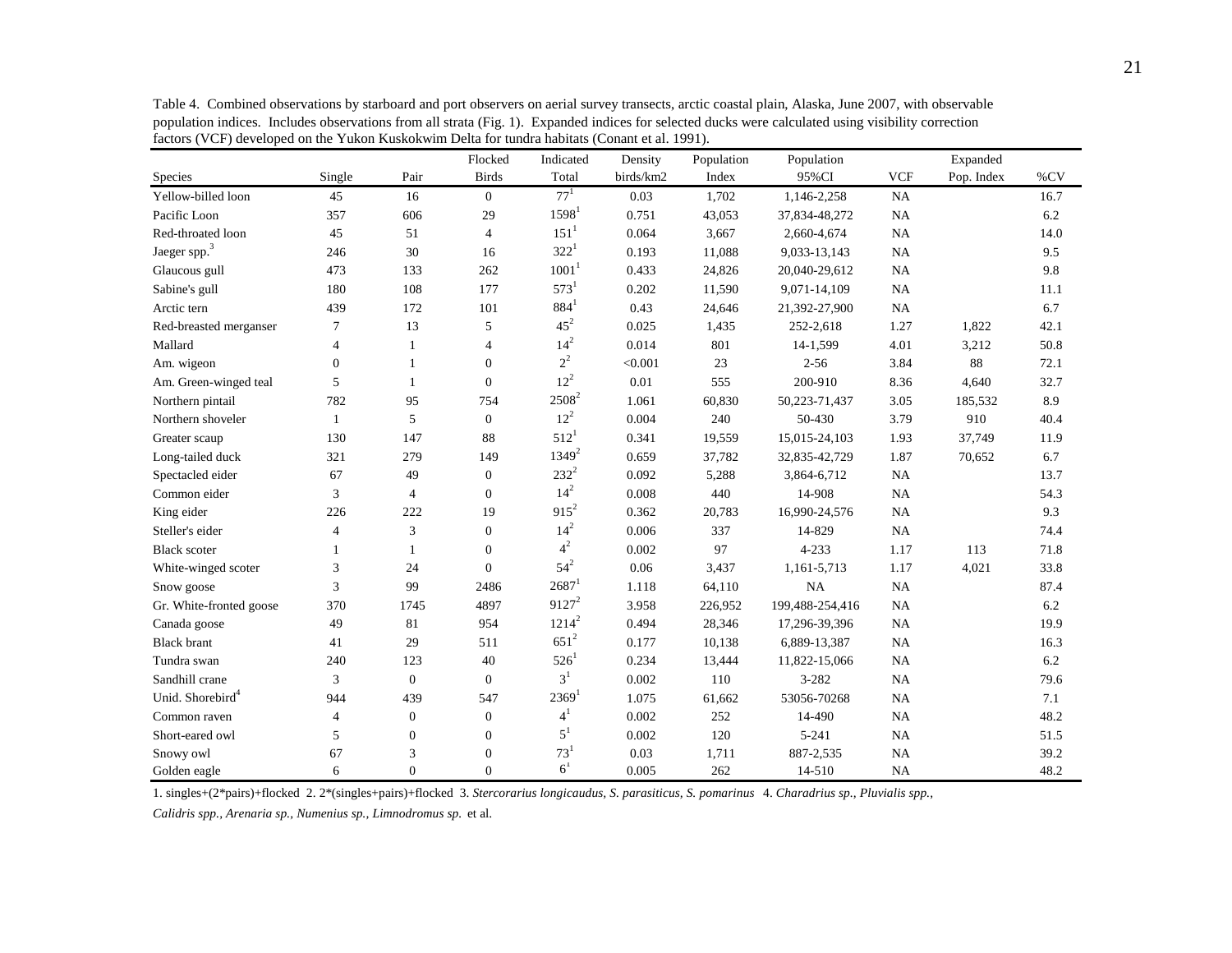|                         |                               |           |         | Mean       | Log-linear | Mean pop.   | Pop. Growth     | Avg. sampling error | Years to detect a | Mean pop. growth   | Pop. GR last 10 |
|-------------------------|-------------------------------|-----------|---------|------------|------------|-------------|-----------------|---------------------|-------------------|--------------------|-----------------|
| Species                 | Measure                       | Years     | n years | pop. Index | slope      | growth rate | rate 90% CI     | coef. of variation  | slope of $0.0341$ | rate last 10 years | years 90% CI    |
| Yellow-billed loon      | $S + 2*Pr + Fl$               | 1992-2007 | 16      | 1,107      | 0.016      | 1.016       | $0.996 - 1.036$ | 0.228               | 15                | 1.056              | 1.014-1.099     |
| Pacific Loon            | $S + 2*Pr + Fl$               | 1992-2007 | 16      | 20,787     | 0.008      | 1.008       | $0.989 - 1.026$ | 0.071               | $\tau$            | 1.039              | 1.002-1.077     |
| Red-throated loon       | $S + 2*Pr + Fl$               | 1992-2007 | 16      | 2,611      | $-0.054$   | 0.947       | $0.916 - 0.980$ | 0.150               | 12                | 1.041              | 0.980-1.105     |
| Jaeger spp.             | $S + 2*Pr + Fl$               | 1992-2007 | 16      | 4,154      | 0.012      | 1.012       | $0.970 - 1.056$ | 0.116               | 10                | 1.033              | 0.947-1.126     |
| Glaucous gull           | $S + 2*Pr + Fl$               | 1992-2007 | 16      | 12,414     | 0.007      | 1.007       | $0.984 - 1.031$ | 0.155               | 12                | 1.031              | 0.981-1.083     |
| Sabine's gull           | $S + 2*Pr + Fl$               | 1992-2007 | 16      | 6,881      | 0.015      | 1.015       | $0.986 - 1.046$ | 0.137               | 11                | 1.098              | 1.039-1.159     |
| Arctic tern             | $S + 2*Pr + Fl$               | 1992-2007 | 16      | 10,363     | 0.039      | 1.040       | $1.025 - 1.054$ | 0.113               | 9                 | 1.026              | 0.990-1.063     |
| Red-breasted merganser  | $2*(S+Pr) + F1$ 1992-2007     |           | 16      | 468        | 0.108      | 1.114       | $1.057 - 1.175$ | 0.404               | 22                | 1.137              | 1.083-1.193     |
| Mallard                 | $2*(S+Pr) + Fl$ 1992-2007     |           | 16      | 212        | $-0.031$   | 0.970       | $0.865 - 1.087$ | 0.640               | 30                | 0.903              | $0.702 - 1.161$ |
| Am. wigeon              | $2*(S+Pr) + F1$ 1992-2007     |           | 16      | 364        | $-0.051$   | 0.951       | $0.860 - 1.051$ | 0.679               | 31                | 0.813              | 0.680-0.971     |
| Am. Green-winged teal   | $2*(S+Pr) + Fl$ 1992-2007     |           | 16      | 305        | $-0.138$   | 0.871       | $0.785 - 0.965$ | 0.506               | 25                | 1.022              | 0.839-1.244     |
| Northern pintail        | $2 * (S + Pr) + Fl$ 1992-2007 |           | 16      | 49,019     | $-0.020$   | 0.980       | 0.944-1.019     | 0.101               | 9                 | 0.912              | 0.869-0.956     |
| Northern shoveler       | $2 * (S + Pr) + Fl$ 1992-2007 |           | 16      | 211        | 0.024      | 1.024       | 0.901-1.165     | 0.549               | 27                | 0.857              | $0.661 - 1.111$ |
| Greater scaup           | $S + 2*Pr + Fl$ 1992-2007     |           | 16      | 4,227      | 0.063      | 1.065       | 1.039-1.092     | 0.180               | 13                | 1.089              | 1.031-1.150     |
| Long-tailed duck        | $2*(S+Pr) + Fl$ 1992-2007     |           | 16      | 30,408     | $-0.021$   | 0.980       | 0.963-0.997     | 0.070               | $\tau$            | 0.962              | 0.924-1.002     |
| Spectacled eider        | $2*(S+Pr) + Fl$ 1993-2007     |           | 15      | 6,664      | $-0.014$   | 0.987       | 0.969-1.005     | 0.110               | 9                 | 0.971              | 0.942-1.001     |
| Common eider            | $2*(S+Pr) + F1$ 1992-2007     |           | 16      | 393        | $-0.014$   | 0.987       | 0.903-1.078     | 0.785               | 34                | 1.077              | 0.889-1.303     |
| King eider              | $2*(S+Pr) + F1$ 1993-2007     |           | 15      | 13,269     | 0.022      | 1.022       | 1.009-1.036     | 0.095               | 8                 | 1.030              | 1.006-1.054     |
| Steller's eider         | $2*(S+Pr) + Fl$ 1992-2007     |           | 16      | 172        | 0.058      | 1.060       | 0.946-1.188     | 0.734               | 32                | 1.151              | 0.904-1.466     |
| <b>Black scoter</b>     | $2*(S+Pr) + Fl$ 1992-2007     |           | 16      | 119        | $-0.066$   | 0.936       | 0.845-1.037     | 0.732               | 32                | 1.126              | 1.010-1.256     |
| White-winged scoter     | $2*(S+Pr) + F1$ 1992-2007     |           | 16      | 349        | 0.083      | 1.086       | 1.006-1.173     | 0.591               | 28                | 1.042              | 0.969-1.121     |
| Snow goose              | $S + 2*Pr + Fl$ 1992-2007     |           | 16      | 6,714      | 0.182      | 1.199       | 1.064-1.351     | 0.572               | 28                | 1.260              | 0.965-1.646     |
| Gr. White-fronted goose | $2*(S+Pr) + Fl$ 1992-2007     |           | 16      | 79,725     | 0.040      | 1.041       | 1.013-1.070     | 0.077               | $\tau$            | 1.072              | 1.020-1.126     |
| Canada goose            | $2*(S+Pr) + F1$ 1993-2007     |           | 15      | 8,067      | 0.005      | 1.005       | 0.964-1.049     | 0.282               | 17                | 1.042              | 0.959-1.131     |
| <b>Black</b> brant      | $2*(S+Pr) + Fl$ 1992-2007     |           | 16      | 6,580      | 0.112      | 1.119       | 1.086-1.153     | 0.255               | 16                | 1.141              | 1.086-1.199     |
| Tundra swan             | $S + 2*Pr + Fl$               | 1992-2007 | 16      | 6,310      | 0.027      | 1.027       | 1.008-1.046     | 0.114               | 9                 | 1.038              | 1.012-1.065     |
| Sandhill crane          | $S + 2*Pr + Fl$               | 1992-2007 | 16      | 123        | 0.039      | 1.039       | 0.974-1.108     | 0.651               | 30                | 0.956              | 0.843-1.084     |
| Unid. Shorebird         | $S + 2*Pr + Fl$               | 1997-2007 | 11      | 43,583     | $-0.027$   | 0.974       | 0.937-1.012     | 0.086               | 8                 | 0.960              | 0.919-1.003     |
| Common raven            | $S + 2*Pr + Fl$               | 1992-2007 | 16      | 57         | $-0.028$   | 0.972       | 0.908-1.041     | 0.669               | 31                | 0.922              | 0.811-1.049     |
| Short-eared owl         | $S + 2*Pr + Fl$               | 1992-2007 | 16      | 85         | 0.046      | 1.047       | 0.963-1.140     | 0.494               | 25                | 1.003              | 0.831-1.210     |
| Snowy owl               | $S + 2*Pr + Fl$               | 1992-2007 | 16      | 892        | $-0.009$   | 0.991       | 0.884-1.111     | 0.357               | 20                | 1.174              | 0.936-1.473     |
| Golden eagle            | $S + 2*Pr + Fl$               | 1992-2007 | 16      | 45         | 0.024      | 1.024       | 0.963-1.090     | 0.811               | 35                | 1.104              | 0.982-1.241     |

Table 5. Mean population indices, population growth rates, and years to detect a population trend equivalent to a 50 percent growth or decline in 20 years, for observations of selected bird species in early to mid-June 1992-2007 sampling Arctic Coastal Plain wetlands in Alaska. Variance estimates used were based on within-year sampling error among transects as stratified by 10 physiographic regions (Eider Strata). Significant growth rates are colored green for positive trend, red for negative.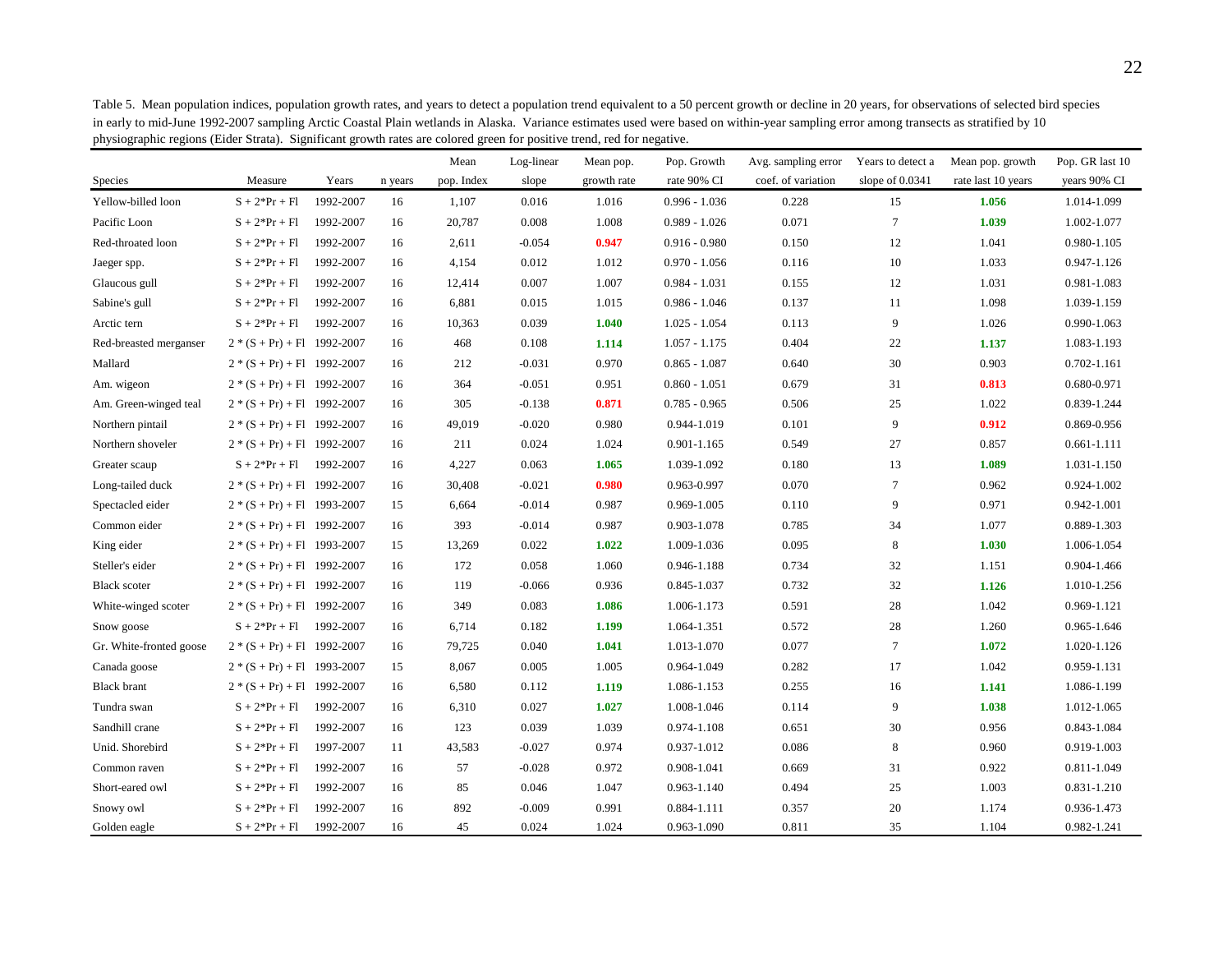|                          |            | ACP Survey <sup>1</sup> | All ACP strata |                  |
|--------------------------|------------|-------------------------|----------------|------------------|
| Species                  | <b>VCF</b> | 2006 (SE)               | mean 1986-2005 | 2007 (SE)        |
| Yellow-billed loon       | 1.00       | 1,676 (432)             | 2,833          | 1,702 (284)      |
| Pacific Loon             | 1.00       | 43,053 (2,281)          | 29,091         | 26,783 (2,663)   |
| Red-throated loon        | 1.00       | 5,142 (863)             | 3,145          | 3,667 (514)      |
| Jaeger spp. <sup>3</sup> | 1.00       | 13,076 (1,048)          | 6,903          | 11,088 (1,048)   |
| Glaucous gull            | 1.00       | 18,717 (3,514)          | 17,112         | 24,826 (2,442)   |
| Sabine's gull            | 1.00       | 16,531 (3,575)          | 11,574         | 11,590 (1,285)   |
| Arctic tern              | 1.00       | 24,329 (3,699)          | 23,505         | 24,646 (1,660)   |
| Red-breasted merganser   | 1.27       | 3,835 (1,369)           | 2,265          | 1,822 (767)      |
| Mallard                  | 4.01       | O                       | 1,940          | 3,212 (1,632)    |
| Am. wigeon               | 3.84       | 3,464 (2,163)           | 4,156          | 88 (65)          |
| Am. Green-winged teal    | 8.36       | 2,357 (1,086)           | 3,253          | 4,640 (181)      |
| Northern pintail         | 3.05       | 150,161 (19,511)        | 224,011        | 185,532 (16,507) |
| Northern shoveler        | 3.79       | 0                       | 1,036          | 910 (368)        |
| Greater scaup            | 1.93       | 23,890 (4,276)          | 33,163         | 37,749 (4,474)   |
| Long-tailed duck         | 1.87       | 89,403 (14,870)         | 107,923        | 70,652 (4,720)   |
| Spectacled eider         | 1.00       | 385 (185)               | 631            | 5,288 (727)      |
| Common eider             | 1.00       | 279 (185)               | 449            | 440 (239)        |
| King eider               | 1.00       | 5,932 (1,171)           | 3,902          | 20,783 (1,935)   |
| Steller's eider          | 1.00       | O                       | 780            | 337 (251)        |
| <b>Black scoter</b>      | 1.17       | 901 (437)               | <b>NA</b>      | 113 (64)         |
| White-winged scoter      | 1.17       | 5,179 (1,371)           | <b>NA</b>      | 4,021 (1,161)    |
| All scoters              | 1.17       | 9,265                   | 10,437         | 4,134            |
| Snow goose               | 1.00       | 1,046 (555)             | 3,124          | 64,110 (56,016)  |
| Gr. White-fronted goose  | 1.00       | 113,932 (9,000)         | 124,465        | 226,952 (14,012) |
| Canada goose             | 1.00       | 17,892 (10,048)         | 18,330         | 28,346 (5,638)   |
| <b>Black brant</b>       | 1.00       | 6,042 (1,479)           | 9,980          | 10,138 (1,657)   |
| Tundra swan              | 1.00       | 10,174 (863)            | 9,961          | 13,444 (828)     |
| Sandhill crane           | 1.00       | <b>NA</b>               | <b>NA</b>      | 110 (88)         |
| Common raven             | 1.00       | <b>NA</b>               | <b>NA</b>      | 252 (122)        |
| Short-eared owl          | 1.00       | <b>NA</b>               | <b>NA</b>      | 120 (62)         |
| Snowy owl                | 1.00       | 2,465 (308)             | 1,157          | 1,711 (926)      |
| Golden eagle             | 1.00       | 380 (185)               | 428            | 262 (126)        |

Table 6. Breeding population indices, historic Standard ACP Survey of Alaska (2006 and 1986- 2005 means, Mallek et al. 2007), and 2007 ACP Survey. Duck Indices are adjusted using the standard Alaska-Yukon visibility correction factors (Conant et al. 1991).

1. Mallek et al. 2006)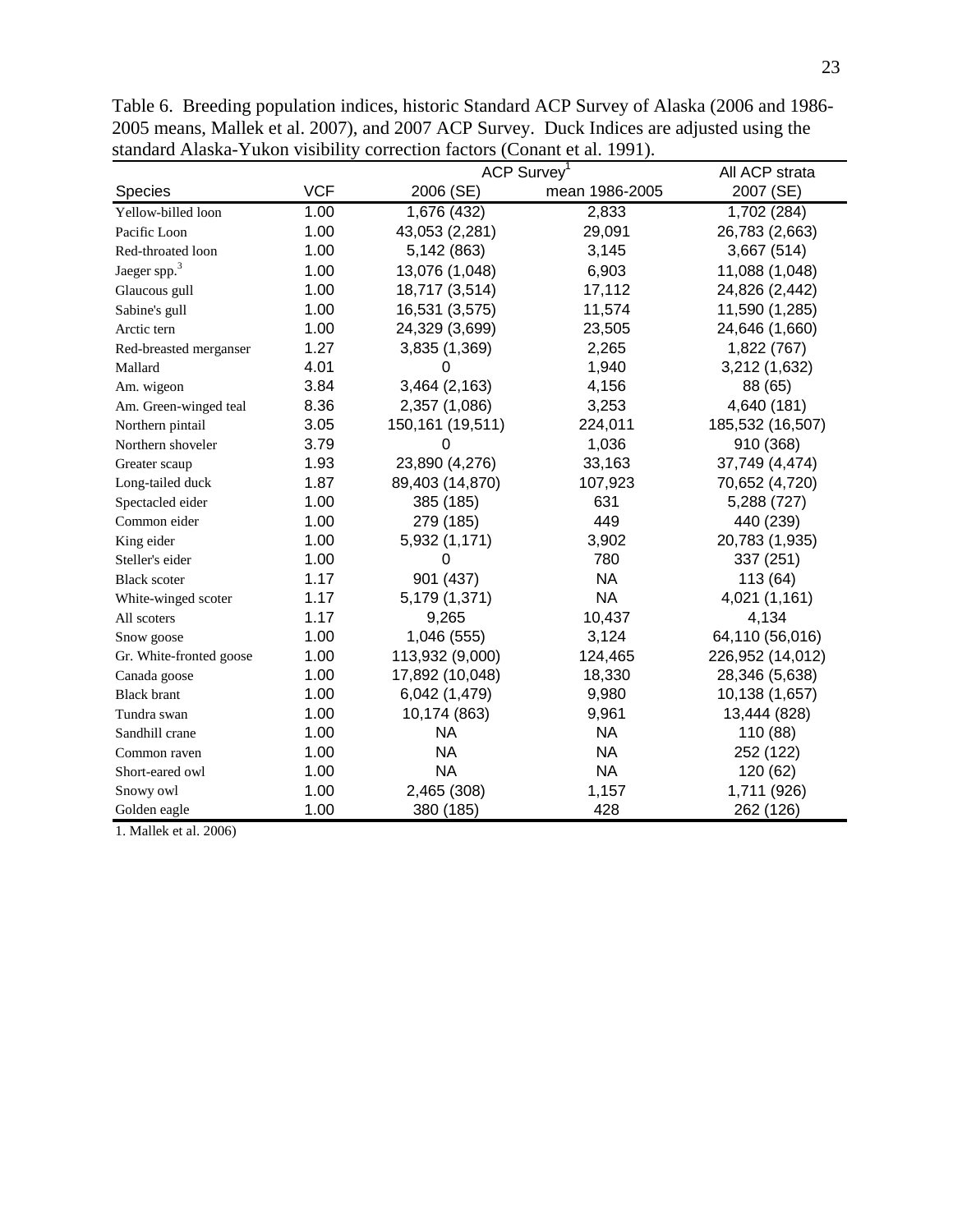

Figure 6. Population trend for Yellow-billed Loons (*Gavia adamsii*) observed on aerial survey transects sampling 30,465 km2 (eider strata only) of wetland tundra on the North Slope of Alaska. The total birds observed population index is the sum of birds observed as singles, birds in pairs, and all birds in flocks, indicated by column divisions from bottom to top. Vertical lines indicate 95% confidence intervals based on sampling error calculated among transects. Stratification included 10 physiographic regions. Average annual growth rate was calculated by log-linear regression. Calculation of power used alpha =  $0.10$ , beta =  $0.20$ , and a coefficient of variation based on either regression residuals or averaged annual sampling error. The power to detect trends can be compared across species using the estimated minimum years necessary to detect a slope of -0.0341, a 50% decline in 20 years.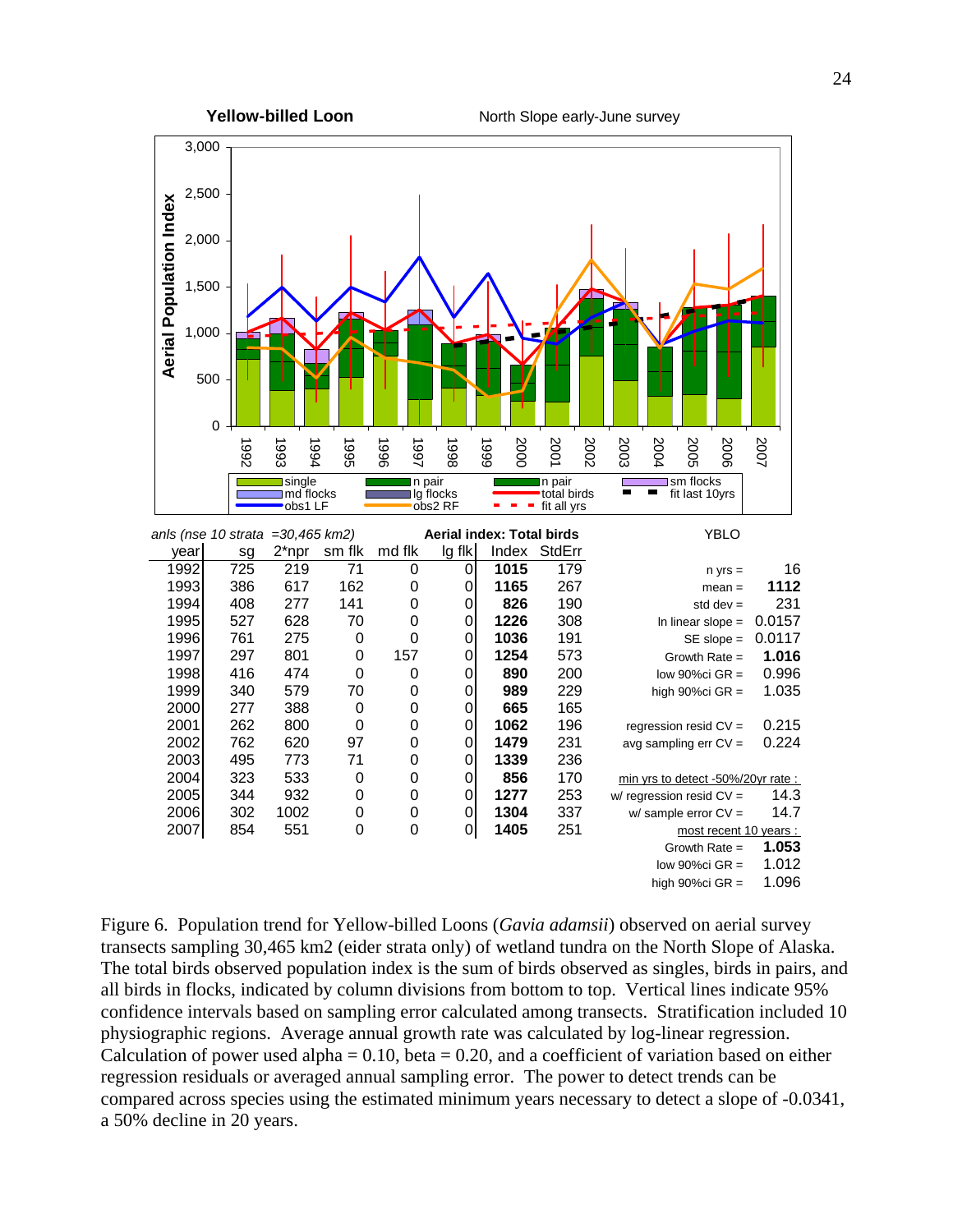

Figure 7. Population trend for Pacific Loons (*Gavia pacifica*) observed on aerial survey transects sampling 30,465 km2 (eider strata only) of wetland tundra on the North Slope of Alaska. The total birds observed population index is the sum of birds observed as singles, birds in pairs, and all birds in flocks, indicated by column divisions from bottom to top. Vertical lines indicate 95% confidence intervals based on sampling error calculated among transects. Stratification included 10 physiographic regions. Average annual growth rate was calculated by log-linear regression. Calculation of power used alpha =  $0.10$ , beta = 0.20, and a coefficient of variation based on either regression residuals or averaged annual sampling error. The power to detect trends can be compared across species using the estimated minimum years necessary to detect a slope of -0.0341, a 50% decline in 20 years.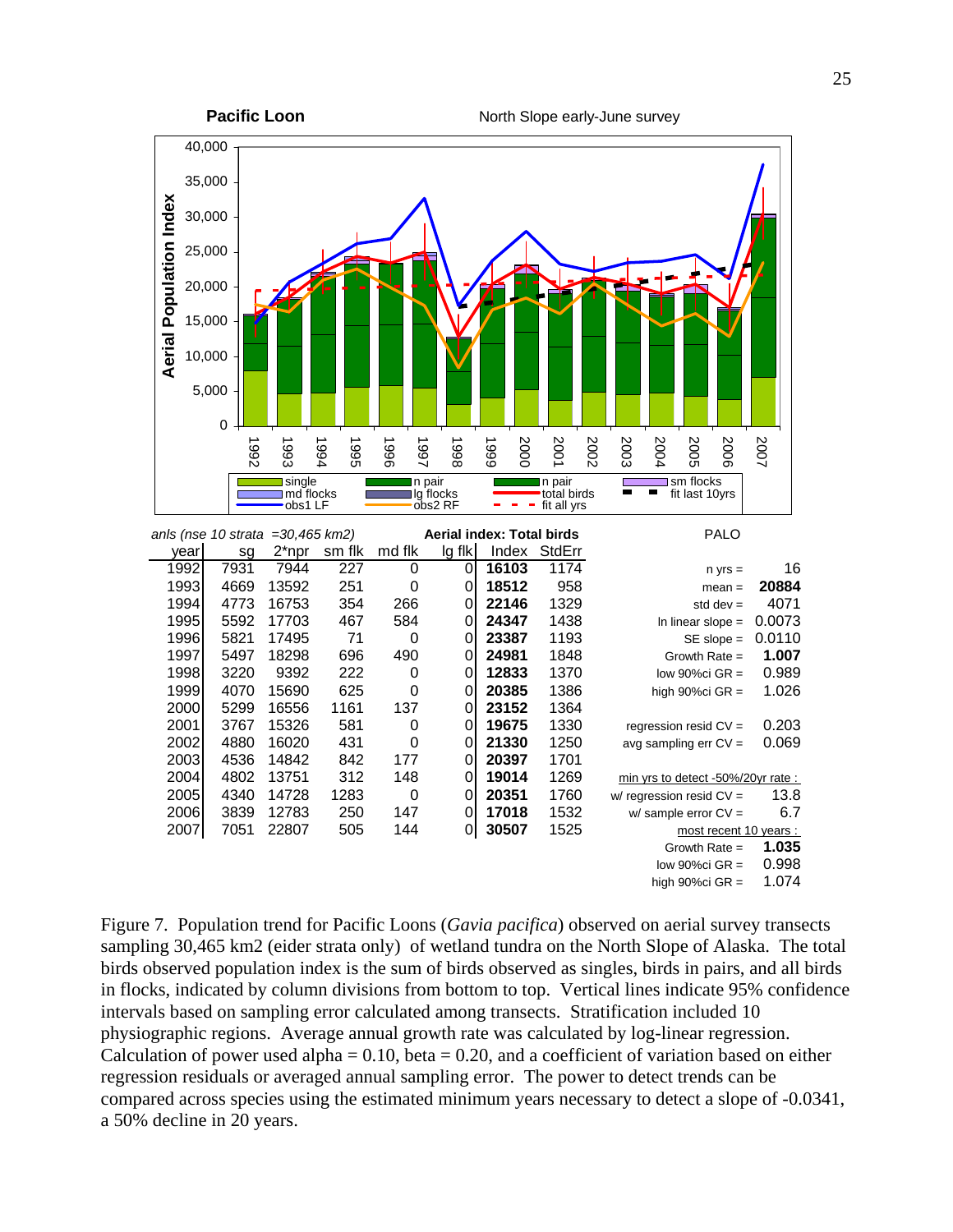

Figure 8. Population trend for Red-throated Loons (*Gavia stellata*) observed on aerial survey transects sampling 30,465 km2 (eider strata only) of wetland tundra on the North Slope of Alaska. The total birds observed population index is the sum of birds observed as singles, birds in pairs, and all birds in flocks, indicated by column divisions from bottom to top. Vertical lines indicate 95% confidence intervals based on sampling error calculated among transects. Stratification included 10 physiographic regions. Average annual growth rate was calculated by log-linear regression. Calculations of power used alpha with  $p=0.10$ , beta at  $p=0.20$ , and a coefficient of variation based on either regression residuals or averaged sampling error. The power to detect trends can be compared across species using the estimated minimum number of years necessary to detect a slope of -0.0341, a 50% decline in 20 years.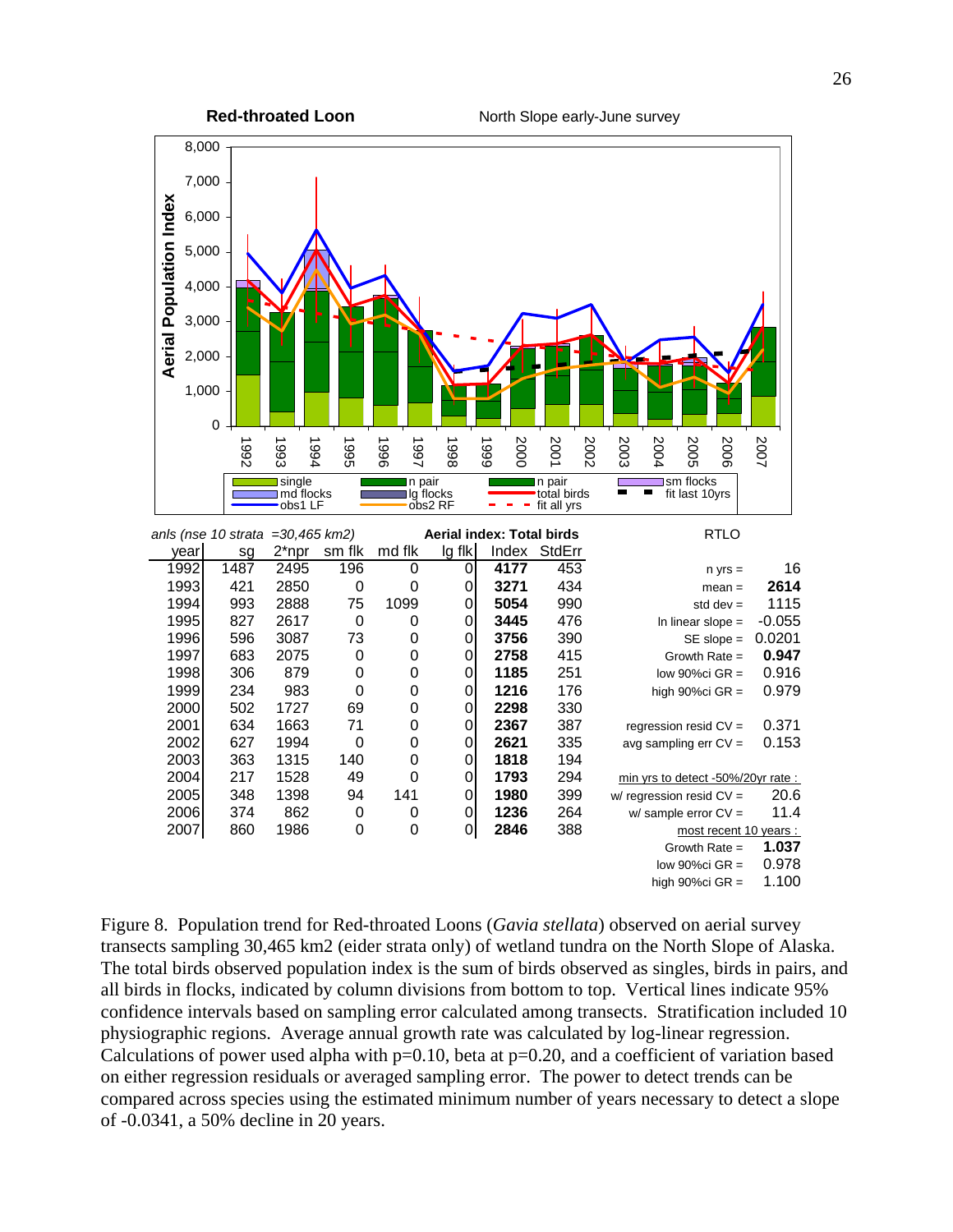

Figure 9. Population trend for jaeger species (*Stercorarius parasiticus, S. pomarinus, S. longicaudus*) observed on aerial survey transects sampling 30,465 km2 (eider strata only) of wetland tundra on the North Slope of Alaska. The total birds observed population index is the sum of birds observed as singles, birds in pairs, and all birds in flocks, indicated by column divisions from bottom to top. Vertical lines indicate 95% confidence intervals based on sampling error calculated among transects. Stratification included 10 physiographic regions. Average annual growth rate was calculated by log-linear regression. Power calculations used alpha with  $p=0.10$ , beta at p=0.20, and a coefficient of variation based on either regression residuals or averaged sampling error. The power of the survey to detect trends can be compared across species using the estimated minimum number of years necessary to detect a slope of -0.0341, a 50% decline in 20 years.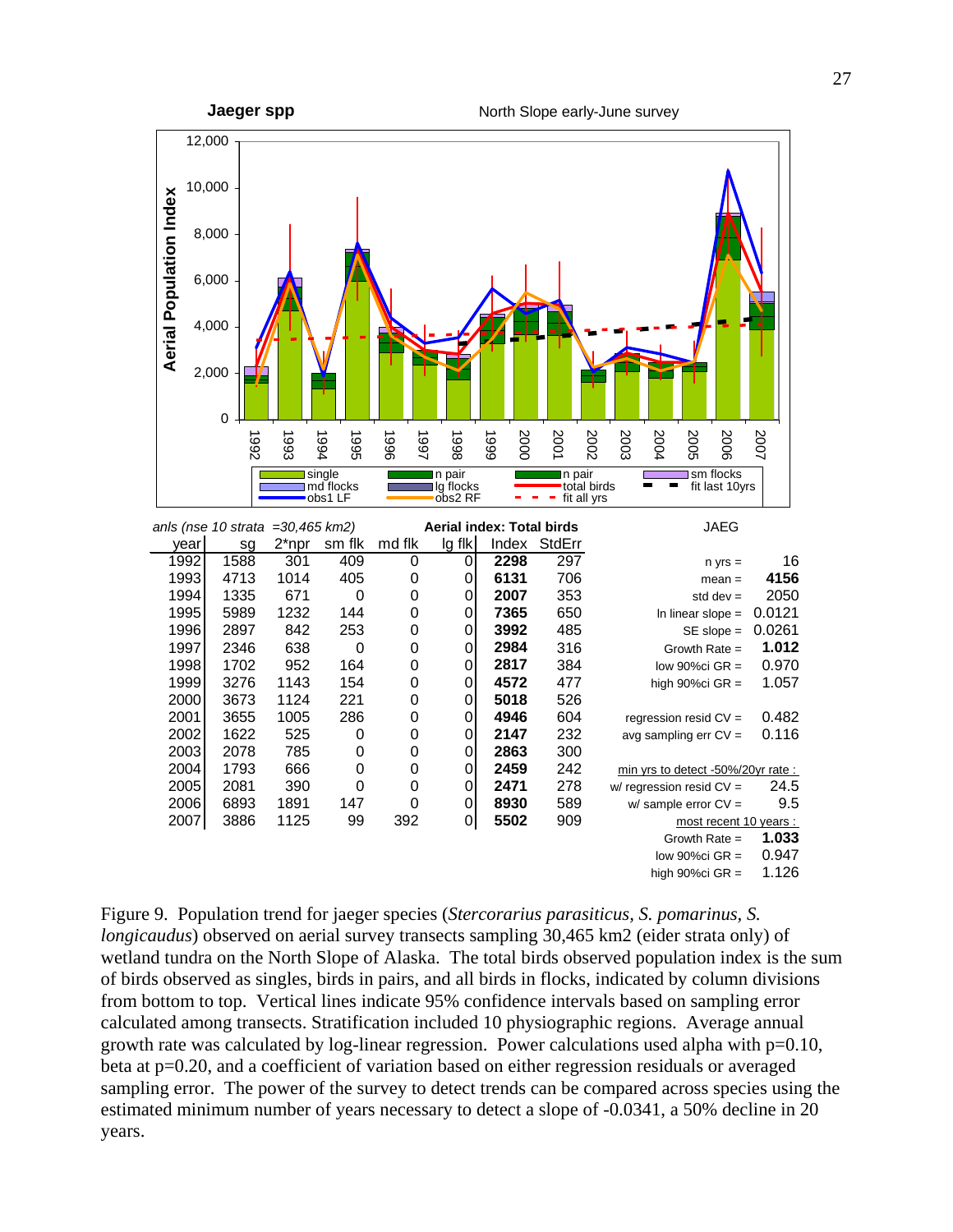

Figure 10. Population trend for Glaucous Gulls (*Larus hyperboreus*) observed on aerial survey transects sampling 30,465 km2 (eider strata only) of wetland tundra on the North Slope of Alaska. The total birds observed population index is the sum of birds observed as singles, birds in pairs, and all birds in flocks, indicated by column divisions from bottom to top. Vertical lines indicate 95% confidence intervals based on sampling error calculated among transects. Stratification included 10 physiographic regions. Average annual growth rate was calculated by log-linear regression. Power calculations used alpha with  $p=0.10$ , beta at  $p=0.20$ , and a coefficient of variation based on either regression residuals or averaged sampling error. The power of the survey to detect trends can be compared across species using the estimated minimum number of years necessary to detect a slope of -0.0341, a 50% decline in 20 years.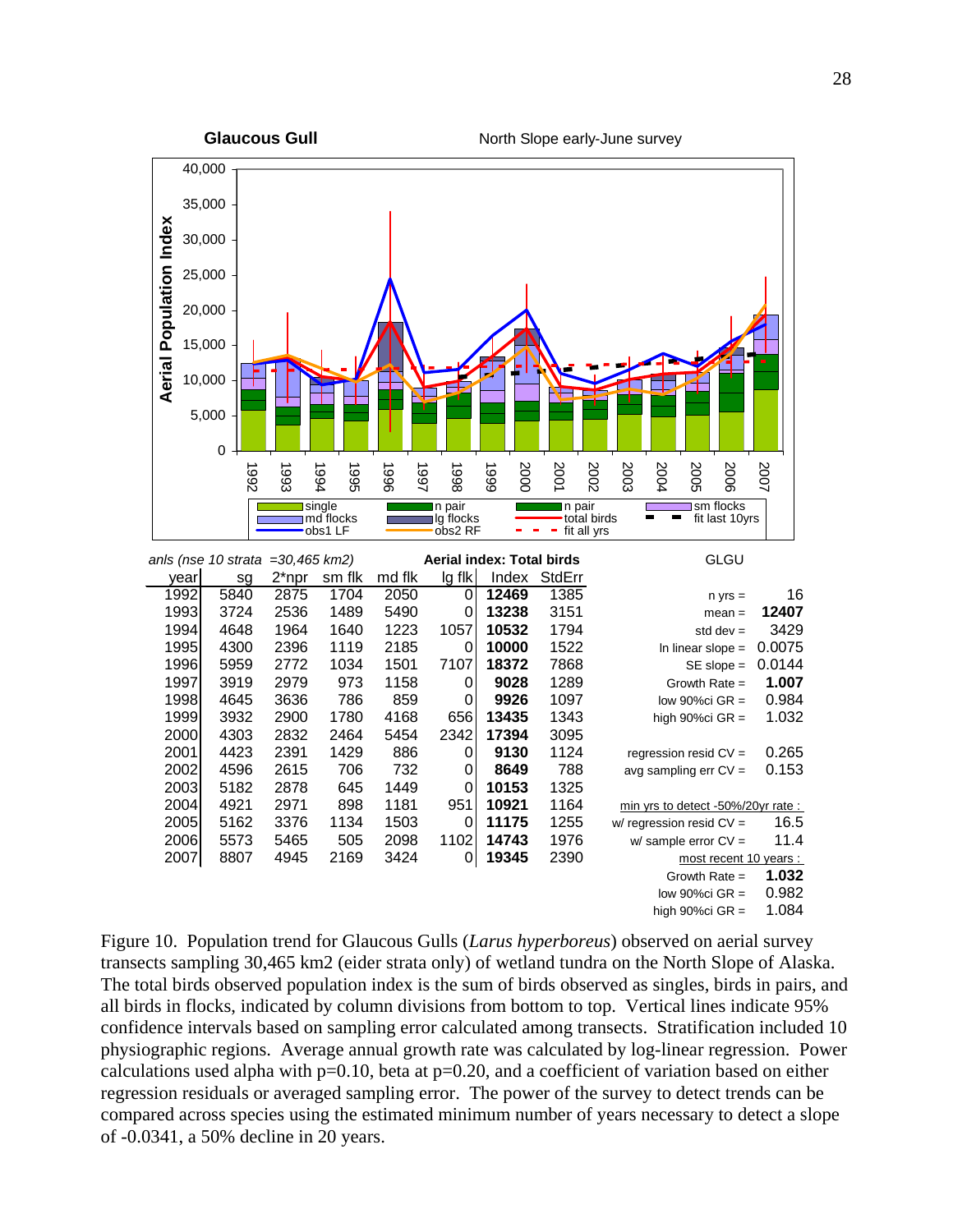

Figure 11. Population trend for Arctic Terns (*Sterna paradisaea*) observed on aerial survey transects sampling 30,465 km2 (eider strata only) of wetland tundra on the North Slope of Alaska. The total birds observed population index is the sum of birds observed as singles, birds in pairs, and all birds in flocks, indicated by column divisions from bottom to top. Vertical lines indicate 95% confidence intervals based on sampling error calculated among transects. Stratification included 10 physiographic regions. Average annual growth rate was calculated by log-linear regression. Power calculations used alpha with  $p=0.10$ , beta at  $p=0.20$ , and a coefficient of variation based on either regression residuals or averaged sampling error. The power of the survey to detect trends can be compared across species using the estimated minimum number of years necessary to detect a slope of -0.0341, a 50% decline in 20 years.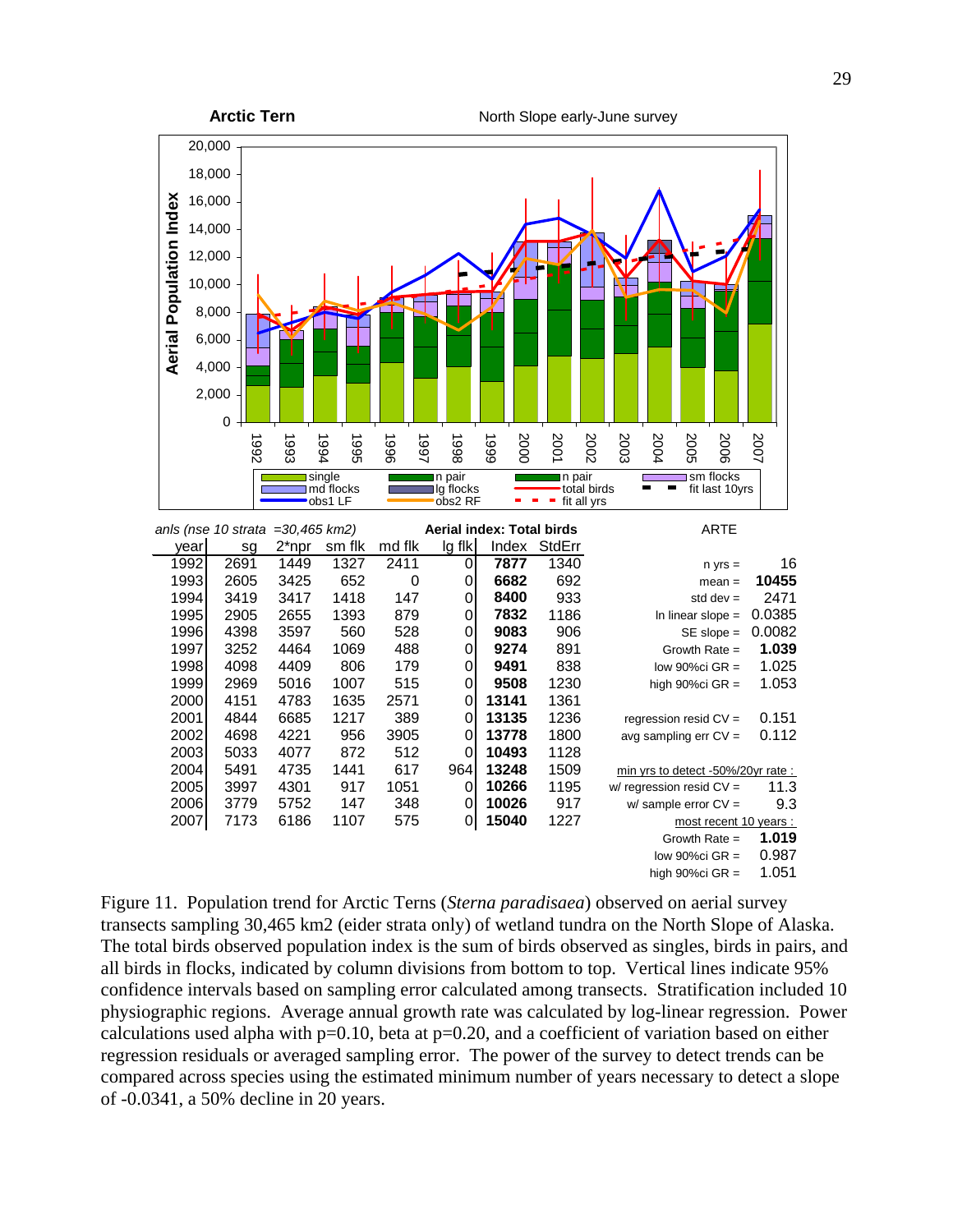



low  $90\%$ ci GR = 1.077 high  $90\%$ ci GR = 1.178

Figure 12. Population trend for Red-breasted Megansers (*Mergus serrator*) observed on aerial survey transects sampling 30,465 km2 (eider strata only) of wetland tundra on the North Slope of Alaska. The indicated total birds population index is the sum of birds observed as singles, an equal number of unseen but indicated single birds, birds in pairs, and all birds in flocks, indicated by column divisions from bottom to top. Vertical lines indicate 95% confidence intervals based on sampling error calculated among transects. Stratification included 10 physiographic regions. Average annual growth rate was calculated by log-linear regression. Power calculations used alpha with p=0.10, beta at p=0.20, and a coefficient of variation based on either regression residuals or averaged sampling error. The power of the survey to detect trends can be compared across species using the estimated minimum number of years necessary to detect a slope of -0.0341, a 50% decline in 20 years.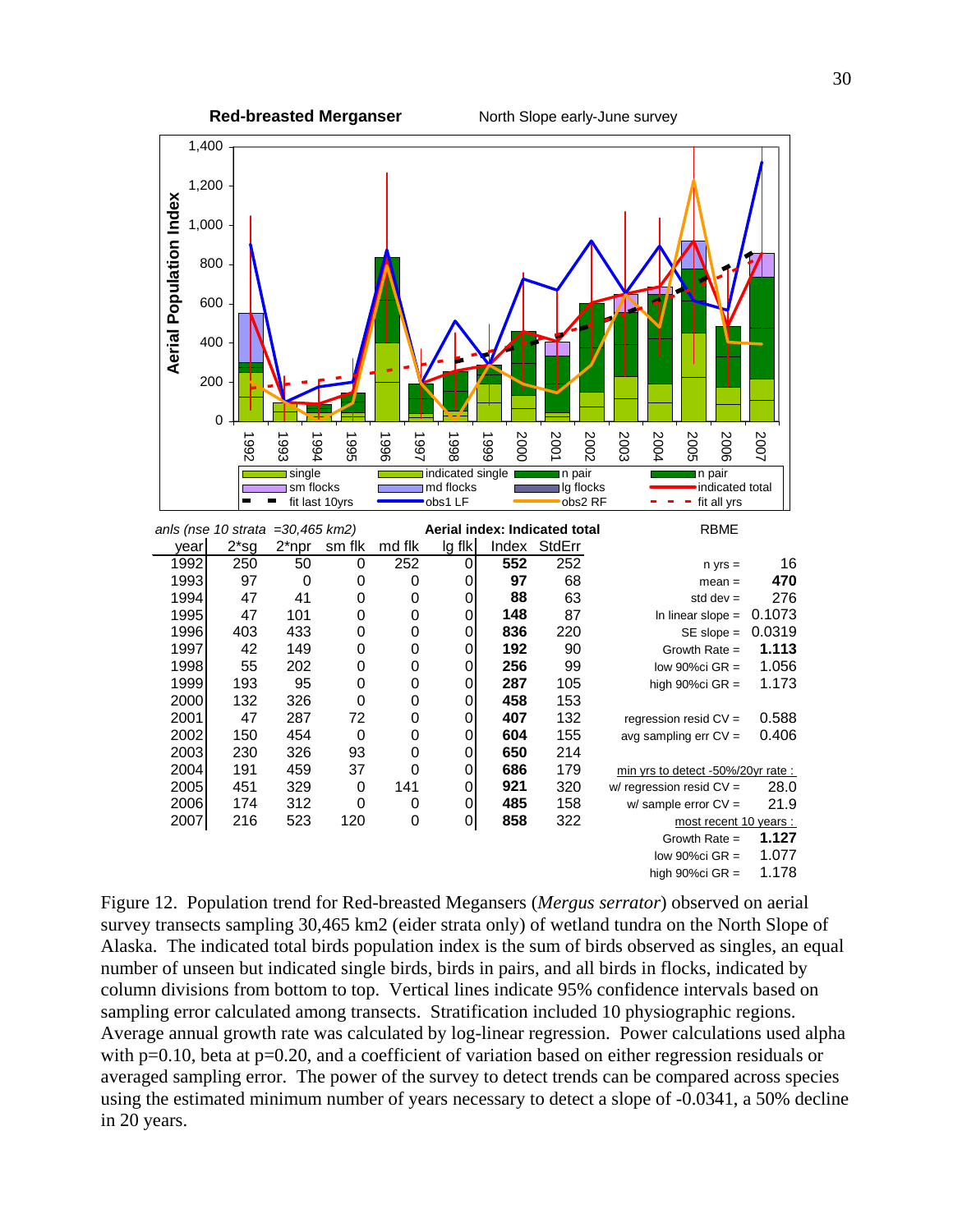

Figure 13. Population trend for Northern Pintail (*Anas acuta*) observed on aerial survey transects sampling 30,465 km2 (eider strata only) of wetland tundra on the North Slope of Alaska. The indicated total birds population index is the sum of birds observed as singles, an equal number of unseen but indicated single birds, birds in pairs, and all birds in flocks, indicated by column divisions from bottom to top. Vertical lines indicate 95% confidence intervals based on sampling error calculated among transects. Stratification included 10 physiographic regions. Average annual growth rate was calculated by log-linear regression. Power calculations used alpha with  $p=0.10$ , beta at p=0.20, and a coefficient of variation based on either regression residuals or averaged sampling error. The power of the survey to detect trends can be compared across species using the estimated minimum number of years necessary to detect a slope of -0.0341, a 50% decline in 20 years.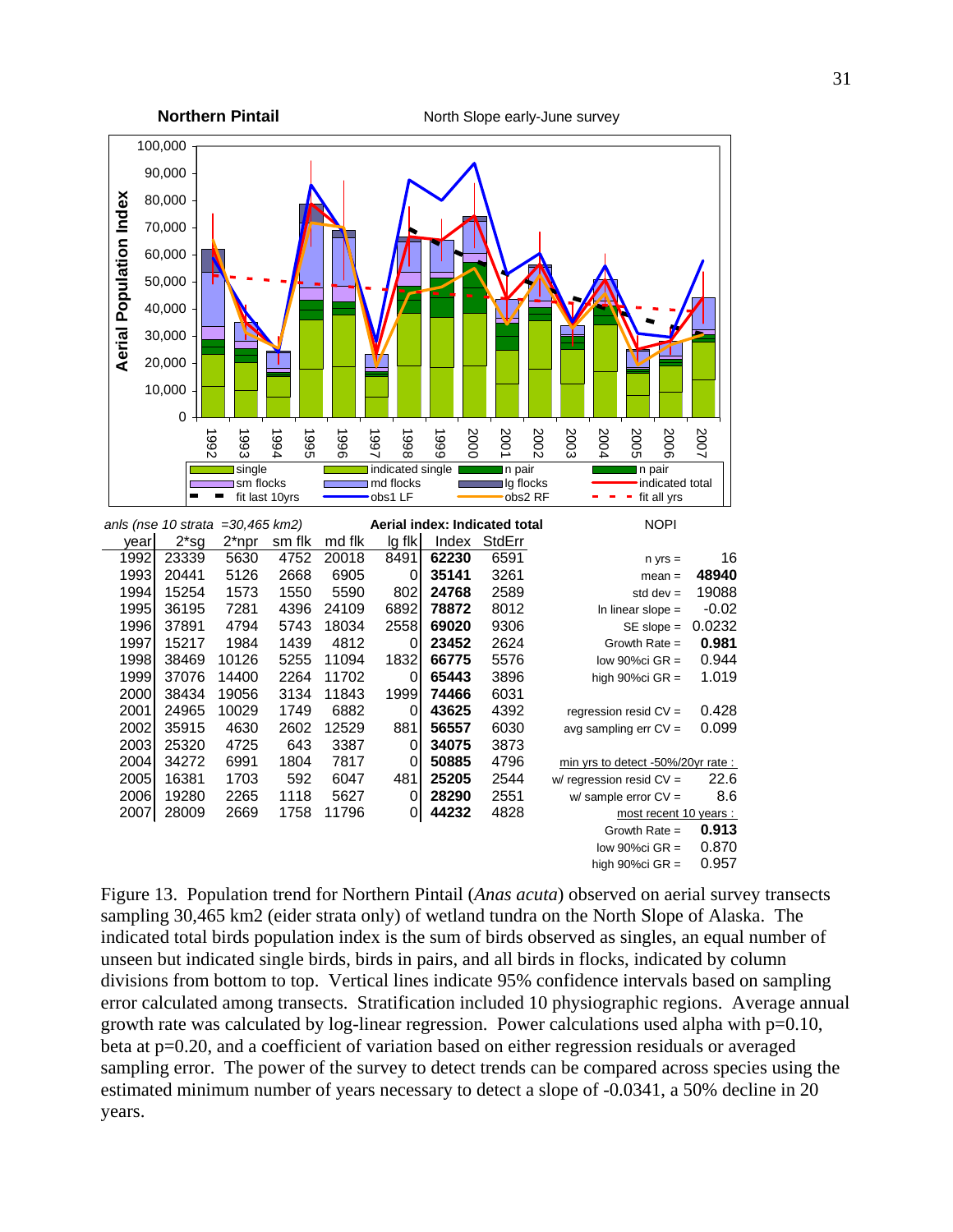

Figure 14. Population trend for Greater Scaup (*Aythya marila*) observed on aerial survey transects sampling 30,465 km2 (eider strata only) of wetland tundra on the North Slope of Alaska. The total birds observed population index is the sum of birds observed as singles, birds in pairs, and all birds in flocks, indicated by column divisions from bottom to top. Vertical lines indicate 95% confidence intervals based on sampling error calculated among transects. Stratification included 10 physiographic regions. Average annual growth rate was calculated by log-linear regression. Power calculations used alpha with  $p=0.10$ , beta at  $p=0.20$ , and a coefficient of variation based on either regression residuals or averaged sampling error. The power of the survey to detect trends can be compared across species using the estimated minimum number of years necessary to detect a slope of -0.0341, a 50% decline in 20 years.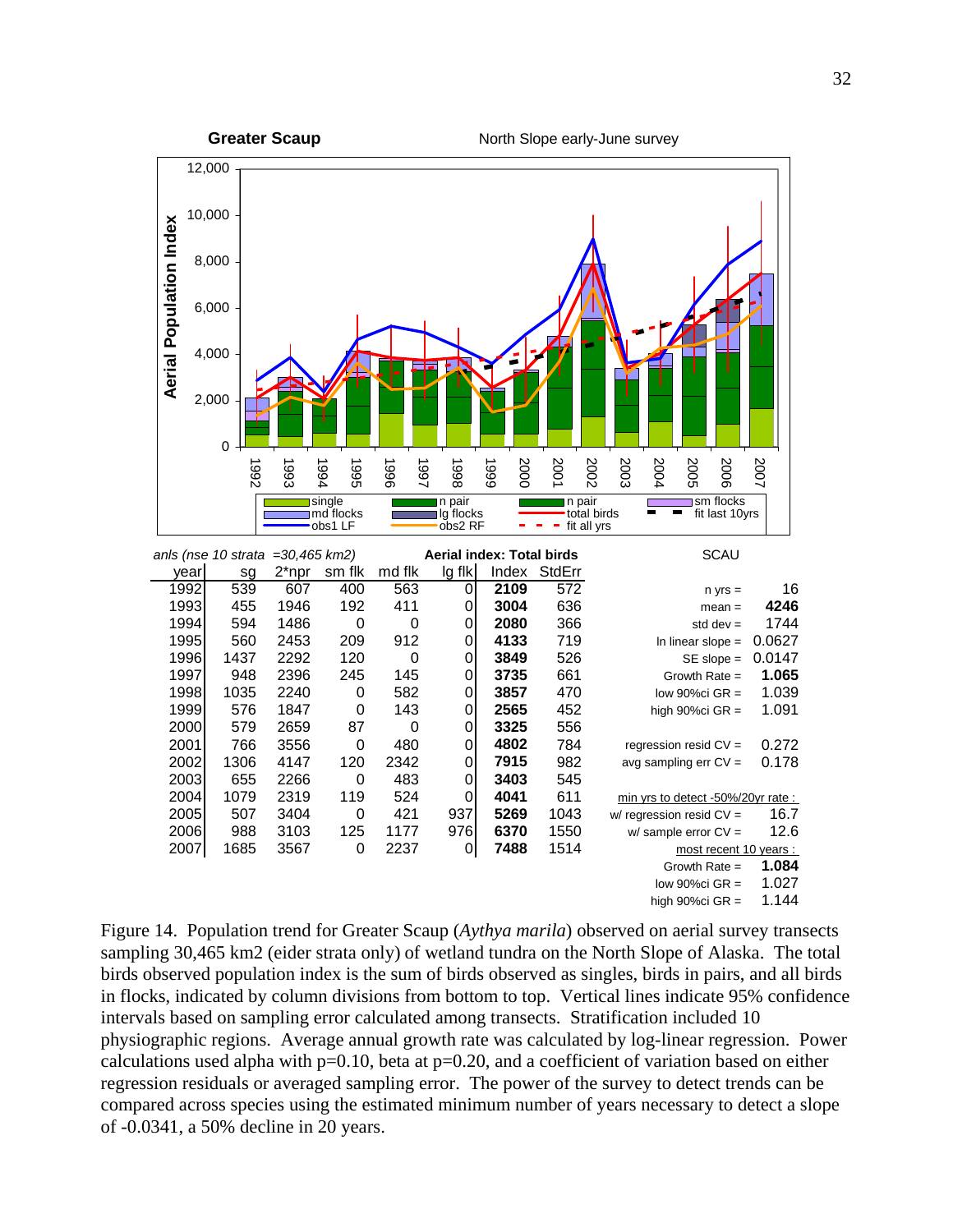**Long-tailed Duck** North Slope early-June survey



Figure 15. Population trend for Long-tailed Duck (*Clangula hyemalis*) observed on aerial survey transects sampling 30,465 km2 (eider strata only) of wetland tundra on the North Slope of Alaska. The indicated total birds population index is the sum of birds observed as singles, an equal number of unseen but indicated single birds, birds in pairs, and all birds in flocks, indicated by column divisions from bottom to top. Average annual growth rate was calculated by log-linear regression. Power calculations used alpha with  $p=0.10$ , beta at  $p=0.20$ , and a coefficient of variation based on either regression residuals or averaged sampling error. The power of the survey to detect trends can be compared across species using the estimated minimum number of years necessary to detect a slope of -0.0341, a 50% decline in 20 years.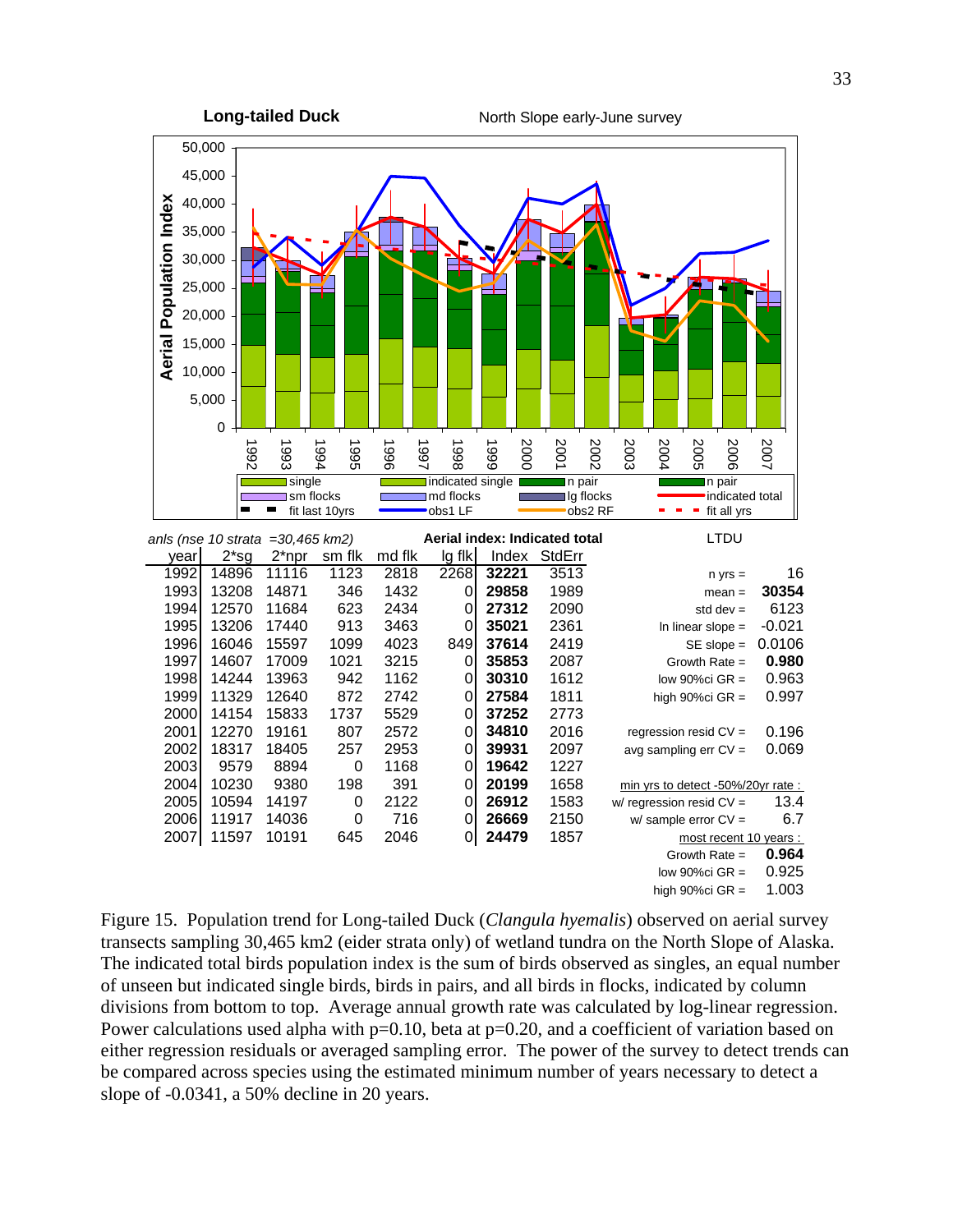

Figure 16. Population trend for Spectacled Eider (*Somateria fischeri*) observed on aerial survey transects sampling 30,465 km2 (eider strata only) of wetland tundra on the North Slope of Alaska. The indicated total birds population index is the sum of birds observed as singles, an equal number of unseen but indicated single birds, birds in pairs, and all birds in flocks, indicated by column divisions from bottom to top. Vertical lines indicate 95% confidence intervals based on sampling error calculated among transects. Stratification included 10 physiographic regions. Average annual growth rate was calculated by log-linear regression. Power calculations used alpha with  $p=0.10$ , beta at p=0.20, and a coefficient of variation based on either regression residuals or averaged sampling error. The power of the survey to detect trends can be compared across species using the estimated minimum number of years necessary to detect a slope of -0.0341, a 50% decline in 20 years. A low index in 1992 was excluded from trend calculation because the survey was flown too late in June.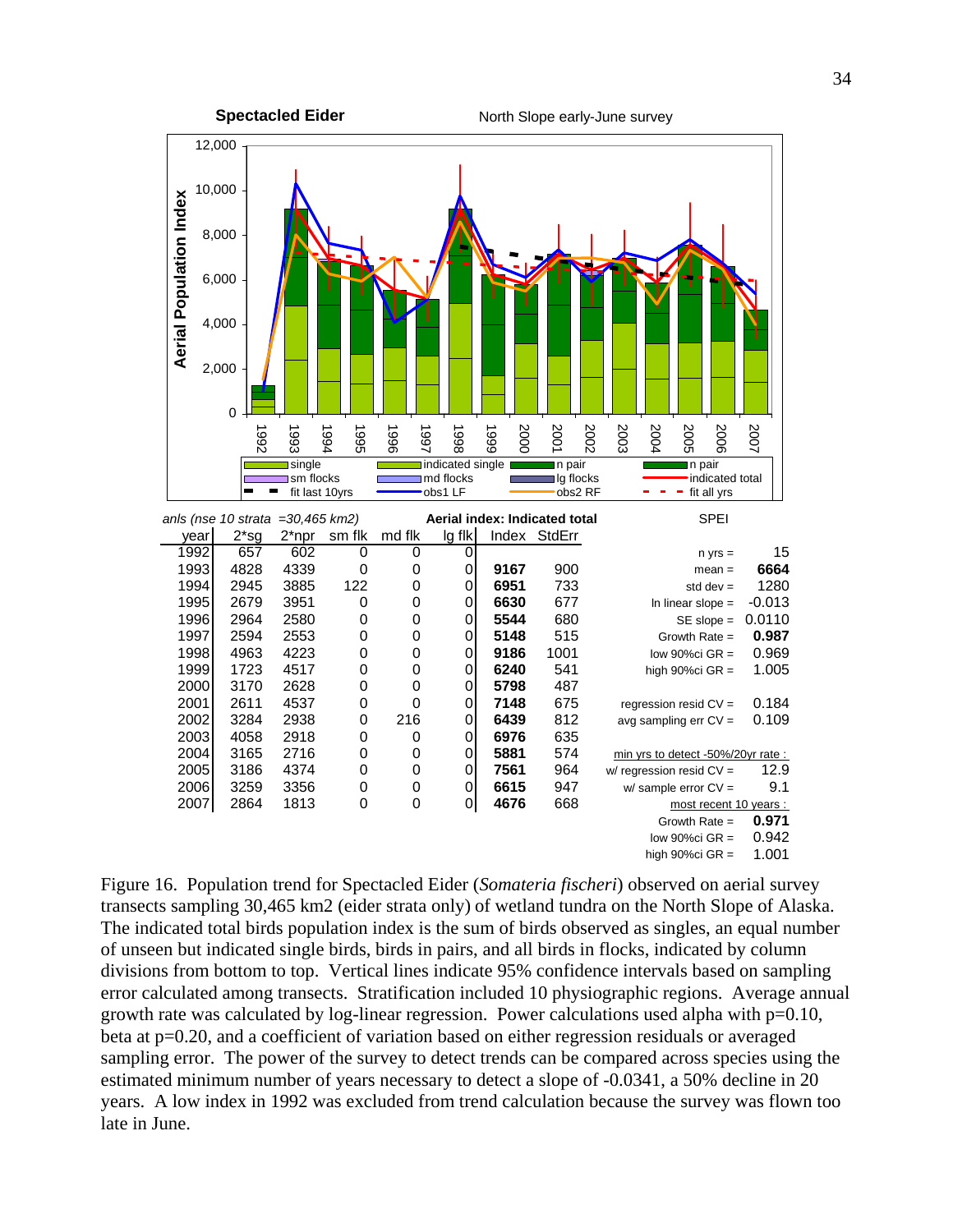

high  $90\%$ ci GR = 1.057

Figure 17. Population trend for King Eider (*Somateria spectabilis*) observed on aerial survey transects sampling 30,465 km2 (eider strata only) of wetland tundra on the North Slope of Alaska. The indicated total birds population index is the sum of birds observed as singles, an equal number of unseen but indicated single birds, birds in pairs, and all birds in flocks, indicated by column divisions from bottom to top. Vertical lines indicate 95% confidence intervals based on sampling error calculated among transects. Stratification included 10 physiographic regions. Average annual growth rate was calculated by log-linear regression. Power calculations used alpha with  $p=0.10$ , beta at p=0.20, and a coefficient of variation based on either regression residuals or averaged sampling error. The power of the survey to detect trends can be compared across species using the estimated minimum number of years necessary to detect a slope of -0.0341, a 50% decline in 20 years. A low index in 1992 was excluded from trend calculation because the survey was flown too late in June.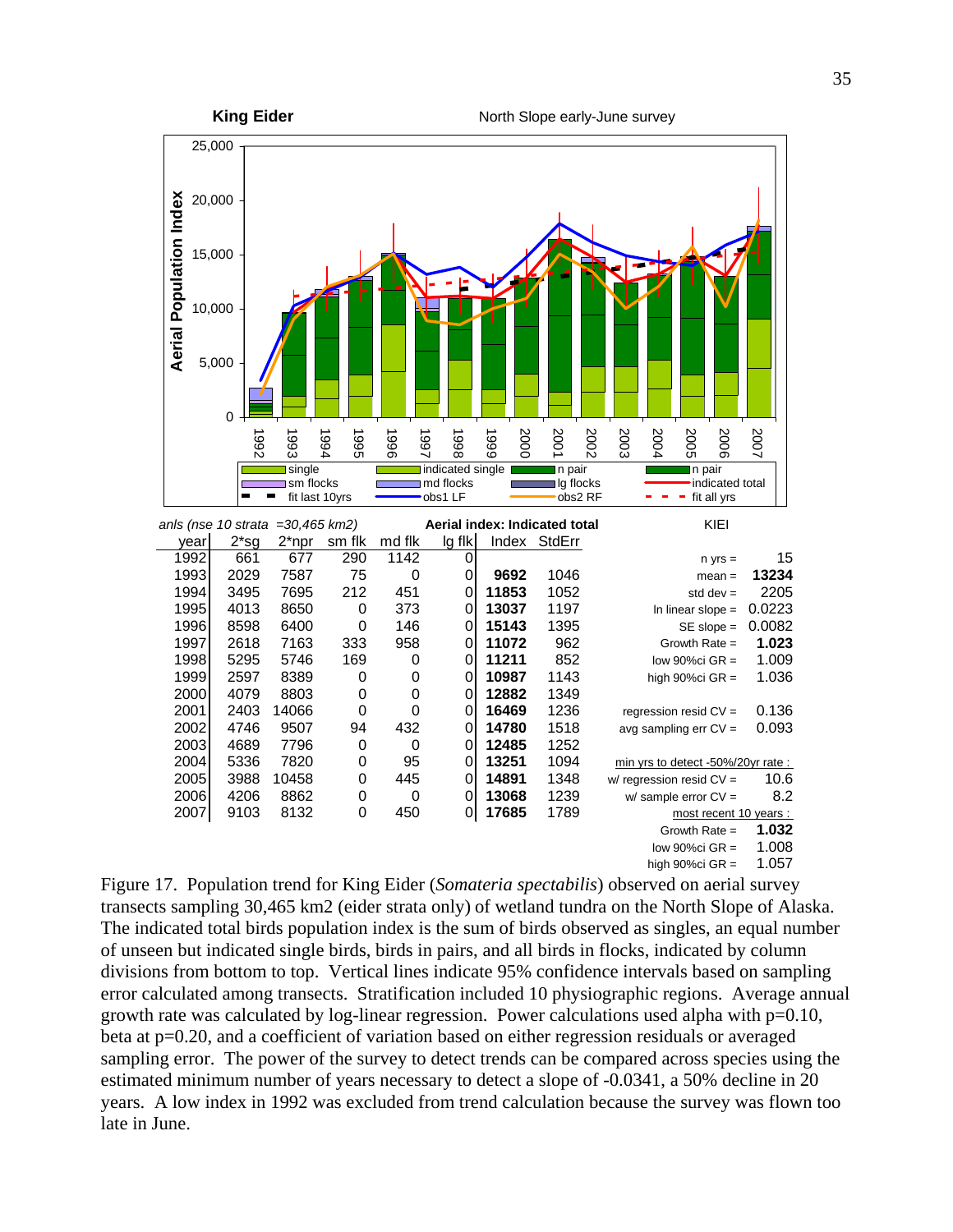

Figure 18. Population trend for Steller's Eider (*Polysticta stelleri*) observed on aerial survey transects sampling 30,465 km2 (eider strata only) of wetland tundra on the North Slope of Alaska. The indicated total birds population index is the sum of birds observed as singles, an equal number of unseen but indicated single birds, birds in pairs, and all birds in flocks, indicated by column divisions from bottom to top. Vertical lines indicate 95% confidence intervals based on sampling error calculated among transects. Stratification included 10 physiographic regions. Average annual growth rate was calculated by log-linear regression. Power calculations used alpha with  $p=0.10$ , beta at p=0.20, and a coefficient of variation based on either regression residuals or averaged sampling error. The power of the survey to detect trends can be compared across species using the estimated minimum number of years necessary to detect a slope of -0.0341, a 50% decline in 20 years. To calculate slope, an index value of 20 was substituted for years with no observations.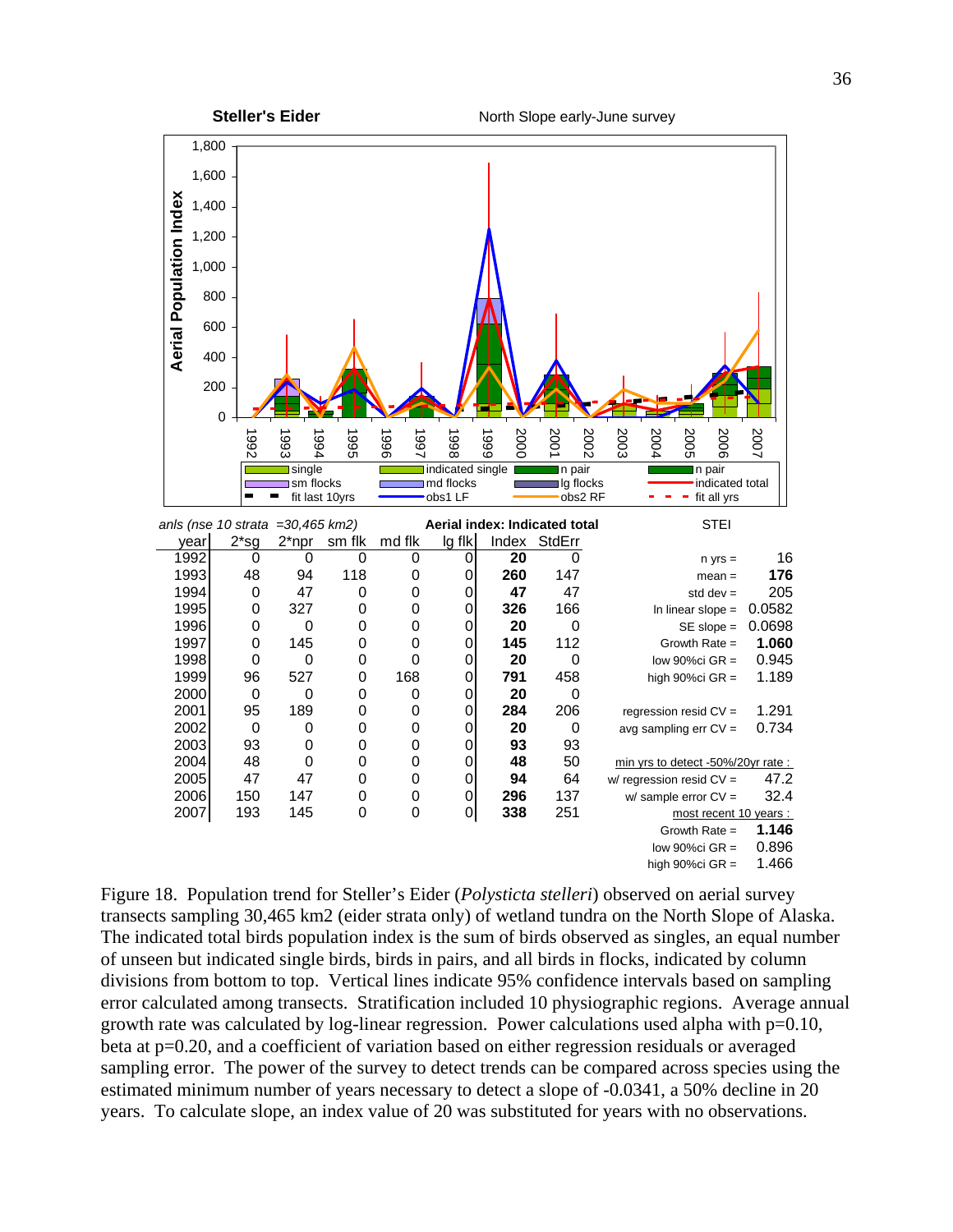

Figure 19. Population trend for White-winged Scoters (*Melanitta fusca*) observed on aerial survey transects sampling 30,465 km2 (eider strata only) of wetland tundra on the North Slope of Alaska. The indicated total birds population index is the sum of birds observed as singles, an equal number of unseen but indicated single birds, birds in pairs, and all birds in flocks, indicated by column divisions from bottom to top. Vertical lines indicate 95% confidence intervals based on sampling error calculated among transects. Stratification included 10 physiographic regions. Average annual growth rate was calculated by log-linear regression. Power calculations used alpha with  $p=0.10$ , beta at p=0.20, and a coefficient of variation based on either regression residuals or averaged sampling error. The power of the survey to detect trends can be compared across species using the estimated minimum number of years necessary to detect a slope of -0.0341, a 50% decline in 20 years. To calculate slope, an index value of 20 was substituted for years with no observations.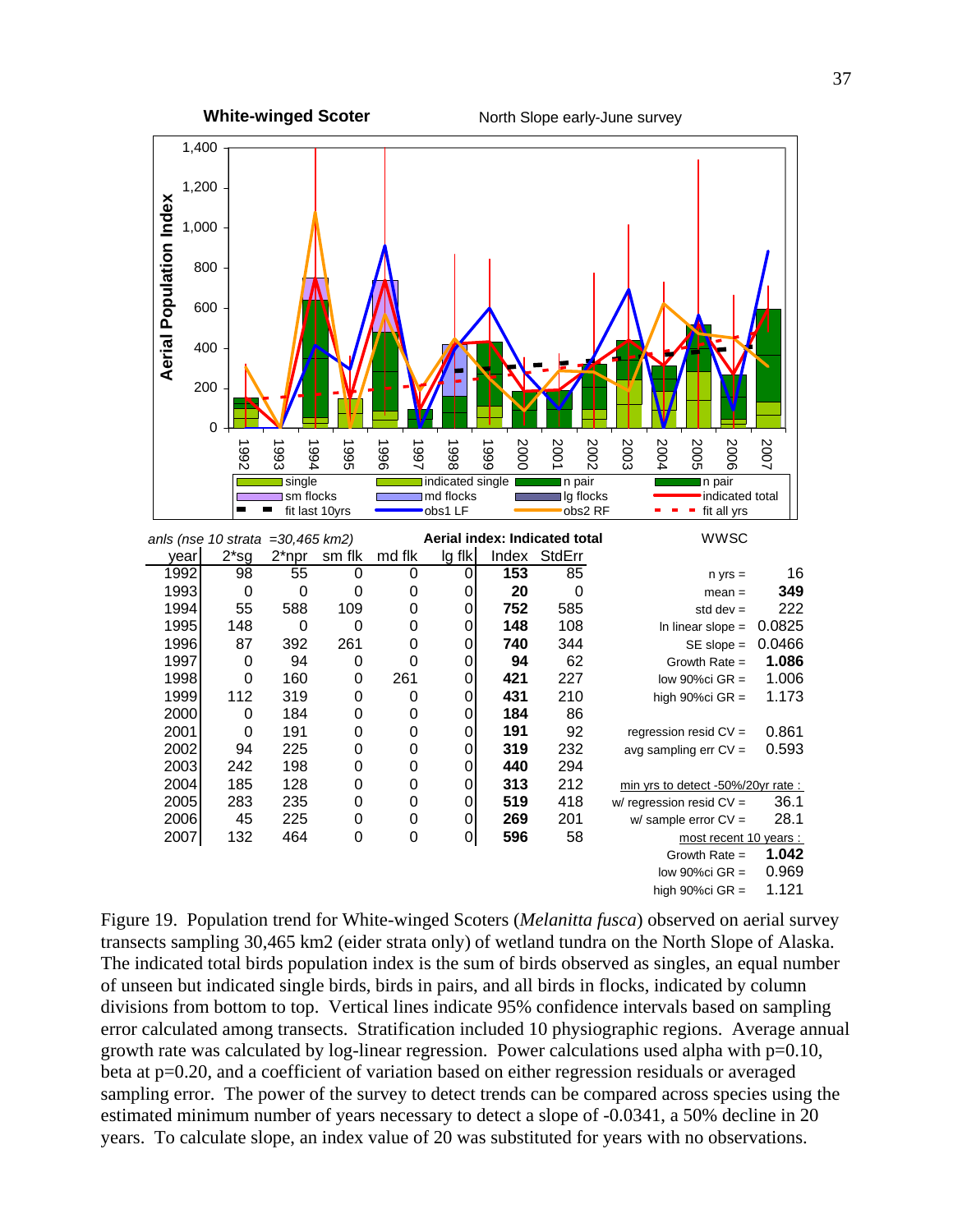

high  $90\%$ ci GR = 1.126

Figure 20. Population trend for Greater White-fronted Geese (*Anser albifrons frontalis*) observed on aerial survey transects sampling 30,465 km2 (eider strata only) of wetland tundra on the North Slope of Alaska. The indicated total birds population index is the sum of birds observed as singles, an equal number of unseen but indicated single birds, birds in pairs, and all birds in flocks, indicated by column divisions from bottom to top. Vertical lines indicate 95% confidence intervals based on sampling error calculated among transects. Stratification included 10 physiographic regions. Average annual growth rate was calculated by log-linear regression. Power calculations used alpha with  $p=0.10$ , beta at  $p=0.20$ , and a coefficient of variation based on either regression residuals or averaged sampling error. The power of the survey to detect trends can be compared across species using the estimated minimum number of years necessary to detect a slope of -0.0341, a 50% decline in 20 years.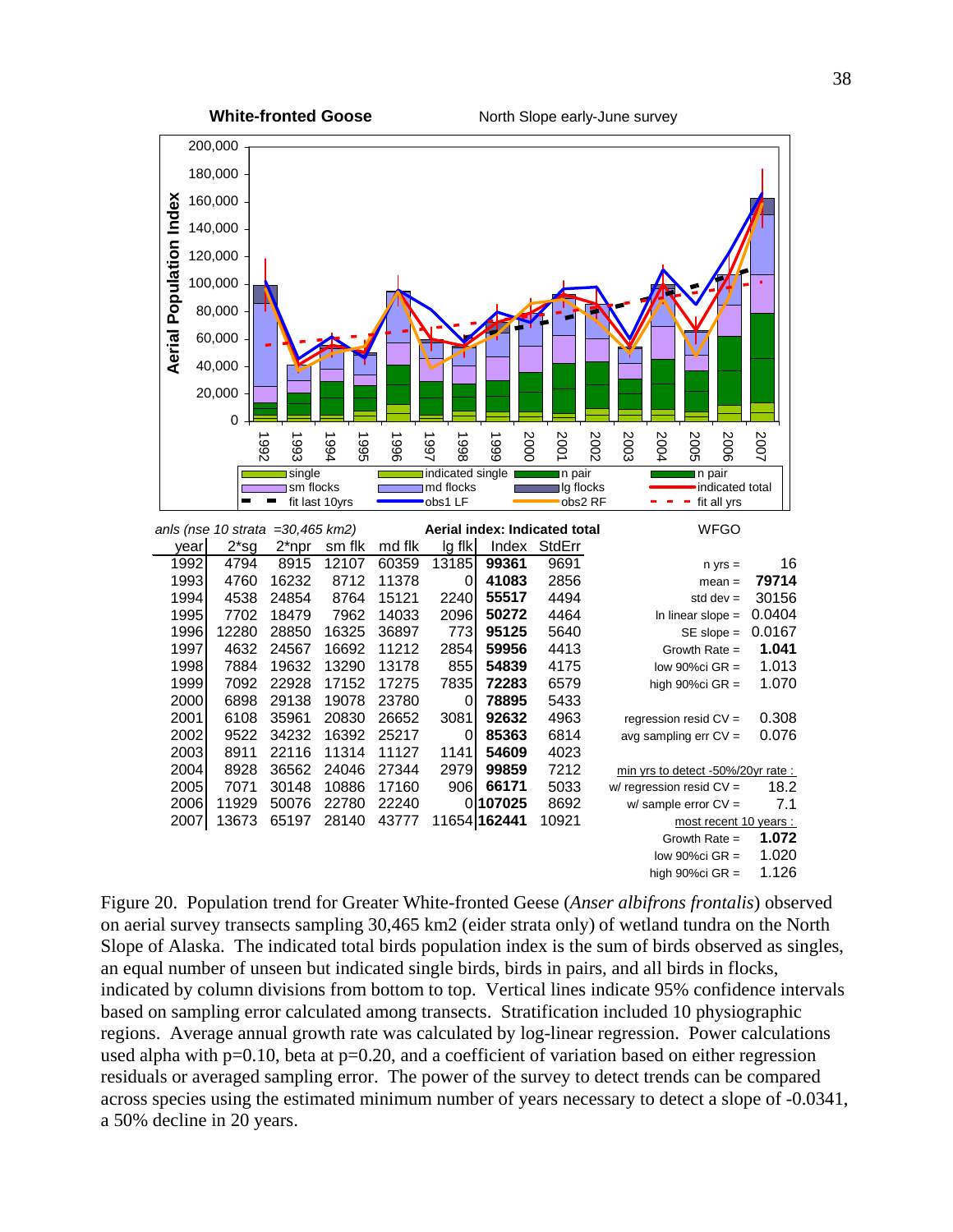

Figure 21. Population trend for Pacific Black Brant (*Branta bernicla nigricans*) observed on aerial survey transects sampling 30,465 km2 (eider strata only) of wetland tundra on the North Slope of Alaska. The indicated total birds population index is the sum of birds observed as singles, an equal number of unseen but indicated single birds, birds in pairs, and all birds in flocks, indicated by column divisions from bottom to top. Vertical lines indicate 95% confidence intervals based on sampling error calculated among transects. Stratification included 10 physiographic regions. Average annual growth rate was calculated by log-linear regression. Power calculations used alpha with p=0.10, beta at p=0.20, and a coefficient of variation based on either regression residuals or averaged sampling error. The power of the survey to detect trends can be compared across species using the estimated minimum number of years necessary to detect a slope of -0.0341, a 50% decline in 20 years.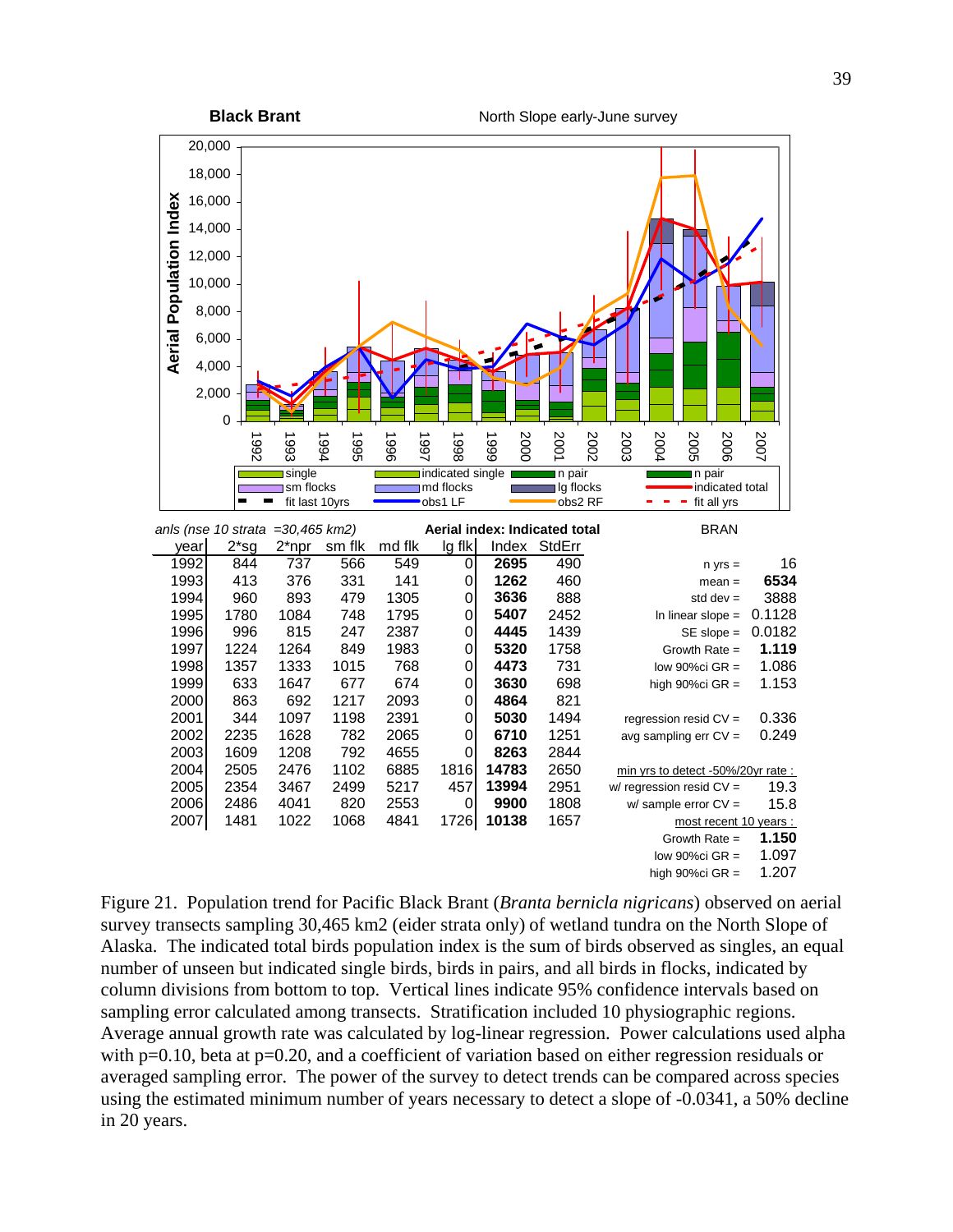**Tundra Swan** North Slope early-June survey



Figure 22. Population trend for Tundra Swans (*Cygnus columbianus*) observed on aerial survey transects sampling 30,465 km2 (eider strata only) of wetland tundra on the North Slope of Alaska. The total birds observed population index is the sum of birds observed as singles, birds in pairs, and all birds in flocks, indicated by column divisions from bottom to top. Vertical lines indicate 95% confidence intervals based on sampling error calculated among transects. Stratification included 10 physiographic regions. Average annual growth rate was calculated by log-linear regression. Calculations of power used alpha with  $p=0.10$ , beta at  $p=0.20$ , and a coefficient of variation based on either regression residuals or averaged sampling error. The power to detect trends can be compared across species using the estimated minimum number of years necessary to detect a slope of -0.0341, a 50% decline in 20 years.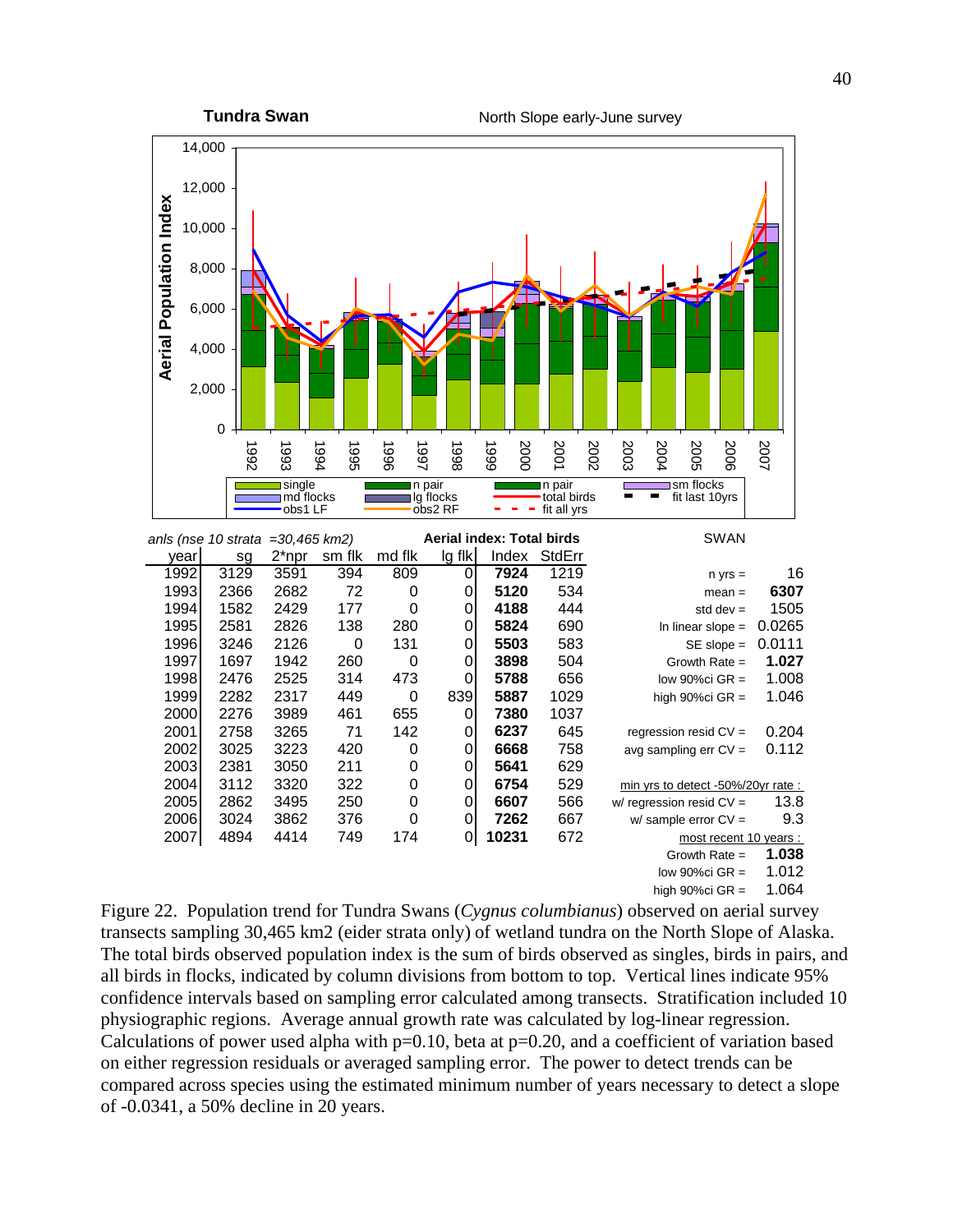

Figure 23. Population trend for Snowy Owls (*Bubo scandiacus*) observed on aerial survey transects sampling 30,465 km2 (eider strata only) of wetland tundra on the North Slope of Alaska. The total birds observed population index is the sum of birds observed as singles, birds in pairs, and all birds in flocks, indicated by column divisions from bottom to top. Vertical lines indicate 95% confidence intervals based on sampling error calculated among transects. Stratification included 10 physiographic regions. Average annual growth rate was calculated by log-linear regression. Power calculations used alpha with  $p=0.10$ , beta at  $p=0.20$ , and a coefficient of variation based on either regression residuals or averaged sampling error. The power of the survey to detect trends can be compared across species using the estimated minimum number of years necessary to detect a slope of -0.0341, a 50% decline in 20 years.